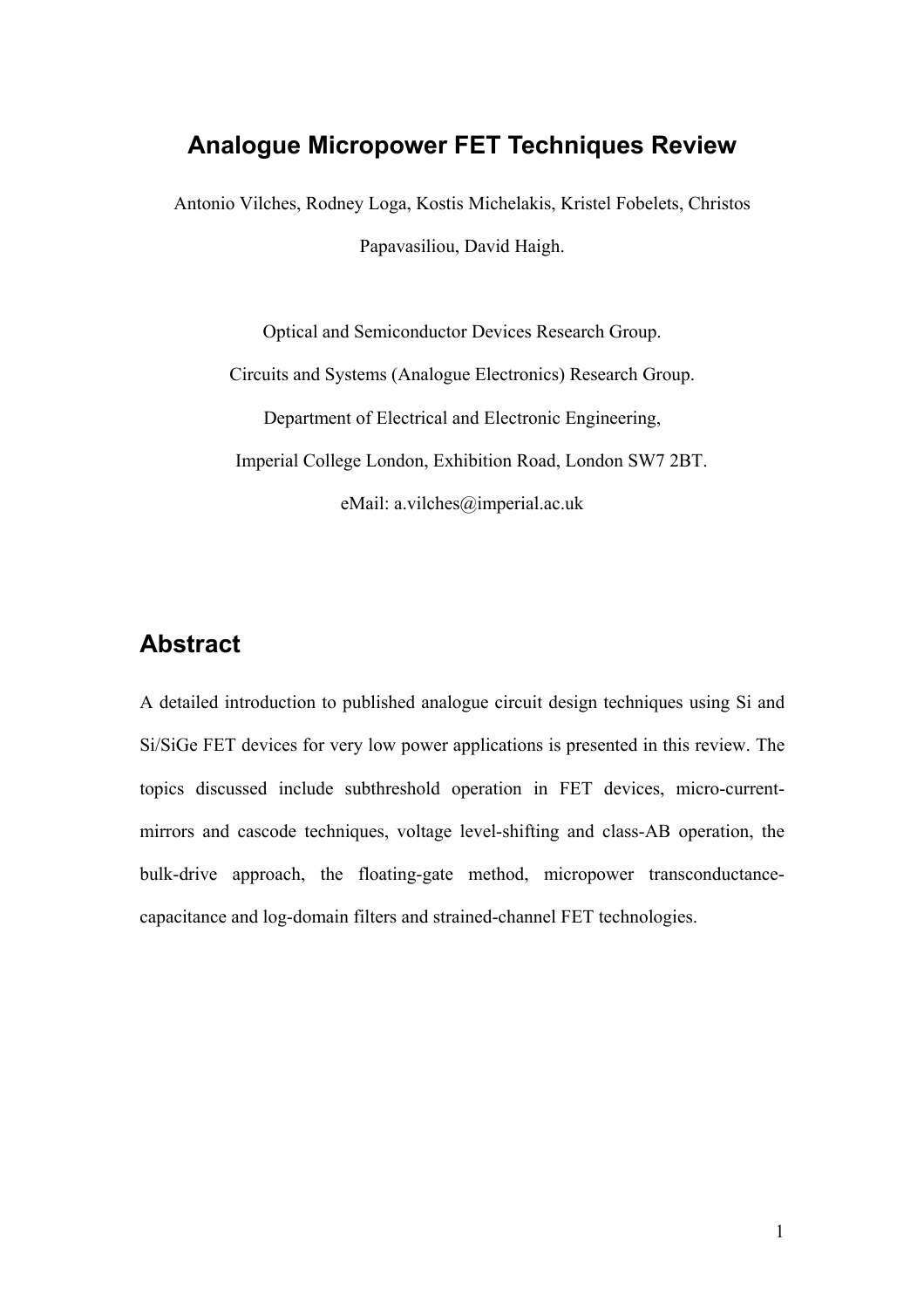#### *1. Introduction*

 $\overline{a}$ 

This paper is intended to give the reader a broad overview of Si/SiGe FET device based analogue micropower circuit design techniques and applications. The literature survey carried out for this purpose includes work published from the late 1960's, to the present year, 2004. A discussion of subthreshold operation in FET devices is followed by a detailed introduction to micro-current-mirrors and cascode techniques. These are followed by a discussion on voltage level-shifting techniques and class-AB operation. Reviews of the FET bulk-drive approach and floating-gate method then precede micropower transconductance-capacitance and log-domain filters and the paper concludes with an introduction to strained-channel FET technologies.

Micropower<sup>1</sup>circuit development began in the late 1960's due to the advent of electronic wrist watches. Development has continued to the extent that micropower circuits are now commonly found at the core of portable battery operated systems, in mobile telecommunication applications, in bio/medical devices and wherever there is a need to operate from very low voltage sources, such as those generated by electromagnetic fields and solar radiation [1]. An excellent historical account of the development of the field is given by Eric Vittoz, an author of many publications on the subject, in [2].

In analogue design, low power operation invariably means the use of low voltage supply because power is a function of applied voltage and drawn current [3]. The

<span id="page-1-0"></span><sup>&</sup>lt;sup>1</sup> The term used to define the sub-microwatt to sub-milliwatt range of operating power consumption [1].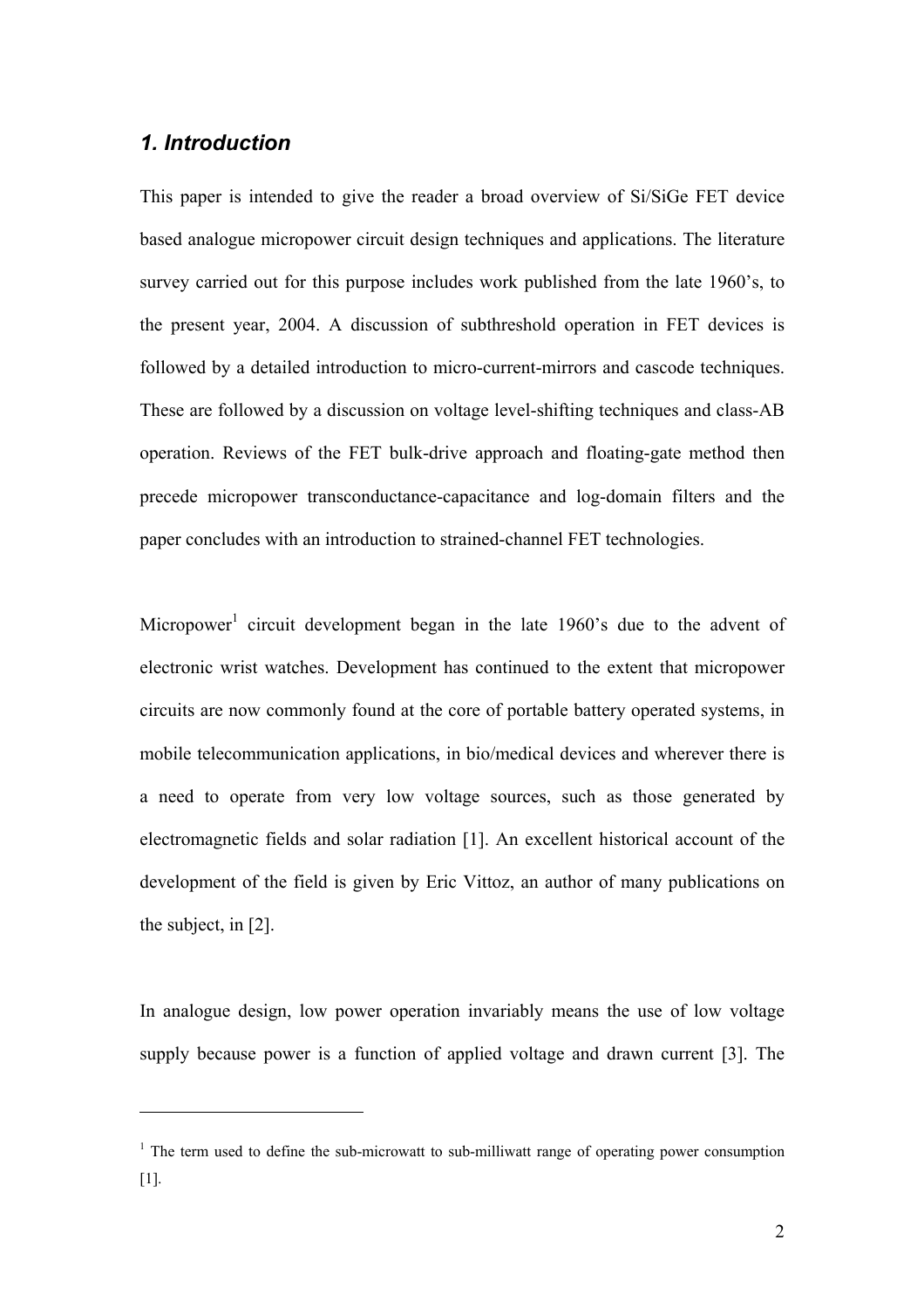absolute limit to low power operation in analogue circuits is set by the requirement to maintain the signal energy at a higher level than that of thermal energy, in order to keep the signal to noise ratio, S/N, at a practical level. Hence, the minimum power required is a function of S/N, as given by (1) [4]. In practice, it is difficult to achieve the required S/N at micropower levels because S/N is proportional to frequency and power [4].

$$
P_{\min} = 8 \text{ fk} T \text{ S/N}
$$

Where *f* is the measured signal bandwidth.

High intensity noise produced by high power drain components elsewhere on-chip, the lack of micropower capable models and even the psychologically induced fear of designing for operation at microampere current levels, have all contributed to hinder the development of the field [4].

The ongoing trend in CMOS device geometry reduction may be of benefit to digital circuits but it offers little hope to analogue designers as noise, offset requirements, as well as an increase in output conductance, caused by short channel lengths, mean that the successful employment of sub-micron devices in analogue micropower applications is not a simple task [5, 6]. As a consequence, there have been a number of techniques developed to help design low voltage applications. These include the use of surface-channel (SC) and buried-channel (BC) FETs operating in the subthreshold region, micro-current-mirror pairs, self-cascode arrangements, the floatinggate technique, use of the bulk contact to drive transistors, class-AB output stages, current-mode filter topologies and level shifting techniques. Various combinations of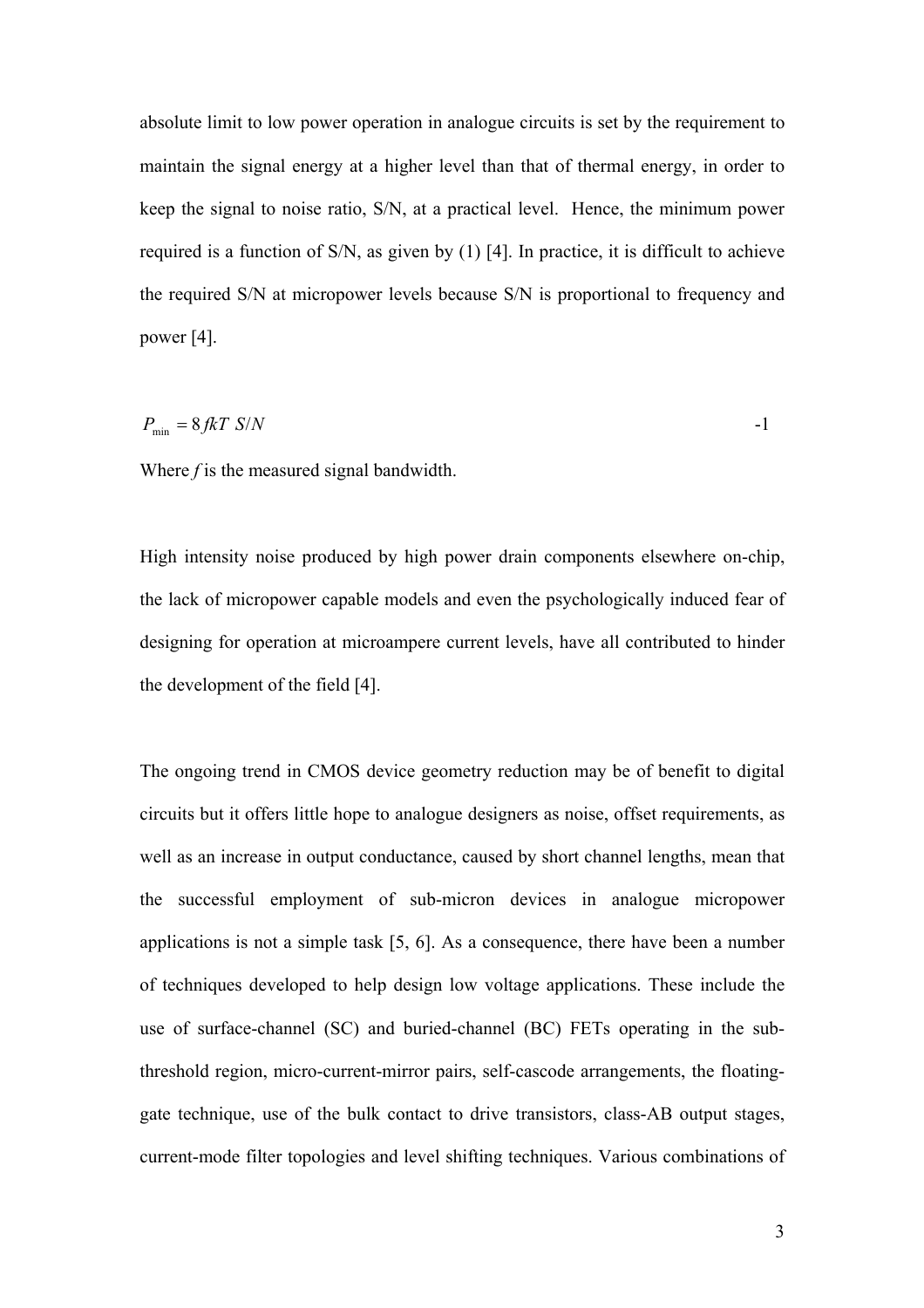these techniques have been applied to solve micropower design problems and so all of these approaches are discussed below and suitable illustrative examples are given. Circuits involving digital switching techniques, e.g. switched capacitor and switched current configurations<sup>[2](#page-3-0)</sup>, are not included as this overview is restricted to purely analogue techniques.

## *2. Sub-Threshold Operation and Techniques*

In an invertible layer FET device, the weak inversion region of operation begins when the surface potential equals the Fermi potential, (2) [7], and strong inversion takes place when  $\psi_s = 2 \psi_b$ .

$$
\psi_s = \psi_b = n \frac{kT}{q} \ln \left( \frac{Na}{Ni} \right)
$$

Where *n*, (3) [8, 9], is the sub-threshold slope factor that usually lies between 1.2 and 2 for a Si MOSFET device and is inversely proportional to temperature, [5, 7, 8].

$$
n = 1 + \frac{C_{BC}}{C_{OX}} + \frac{qNFS}{C_{OX}} = 1 + \frac{\gamma}{2\sqrt{\phi_j - V_{BS}}} = 1 + \eta = 1 + \frac{g_{m\,Bulk}}{g_m}
$$

The drain current,  $I_{DS}$ , in the sub-threshold region is approximated by (4) [10, 11], which dictates that current response is exponential and proportional to temperature.

<span id="page-3-0"></span><sup>&</sup>lt;sup>2</sup> For further information on switched micropower applications see  $[12,13,14,15]$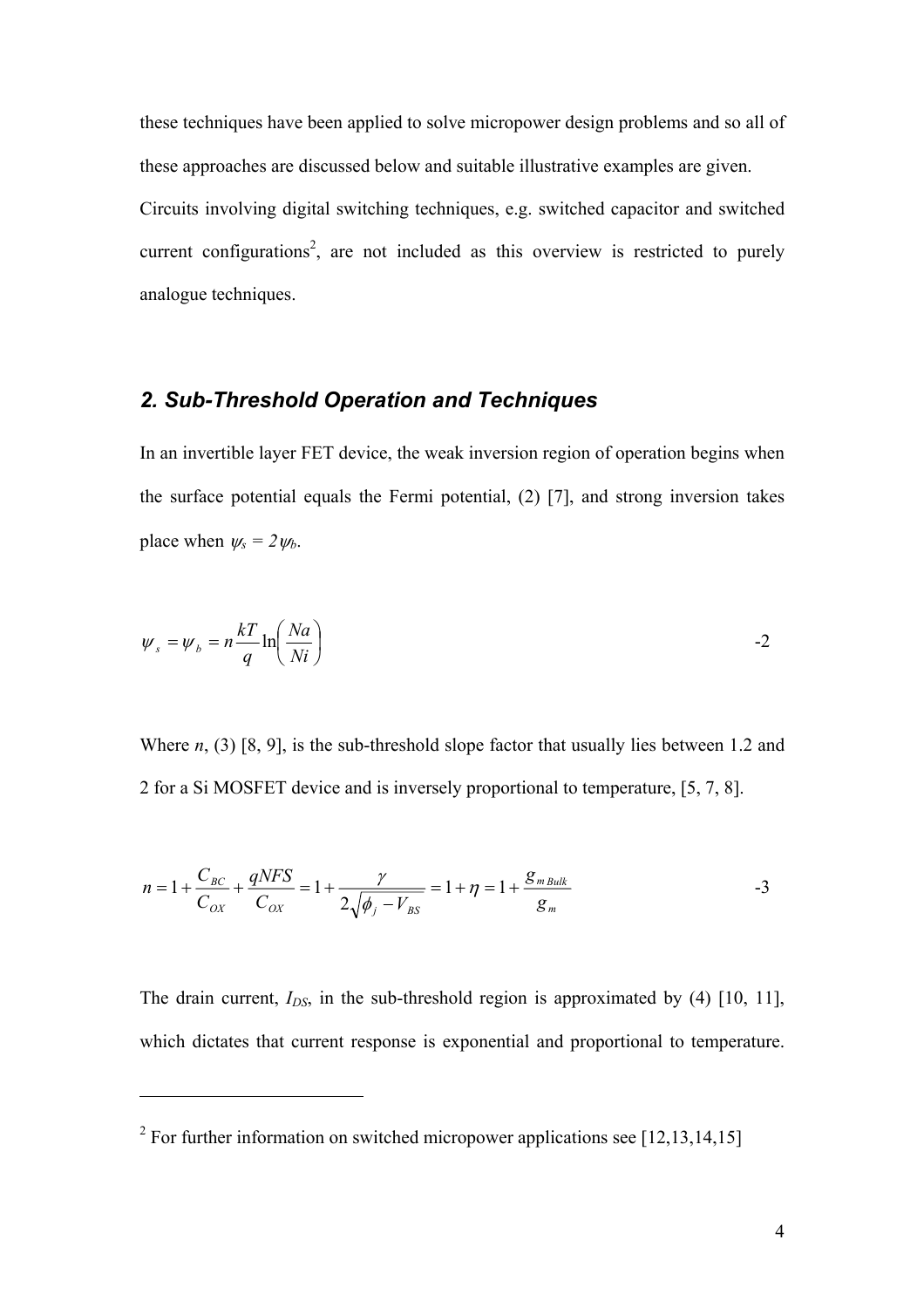This is confirmed by the logarithmic plot of  $I_{DS}$  vs.  $V_{GS}$  for a measured experimental HMOSFET device shown in Figure 1 [16].

$$
I_{DS} = \frac{2K'W}{L} \left(\frac{n k T}{q}\right) \exp\left(\frac{q(V_{GS} - V_T)}{n k T}\right) \tag{A}
$$

Where  $K'$  is given by (5).

$$
K' = \mu \ C_{OX} \tag{5}
$$

For completeness, it can be shown that operation in the linear region ( $V_T < V_{DS}$  $V_{DSsat}$ ), the drain-source current is given by (6) and at saturation ( $V_{DS}$  >  $V_{DSsat}$ ) by (7), where saturation is defined as in  $(8)[17]$ .

$$
I_{DSLin} = \frac{k'W}{L} \left( V_{GS} - V_T - \frac{n}{2} V_{DS} \right)^2 V_{DS}, \quad V_{DS} \le V_{DSsat}
$$

$$
I_{DSSat} = \frac{k'W}{2nL}(V_{GS} - V_T)^2 (1 + \lambda V_{DS}), \quad V_{DS} \ge V_{DSSat}
$$

$$
V_{DSSat} = \frac{V_{GS} - V_T}{n}
$$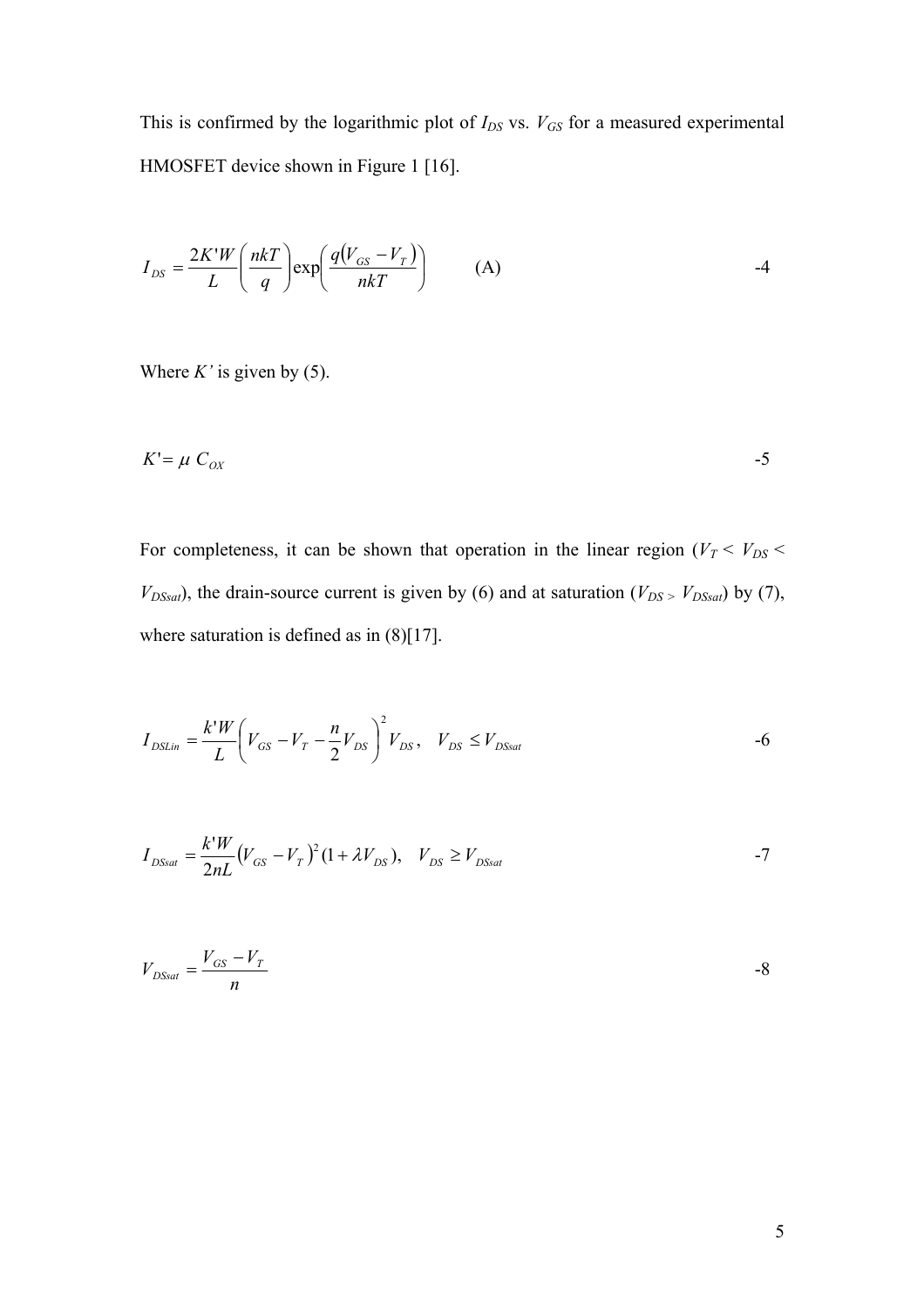The main constraints to low voltage design are the device's threshold voltage and its inherent noise, the former being dependant on fabrication technology. It follows that process alterations aimed at reducing turn-on voltage,  $V_T$ , would improve devices for micropoweruse as  $V_T$  has a direct influence on signal-swing and dynamic range<sup>3</sup> [9], but these alterations alone cannot be relied upon because the noise margin reduces proportionally, resulting in poor signal-to-noise ratios which complicate circuit design considerably. Further drawbacks to be considered when designing for sub-threshold operation are comparatively poor frequency response, the increasing effect of substrate currents as  $I_{DS}$  decreases and poor linearity [5].

On the plus side, low saturation voltages in this region (100mV to 200mV) mean that larger voltage swings are possible for low  $V_{DS}$  when compared with low  $V_{DS}$  operation for  $V_{GS} \gg V_T$ . Current response within this region, being exponential in nature, is also similar to that of bipolar junction transistors, with the transconductance,  $g_m$ , being the maximum achievable for a given value of drain current [1], even though  $I_{DS}$  is invariably low, (9) [7].

$$
g_m = \frac{qI_{DS}}{nkT} \qquad (A/V)
$$

The sub-threshold slope, *S*, with values ranging from 70mV to 100mV for good Si FET devices, denotes the amount of  $I_{DS}$  change per change in  $V_{GS}$  in this region and is a figure of merit often used to compare devices. The minimum value of *S* ensuring weak inversion operation is approximated by (10). It has been observed that, for

<span id="page-5-0"></span><sup>&</sup>lt;sup>3</sup> Defined as the range of input signals for which the active circuit will respond according to specifications [17].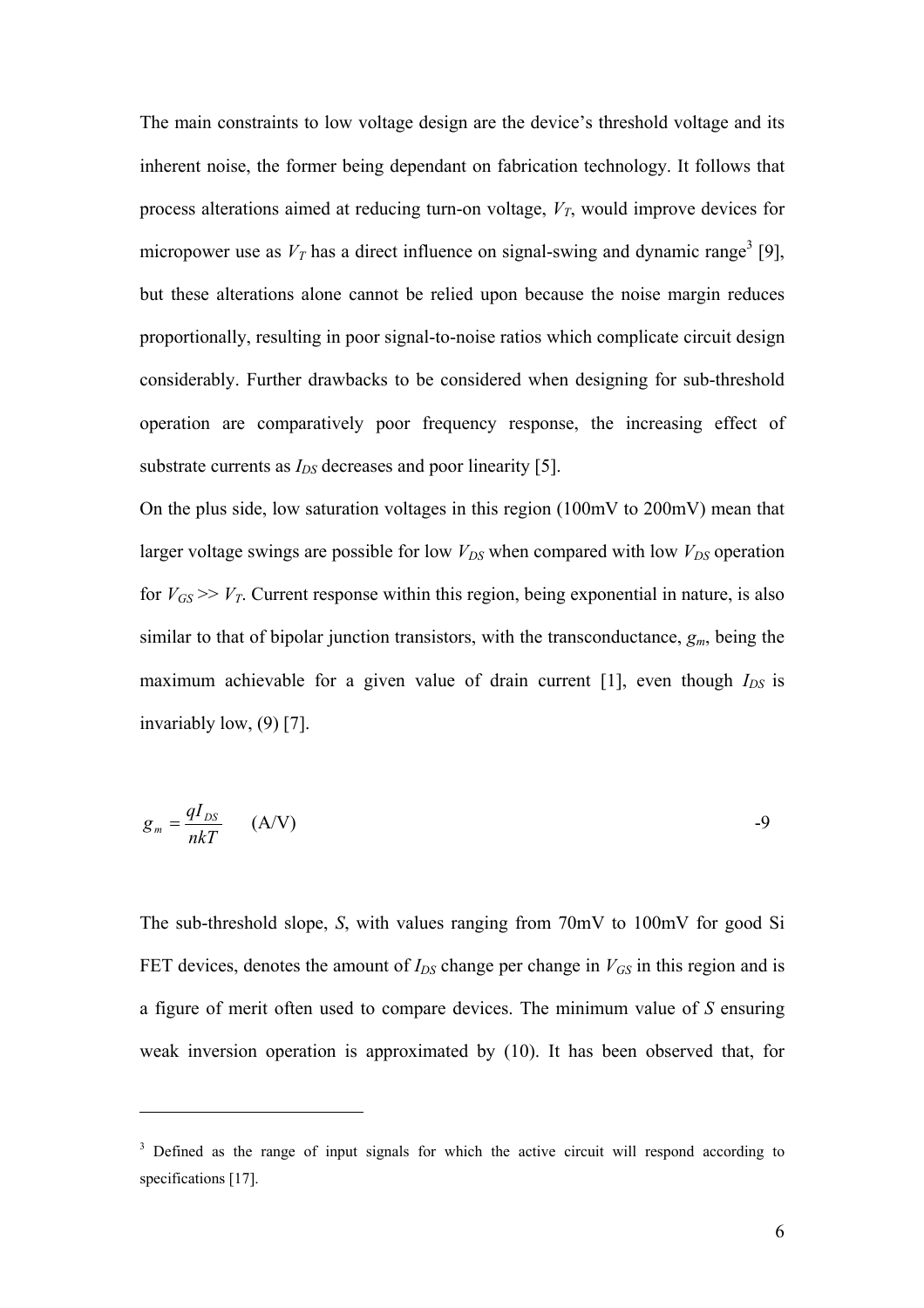buried channel devices, *S* increases with channel depth [18] and this hinders BC device performance with respect to SC devices.

$$
S \ge \frac{I_{DS}}{K' U_T^2} \tag{10}
$$

As an example of this,  $S = 200$ mV/Decade for the BC HMOSFET device measured for Figure 1, in which the Si channel is buried at a depth of 25nm below the oxide. However, strained BC device potential for micropower cannot be dismissed because the strain in the BC and the removal of the carriers from the  $SiO<sub>2</sub>$  interface, results in that, for a given gate bias, the transconductance increases more rapidly than is the case for Si MOSFETs and is always higher than in conventional FETs [19].

Early examples (1977) of an amplitude detector, oscillator, a band-pass filter, and a current reference realised in MOSFET technology and designed to operate in weak inversion with drain currents of as little as 1µA are given in [2]. A recent example of a micropower voltage reference, employing MOSFETs in weak inversion, in which the circuit measured response is  $295 \text{mV} \pm 10 \text{mV}$  over a range of temperature spanning -40°C to 130°C at a total bias of 1.2V and 100nA, is given in [20]. The principle behind this reference circuit is that the gate-source voltage of a weakly inverted MOSFET decreases linearly with temperature, measured at around 1mV/°K, when biased with a constant drain current. This dependency on temperature can be negated by extracting a current that is dependant on  $V_{GS}$  and this can then be used in a negative feedback arrangement. Such fully compensated circuits are, however, quite complex, e.g. [20] uses 10 FET devices and 6 passive devices, 3 of which are large area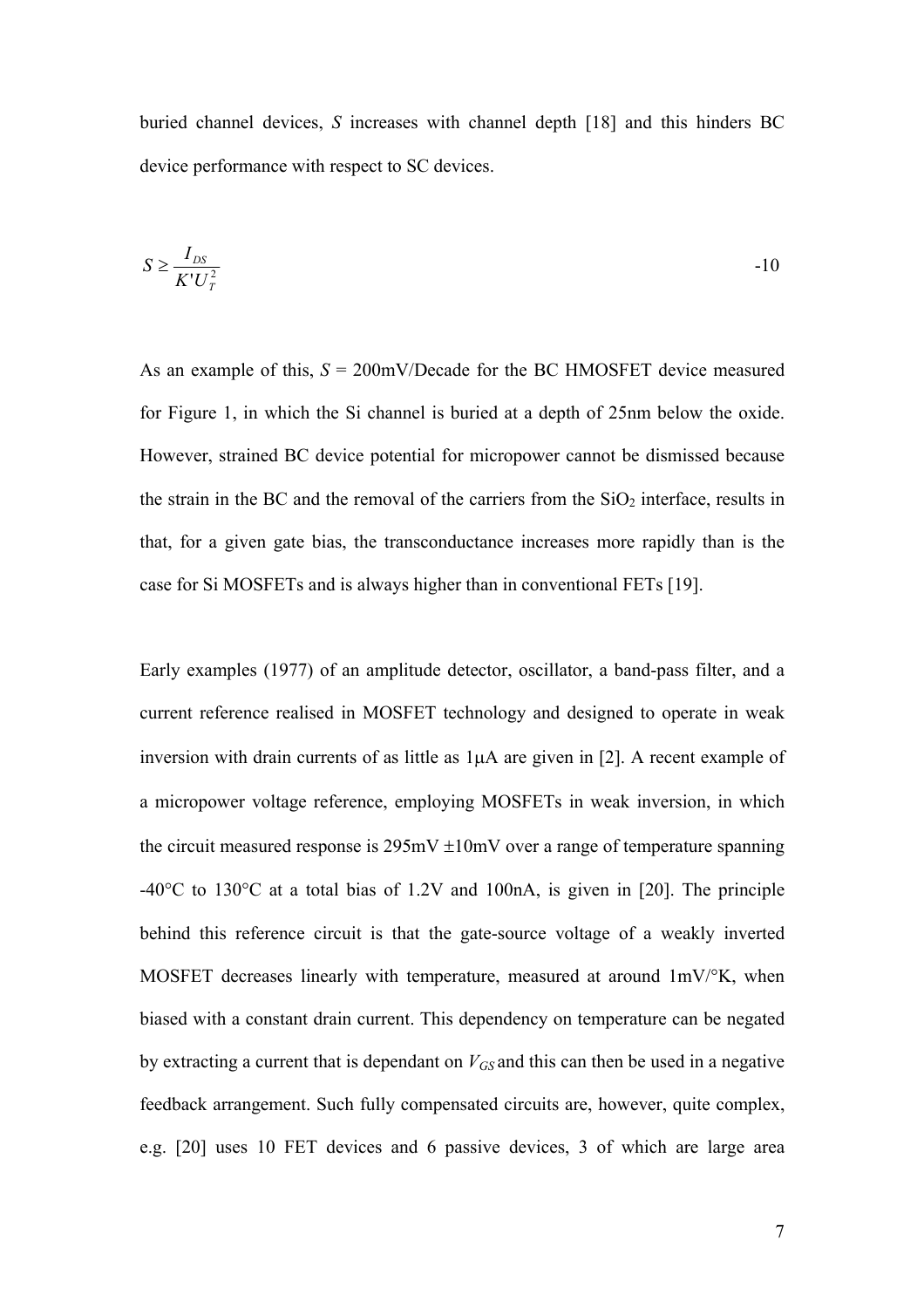resistors. A more compact current reference Figure 2 [21], which uses a mismatch in threshold voltages between p-MOS mirrored devices to bias one of them into saturation whilst maintaining the other in weak inversion, is of greater potential for use in bio-implantable applications. This uses just 4 FET devices and no passive components, thus trading circuit size and power consumption for operating temperature range.

A basic CMOS differential amplifier, [Figure](#page-44-0) 3Figure [7], designed for low current operation, in which current mirrors, using gate lengths  $>10\mu$ m to enhance matching, reduce noise and increase gain, are used to bias and load the input pair. This amplifier has a unity gain bandwidth<sup>4</sup>[,](#page-7-0)as defined by (11), of 560 KHz, a slew rate<sup>5</sup> of ~0.04V/ $\mu$ S and CMRR<sup>6</sup><sub>1KHz</sub> of 61dB when operated at a quiescent bias of 50 $\mu$ A. Also included in the same paper is a cascode version of the amplifier, an arrangement commonlyused to increase input common mode voltage<sup>7</sup> range, in which the current mirrors used in the basic amplifier are replaced by common gate load devices to enable operation to the supply rail, Figure 4 [7]. The performance of the cascode arrangement, as reported, is far superior to that of the basic amplifier as it has a unity gain-BW,  $f_{\mu}$ , of 1MHz, a slew rate of 1.8V/ $\mu$ S and CMRR $^{8}$ <sub>1kHz</sub> of 99dB.

<span id="page-7-0"></span><sup>&</sup>lt;sup>4</sup> Definition of the bandwidth at which an amplifier's open loop gain = 1.

<span id="page-7-1"></span><sup>&</sup>lt;sup>5</sup> Definition of the time taken for an amplifier's output to reach the level defined by its inputs ( $V/\mu$  S).

<span id="page-7-2"></span><sup>&</sup>lt;sup>6</sup> Common Mode Rejection Ratio: The ratio of differential amplifier's differential signal amplification over common mode signal amplification. Usually specified at a given measurement frequency.

<span id="page-7-4"></span><span id="page-7-3"></span><sup>&</sup>lt;sup>7</sup> Input Common Mode Voltage Range,  $V_{CM}$ : defined as the range of swing of the input common mode voltage.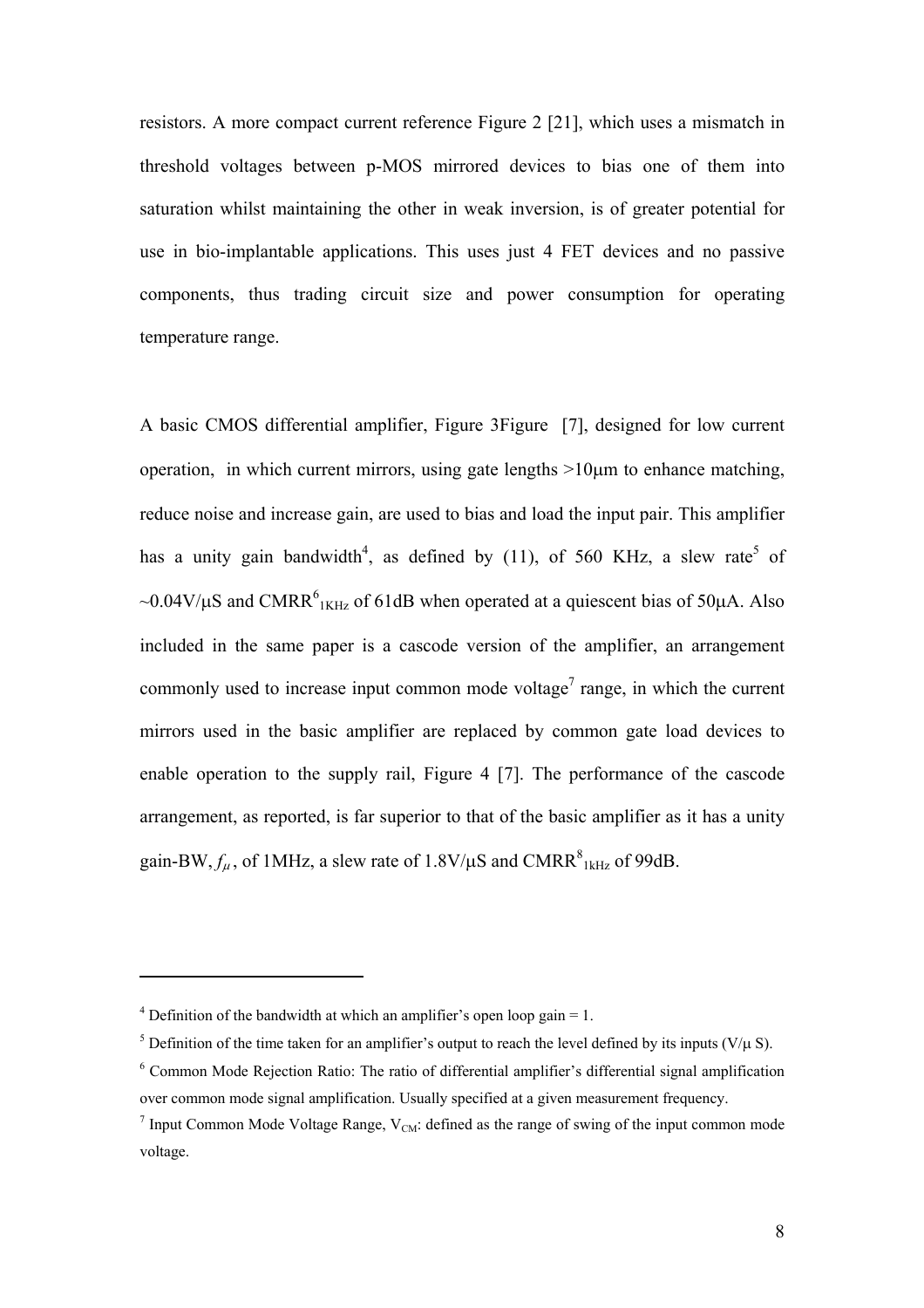$$
f_{\mu} = \frac{g_m}{2\pi C_c} \quad \text{(Hz)} \tag{Hz}
$$

Where  $C_C$  is the compensation capacitance used in the amplifier.

Weak inversion MOSFETs in combination with high-Q inductors have been used in the design of radio frequency oscillators and mixers as this combination enables the lowest operating power for RF front-end components. Colpits voltage controlled oscillators, VCOs, and Gilbert cell based VCOs, using this combination and operating between 400-900MHz, with total power consumption at around 300µW are reported in [23, 24]. Low-frequency sub-threshold operated oscillators, in which the oscillator's frequency is proportional to current/capacitance, have the added benefit of a reduction in required capacitance and hence require less layout area, so that greater miniaturisation is possible, as is essential for biomedical applications like implantable pacemakers [24].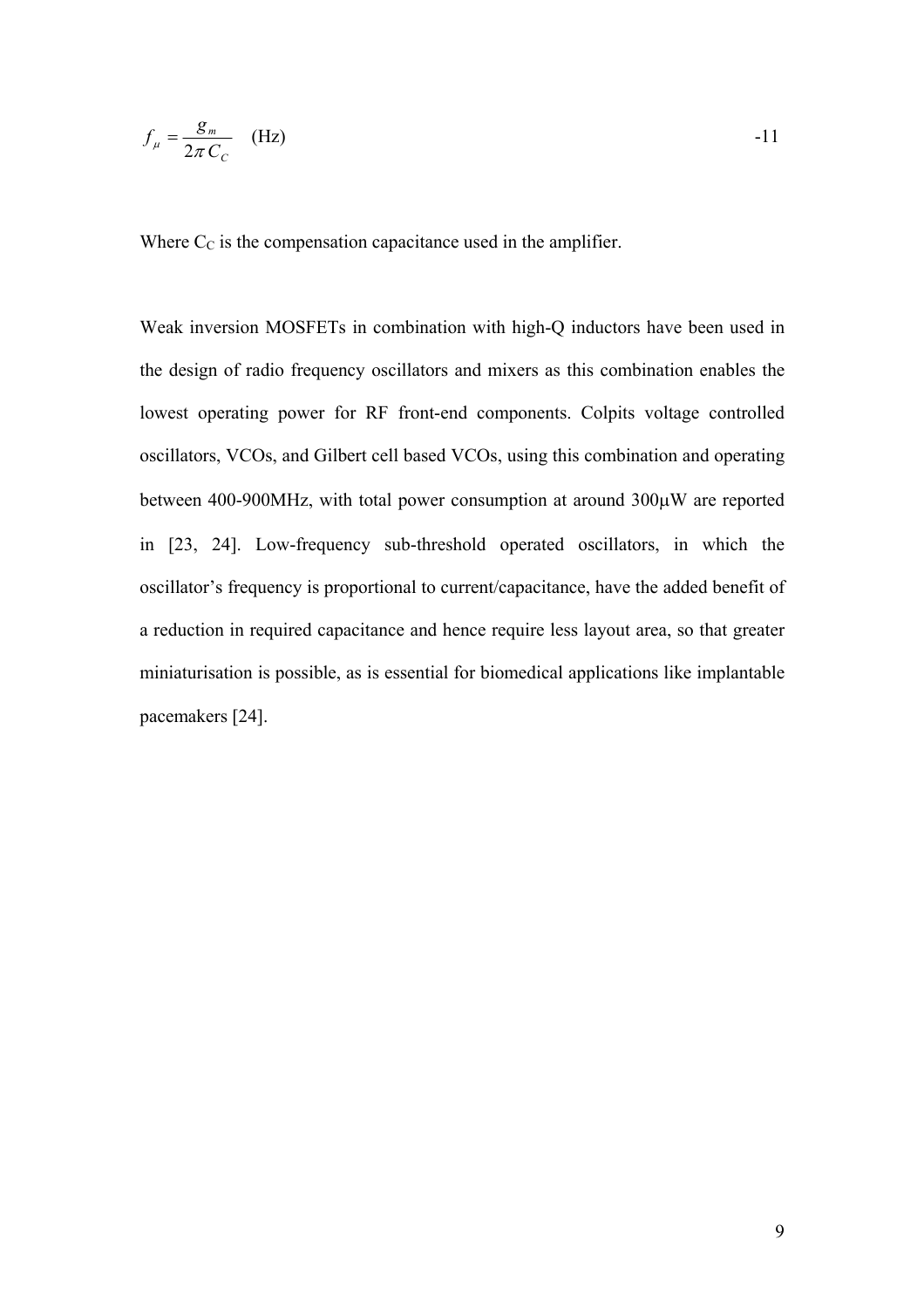#### *3. Micro-Current-Mirrors and Cascodes*

Few modern CMOS designs do not include some form of current-mirroring. The basic circuit, Figure 5, in which [Figure a](#page-44-1)ll FETs are n-type devices, consists of a drainbiased, diode-connected FET that generates a voltage drop of  $1V_{GS}$  which is used to bias the gate of one or more FETs of similar specification that are located close-by, on-wafer. The mirror's minimum output voltage is  $V_{DS(M2) sat}$ , input resistance,  $r_{in}$ , is  $g_{m(M1)}^{-1}$  and output resistance,  $r_{\text{out}}$ , is  $r_{DSM2}$ . The output current from M2 is given by  $g_{m(M2)}V_{GS}$  and it follows from this that increasing the size of M2 with respect to M1 results in current gain at the output, as  $g_m$  is proportional to size. A  $1V_{GS}$  bias, assuming similar devices are used, means that the driven device is biased at or just above  $V_T$ . In order to auto-bias it into sub-threshold operation, voltage clamping of the driving device can be used to drop the driven device's gate voltage below  $1V_{GS}$ , as illustrated in Figure 6, where M1 and M4 gates are clamped at  $1V_{GS}$  by M5 and M2, M3 are driven into saturation, causing a small but measurable voltage drop across them which is in series with M1's and M4's source, hence  $V_{GS(M1)}$  and  $V_{GS(M4)} < V_T$ . Furthermore, a biasing voltage from  $0 < V_{Bias} < V_{GS}$  can be programmed by varying the channel-length ratio  $L_{\text{M1}}/L_{\text{M2}}$  and  $L_{\text{M4}}/L_{\text{M3}}$  (for a given *W*) and this is sufficient to cover the entire sub-threshold region of operation.

Ideal current sources are assumed to have infinite output resistance and large geometry devices do manifest output channel resistances in the  $k\Omega$  range. However, small-geometry, short-channel devices, desirable for micropower applications in which overall circuit size and RF capability are of prime importance, e.g. implanted biomedical telemetry systems, have low output resistance caused by channel-length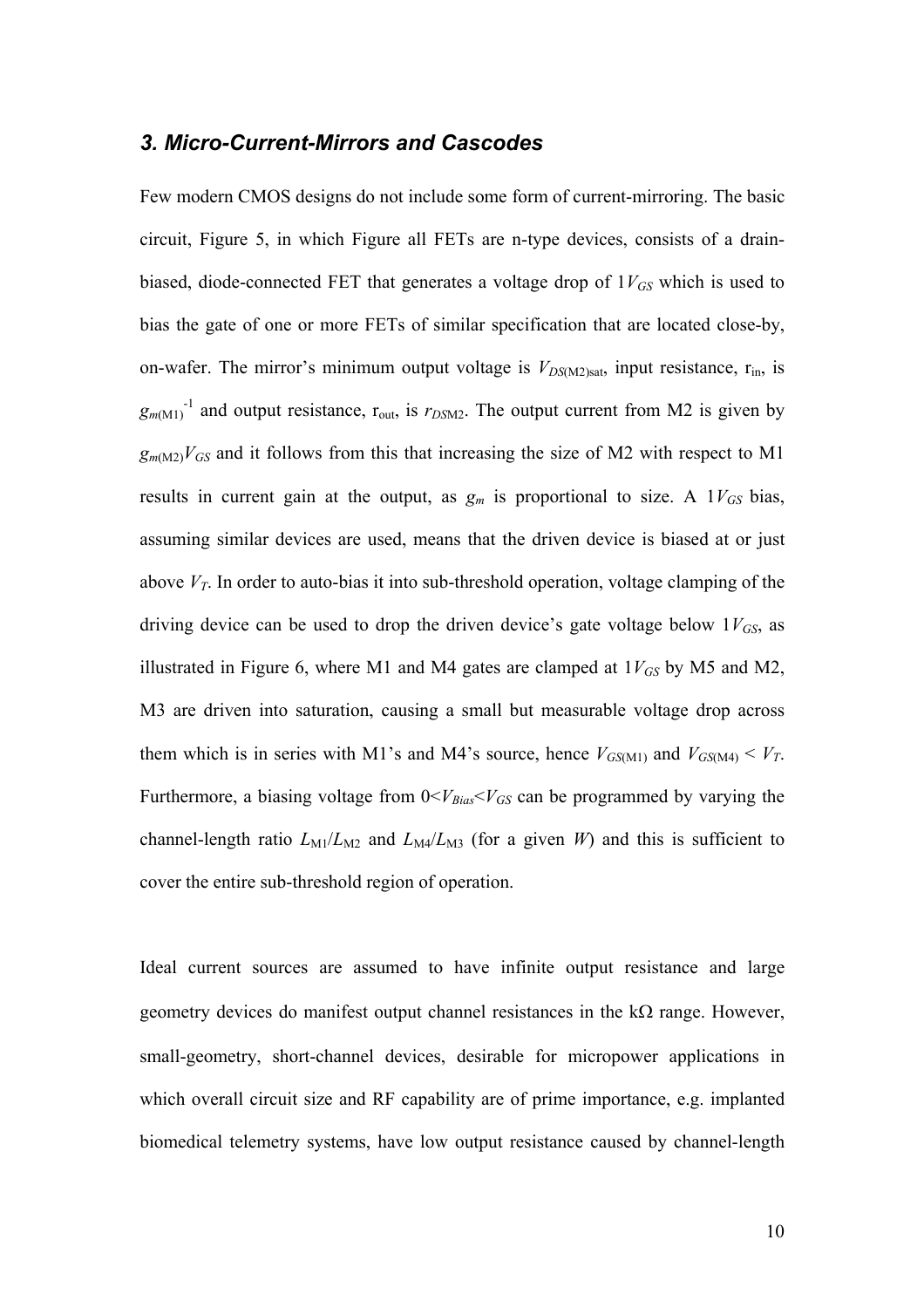modulation<sup>[9](#page-10-0)</sup> [5] and this restricts the device's gain. One solution to the problem is to place two devices in series, one above the other, so that their respective channel lengths are summed and this increases gain but also reduces output voltage swing at the same time. A common-gate arrangement in which current input is via one of the device's source terminal is termed a cascode. When two devices are used with their gates connected, the arrangement is termed a self-cascode and is equivalent to a single composite transistor [5]. As an example, the micro-current-mirror shown in Figure 6 can be improved by the addition of a self-cascode, formed by M4 and M6, as shown in Figure 7. Output resistance is now higher and for  $(W/L)_{\text{M4}} \gg (W/L)_{\text{M6}}$ , the effective  $g_m$  and  $\beta$  of the self-cascode stage will be those of M4. The output conductance and minimum voltage supply required for this setup are given by (12) and (13) respectively [25].

$$
g_o = \frac{g_{o1}g_{o2}}{g_{m2}} \tag{A/V}
$$

$$
V_{\min} = 2(V_{GS} - V_T) \qquad (V)
$$

<span id="page-10-0"></span><sup>&</sup>lt;sup>9</sup> In short channel devices, the spreading of the drain depletion region with increased bias causes the effective channel length to be decreased.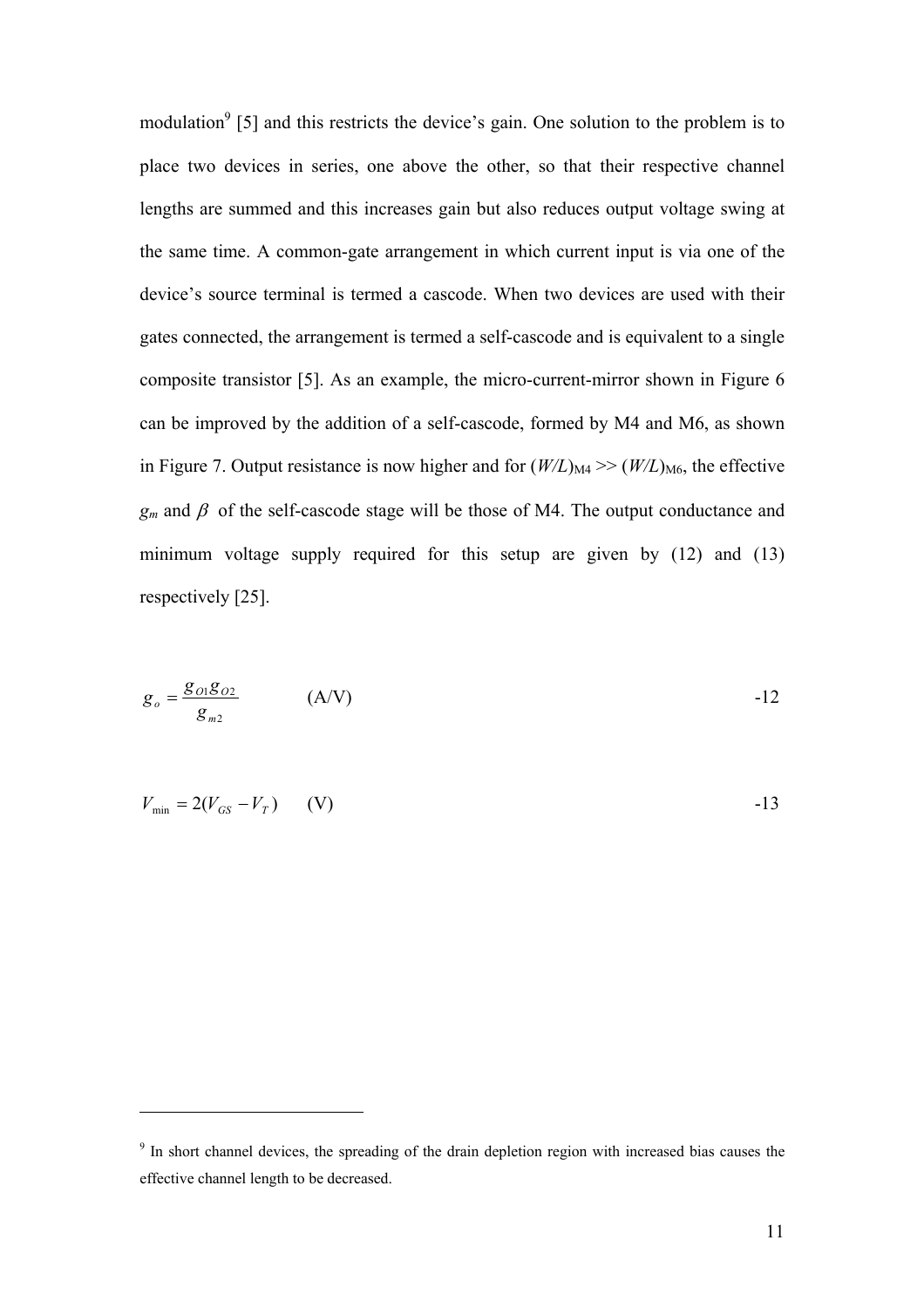Another configuration that can be used to boost output resistance is the regulated cascode, Figure 8, where output conductance, as given by (14), is lower than for the simple or self-cascode cases and yet the supply minimum remains the same. The regulated cascode scheme can be extended to further decrease output conductance whilst maintaining the same minimum supply voltage as before. An example of this arrangement is shown in Figure 9 and the output conductance now is given by (15).

$$
g_0 = \frac{g_{01}g_{02}g_{03}}{g_{m2}g_{m3}} \tag{A/V}
$$

$$
g_O = \frac{g_O^{2n}}{g_m^{(2n-1)}} \tag{A/V}
$$

Where *n* is the number of cascode stages.

If a complementary pair of devices is used to form the cascode, as given in Figure 10, the supply can be reduced by  $1V_{GS}$ , thus enabling lower voltage operation. Such arrangements are termed folded cascodes because the ac signal is anti-phase between transistors and its path is from ground, through the M2 device and then to ground again via M1, without going through the positive supply [26]. The configuration can be improved with a feed-forward technique that increases BW by means of the addition of capacitor  $C_p$ , as shown in Figure 11 [27], and this arrangement has become the basis for a new architecture of low-voltage op-amps [27, 28]

A further benefit stemming from the use of cascode stages is a definable shift in voltage level from input to output, a quality that is put to good use in low-voltage design and is reviewed in section 4.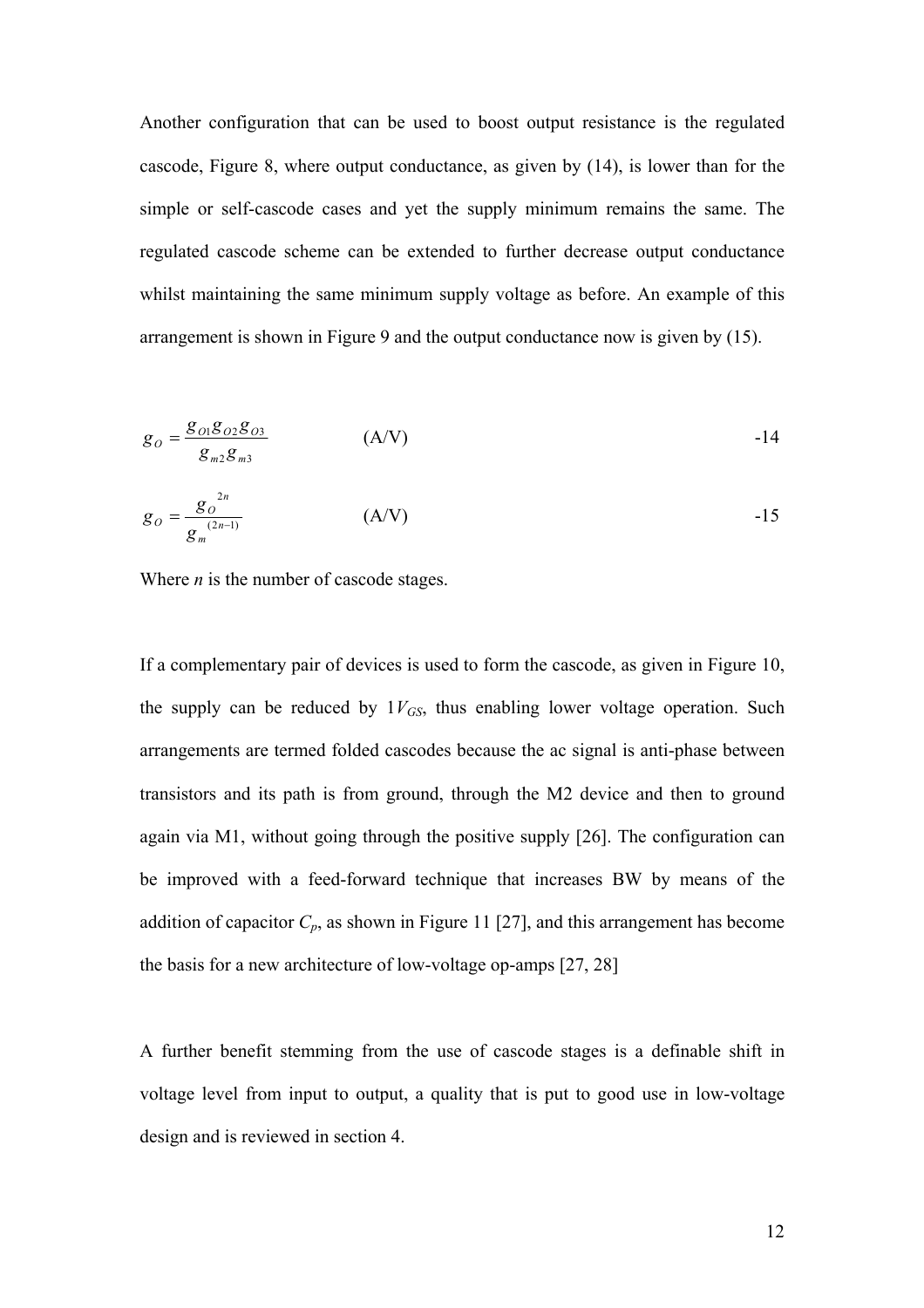#### *4. Voltage Level-Shifting and Class-AB Operation*

A common problem found in low-voltage, multistage instrumentation amplifiers is that they are not able to work with close to supply rail input common mode voltage due to saturation in the intermediate stages. One method of solving this is to include inter-stage voltage level-shifters as shown in Figure 12 [29], in which a precision amplifier design, implemented in  $BiCMOS<sup>10</sup>$  technology, is presented, that is capable of operation with  $V_{CM}$  close to the negative supply rail if biased with a suitable voltage reference. The reported amplifier's accuracy is dependant on the adequate matching of the input voltage shifters and the stability of the shift voltage vs. input voltage. The example given in [29] has an  $f_u$  of 500 KHz, a gain range of 5x to 2000x and a CMRR of 90dB.

A very simple implementation of a BiCMOS level-shifted current-mirror is given in Figure 13(a) [9]. In this, the BJT provides a voltage level-shift between the circuit's input and the gate node thus reducing the input voltage requirement, as given by  $(16)$  [9].

$$
V_{IN} = V_{GS1} - V_{EB3} \tag{16}
$$

A p-MOSFET device would make a poor substitute for the BJT here as p-type  $V_T \ge n$ type  $V_T$  and hence it would be difficult to guarantee that  $V_{DS1} > 0$  over a wide range of input current levels. A comparison of the input voltage requirements with and without level-shifting is given in Figure 13(b) [9].

<span id="page-12-0"></span><sup>&</sup>lt;sup>10</sup> BiCMOS processes offer monolithic integration of bipolar and CMOS devices. One of the many foundries now offering these processes is Austria Mikro System: WWW.AMS.COM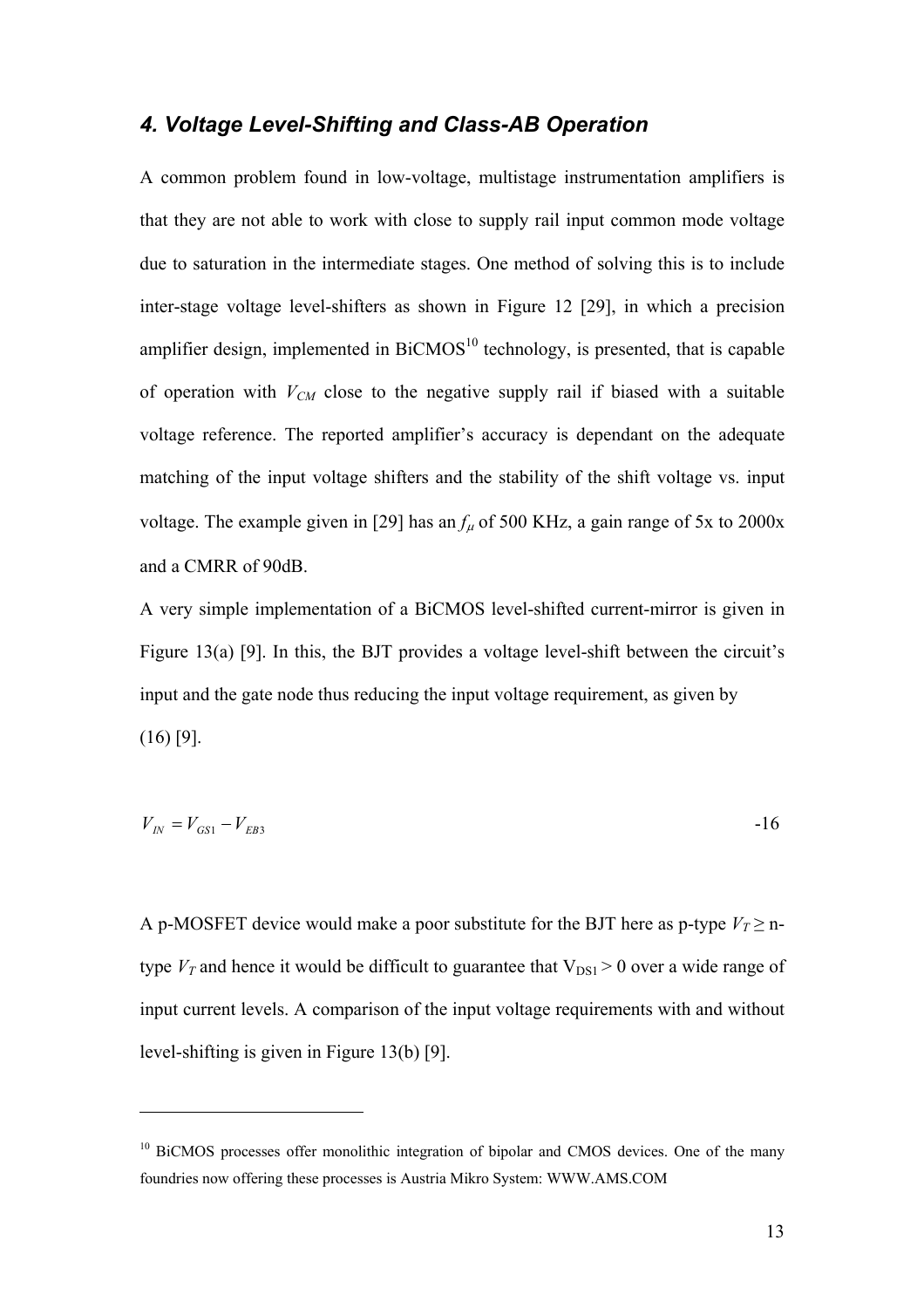An example of the combined use of an n-type level shifter and p-type cascode to createan active low-voltage all-pass<sup>11</sup> filter is reported in [30]. Another low-voltage amplifier, implemented in CMOS with sub-threshold biasing, voltage level-shifting between input and output stages by means of an intermediate current-mirror driven cascode stage and class-AB output stages is reported in [31]. Class-AB operation is achieved by using a control circuit to generate low impedance during the quiescent mode of operation and hence couple the gates of the complementary output devices together. When an input calls for one of the output transistors to deliver a large output, the other device is kept regulated at a constant drain current while the output devices gates are decoupled by large impedance and the control circuit routes all incoming signal to the active device. Class-AB control circuits traditionally use a minimum selector sub-circuit based on a decision pair of devices to control the minimum bias current in the output stage [33]. This sub-circuit is initially implemented in [31] by the use of an NMOS diode-coupled decision pair, Figure 14 [Figure](#page-44-2) [31]. This is termed a folded-mesh class-AB output stage and it generates a control voltage that is sufficient to enable accurate biasing and yet is low enough to accommodate micropower operation. A second implementation of the amplifier uses a minimum selector that is simpler still, shown in Figure 15 [31] and a summary of some of the measured parameters for this amplifier is given in Table 1.

<span id="page-13-0"></span> $11$  All-pass filters are used to shift the phase of an analogue signal whilst keeping its amplitude constant.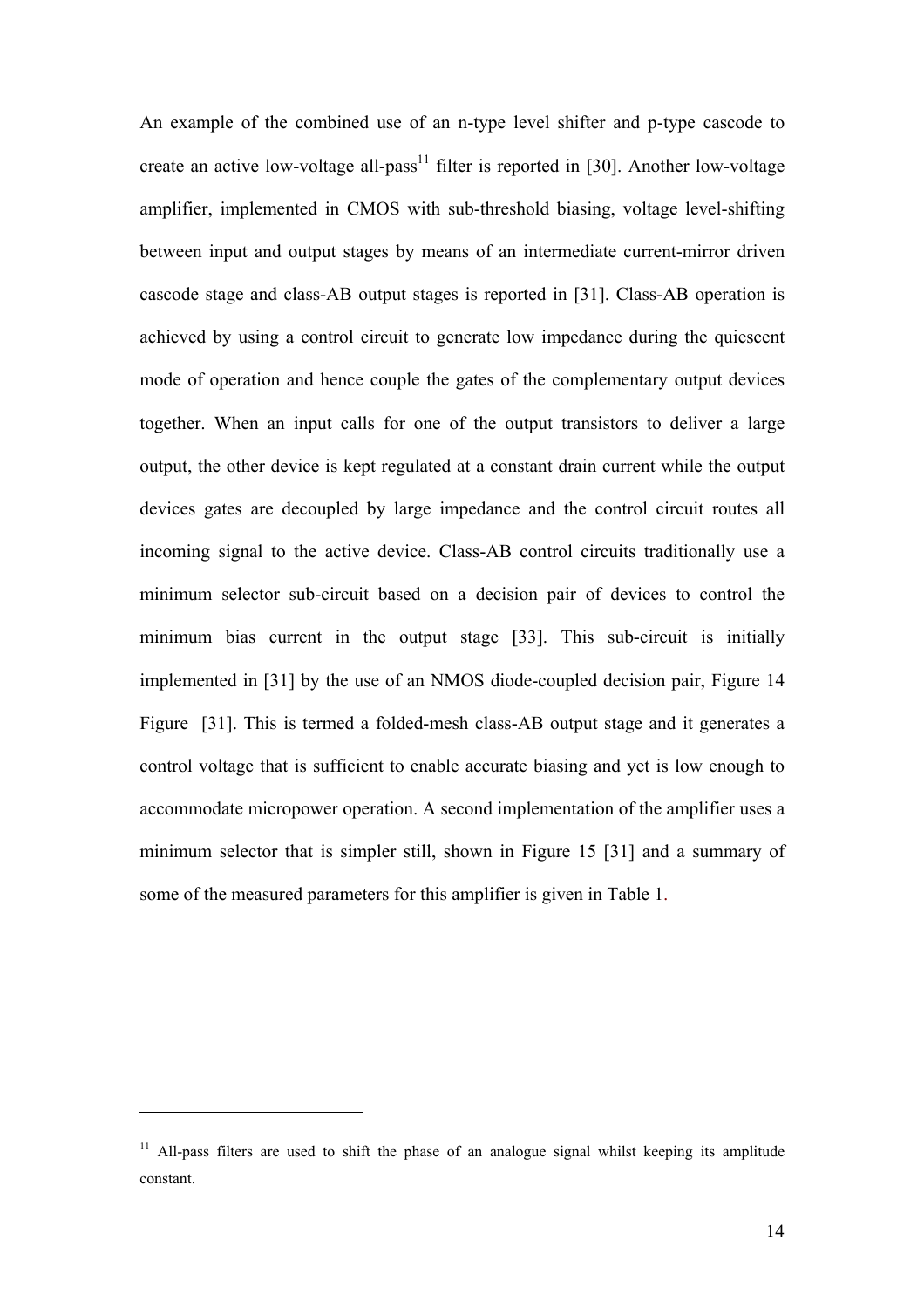### *5. The Bulk-Drive Approach*

The supply voltage requirements for circuits employing gate-driven MOSFETs are given by (17) [9], where  $V_T$  represents the largest value threshold voltage in the circuit.

$$
V_{DD} + V_{SS} \ge V_{GS} = V_{DSsat} + V_T + V_{Signal}
$$

As the decrease in CMOS threshold voltages is predicted to be negligible in future [33], it is of importance in micropower design to remove the voltage overhead associated with it and one method for achieving this is the bulk-drive technique. In bulk-driven MOSFETs, the gate is biased to  $1V_{GS}$ , the drain is connected to  $V_{DD}$  and the input is applied between bulk and source, as shown in Figure 1[6Figure .](#page-44-3)

The device, in this configuration, can be thought of as a depletion mode, high input impedance JFET with the bulk as its gate. The equations defining drain current for a gate-driven MOSFET are modified to model the operation of a bulk-driven device, as shown in (18)  $\&$  (19), and the transconductance in this mode of operation is given by (20) [9].

$$
I_{DSLink} = \frac{k'W}{L} \left( V_{GS} - V_{TO} - \gamma \sqrt{2\phi_F - V_{BS}} + \gamma \sqrt{2\phi_F} - \frac{n}{2} V_{DS} \right)^2 V_{DS}, \quad V_{DS} \le V_{DSsat} \quad -18
$$

$$
I_{DSSatBulk} = \frac{k'W}{2nL} \bigg( V_{GS} - V_{TO} - \gamma \sqrt{2\phi_F - V_{BS}} + \gamma \sqrt{2\phi_F} - \frac{n}{2} V_{DS} \bigg)^2 (1 + \lambda V_{DS}), \quad V_{DS} \ge V_{DSSat}
$$
  
-19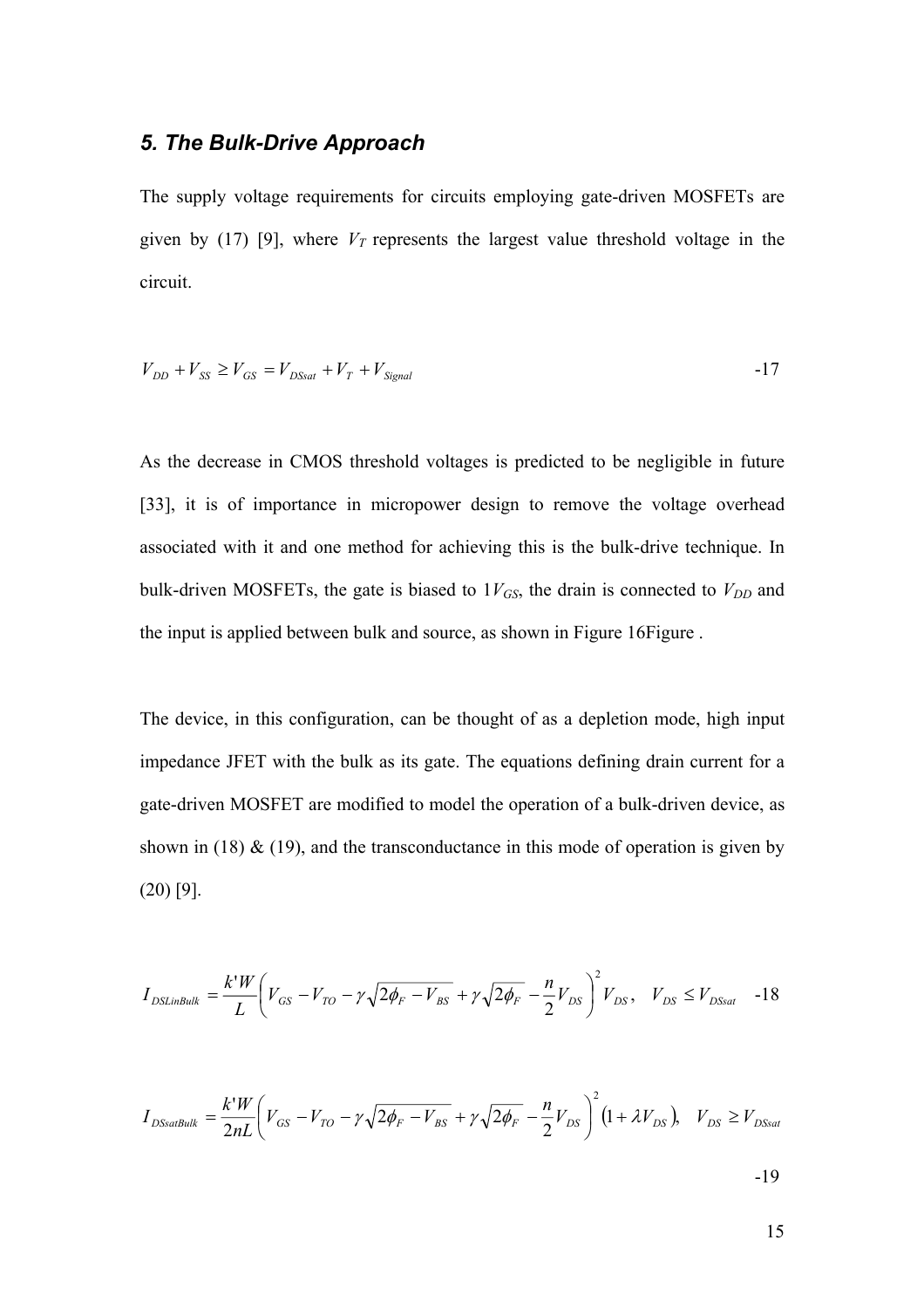$$
g_{mBulk} = \frac{\Delta I_{DS}}{\Delta V_{BS}} = \frac{\gamma g_m}{2\sqrt{2\phi_F - V_{BS}}}
$$

The bulk-drive technique contributes four major benefits to low-voltage circuit design [9]:

- Depletion mode operation leads to larger input common-mode ranges that could not otherwise be achieved at low power supply voltages.
- The ability to totally shutoff the channel by biasing the poly gate enables a large on/off current ratio to be achieved.
- Latch-up has not been reported to be a problem.
- Transconductance in bulk-driven mode, (20), can in theory be greater than that obtainable with gate-drive.

On the negative side, use of the bulk as a contact means that the signal sees a larger area than if it is injected into the gate and this results in a doubling of input capacitance, which in turn reduces the  $F_T$  to around  $\frac{1}{4}$  of that obtainable if gate-drive is used (21). The device is also inherently noisier in bulk-driven mode [9].

$$
F_{\text{TBulk}} \approx \frac{\eta}{3.8} F_{\text{TGate}} \tag{21}
$$

Where $F_T$ *Gate* is the transition frequency<sup>12</sup> for a gate-driven device as defined by (22) [26].

<span id="page-15-0"></span> $12$  Defined as the frequency at which current gain is 1.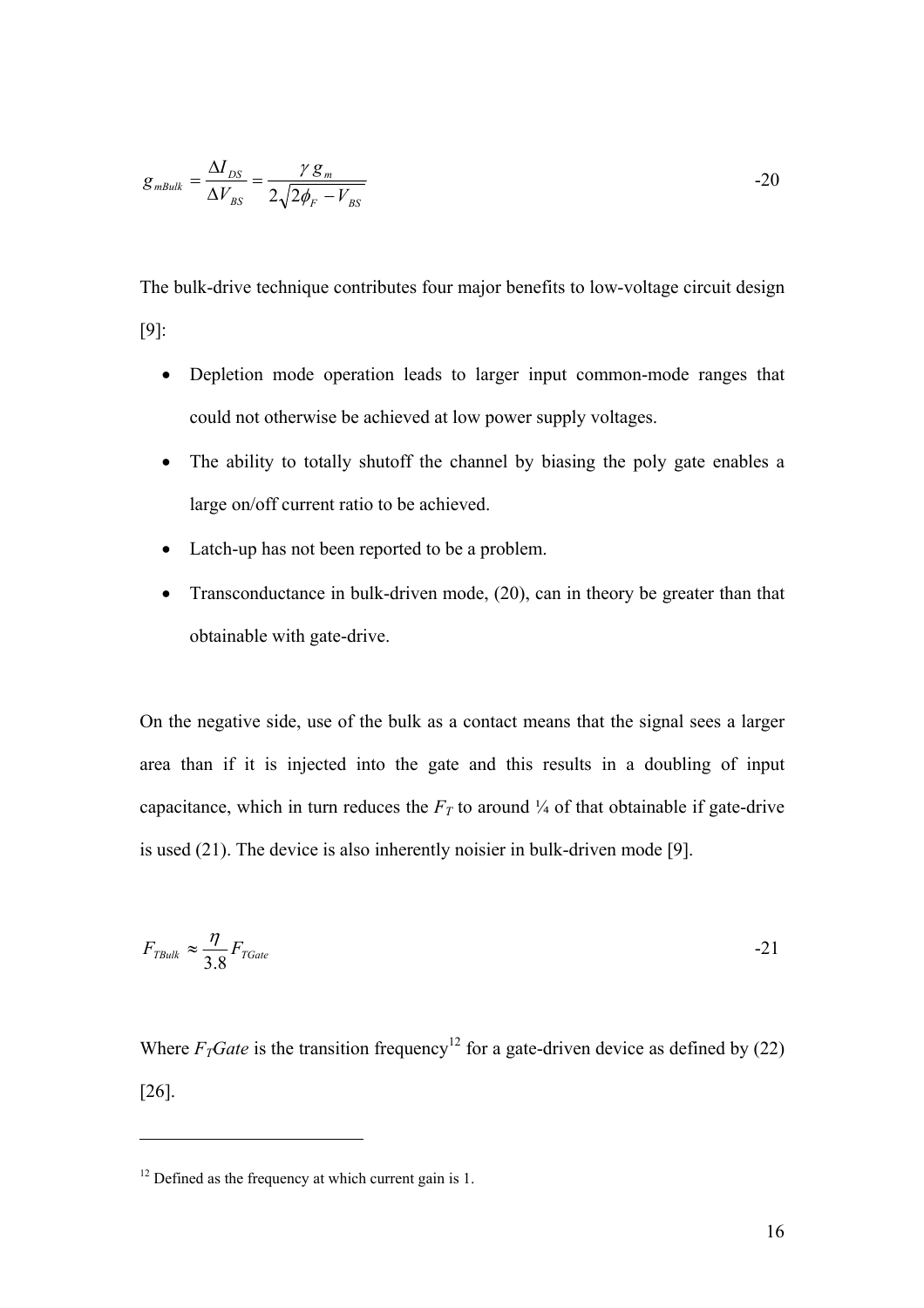$$
F_T \approx \frac{g_m}{2\pi C_{gs}} \tag{22}
$$

As an added bonus, the bulk-to-source biasing of MOSFETs is an effective way to reduce threshold voltage and low frequency noise, LFN, and it has been reported [3] that Si/SiGe devices, which are  $V_T$  tuned in this way, do not suffer any degradation in sub-threshold characteristics and manifest lower LFN than equivalent conventional Si MOSFETs.

A good candidate to demonstrate the effectiveness of the bulk-drive technique for low voltage use is the p-type bulk-driven differential pair, illustrated in Figure 17.

The differential signal applied to bulk contacts M1 and M2, is steered between the device pair by their bulk-to-channel transconductance action, as given by (23) [9] for a differential signal input.

$$
i_1 - i_2 = G_{mb} v_{in}
$$

Where  $G_{mb}$  is the differential transconductance, as given by  $(24)[9]$ .

$$
G_{mb} = \frac{\gamma g_m}{2\sqrt{2\phi_F - V_{CM} + V_s}}
$$
 (A/V) -24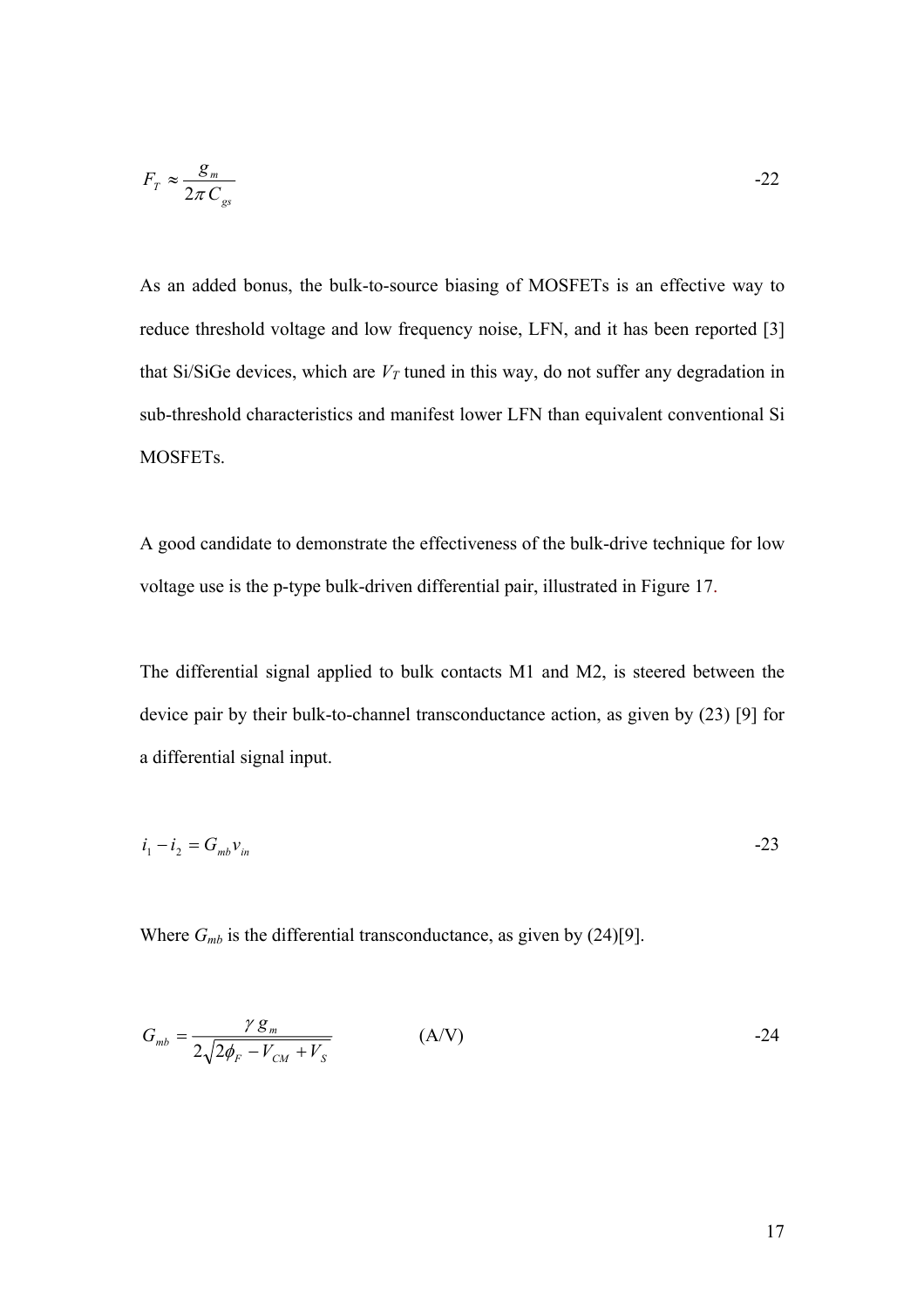The bulk-source Si junctions cannot be forward biased within a 1V supply and hence the pair's input impedance is not reduced if operated within this range. This is sustained by a reduction in threshold voltage that is proportional to the bulk-source junction's applied forward-bias, so that the source voltage follows  $V_{CM}$  linearly to a certain extent with measurements confirming that input currents are of the order of nA, even at the extreme ranges of  $V_{CM}$  input (e.g. at  $+0.5V$  for Si) [9]. However, as mentioned previously, the input capacitance per device is greater than what would be present for a gate-driven differential pair and hence, although the output capacitance and hence the frequency pole of both types remain similar, the bulk-driven arrangement has a lower gain-BW product than its gate-driven counterpart [9].

Another good example of the use of bulk-drive for low voltage design is the cascode bulk-driven MOSFET current mirror shown in Figure 18 [9]. This arrangement is capable of operation at 1V  $V_{DD}$  whereas its gate-driven counterpart is not. The circuit's main advantages are the very low voltage required at the input of the current mirrors, the extremely low input currents required, good input and output current matching and a reasonable output conductance due to the cascode stage. The main drawback is a lack of BW when compared with a gate-driven arrangement.

Bulk-drive is also used to increase input common mode range in the low-power CMOS op-amp reported in [34]. Designed to operate from a 1V supply, it has an open loop gain of 70dB and a gain-BW product of 190kHz at 5µW power drain.

As a final example of the use of bulk-drive in low voltage design, Blalock *et al* in [9] present a BiCMOS op-amp realisation that uses a bulk-driven differential pair, a simple current mirror with voltage level shifting (as described in section 4) and simple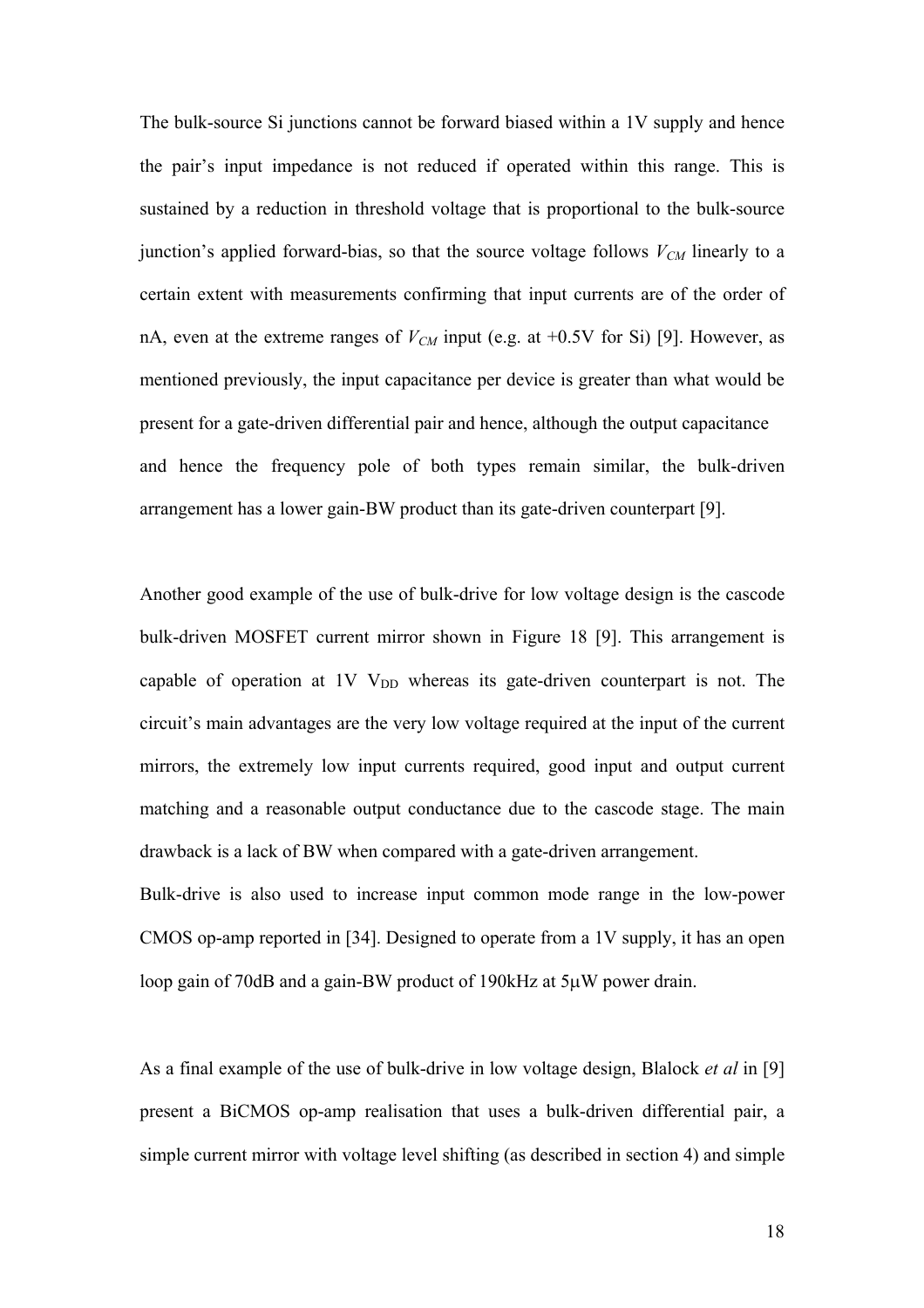class-A output stage. In this, the simple current-mirror with p-type BJT level shifter is chosen as it is preferred over a bulk-driven arrangement for its greater bandwidth and comparable low input voltage requirements. The authors, although acknowledging that class-AB is the preferred output stage arrangement, do not use a class-AB stage because of limited BW at 1V, in the case of a bulk-driven current-mirror or simple pMOS gate-driven current-mirror, and a limited output impedance in the case of a current-mirror using lateral BJT's which are commonly available in standard CMOS processes. The amplifier, shown in Figure 19 [9], is implemented in 2µm gate-length technology, has a total quiescent power dissipation of 300µW at a tail current of 100 $\mu$ A, a DC gain of 48.8dB at a mid-supply  $V_{CM}$  and a unity-gain frequency of 1.3MHz.

#### *6. The Floating-Gate Method*

 $\overline{a}$ 

The first floating-gate structure was originally reported in 1967 as a mechanism for non-volatile information storage [35, 36]. Research into the field has grown steadily as it offers promising solutions to present and future integrated circuit solutions because the physical effects of hot-electron injection and electron tunnelling (see below) become more pronounced as CMOS process geometries are scaled down [36]. In the floating-gate method, insulated gate devices<sup>13</sup> can be driven by any one of three mechanisms:

- a. By raising electron energy through exposure to UV light.
- b. By Fowler-Nordheim Tunnelling.
- c. By hot-electron injection.

<span id="page-18-0"></span><sup>&</sup>lt;sup>13</sup> Floating-gate devices are MOSFETs with an added insulating oxide layer on-top of the gate metal.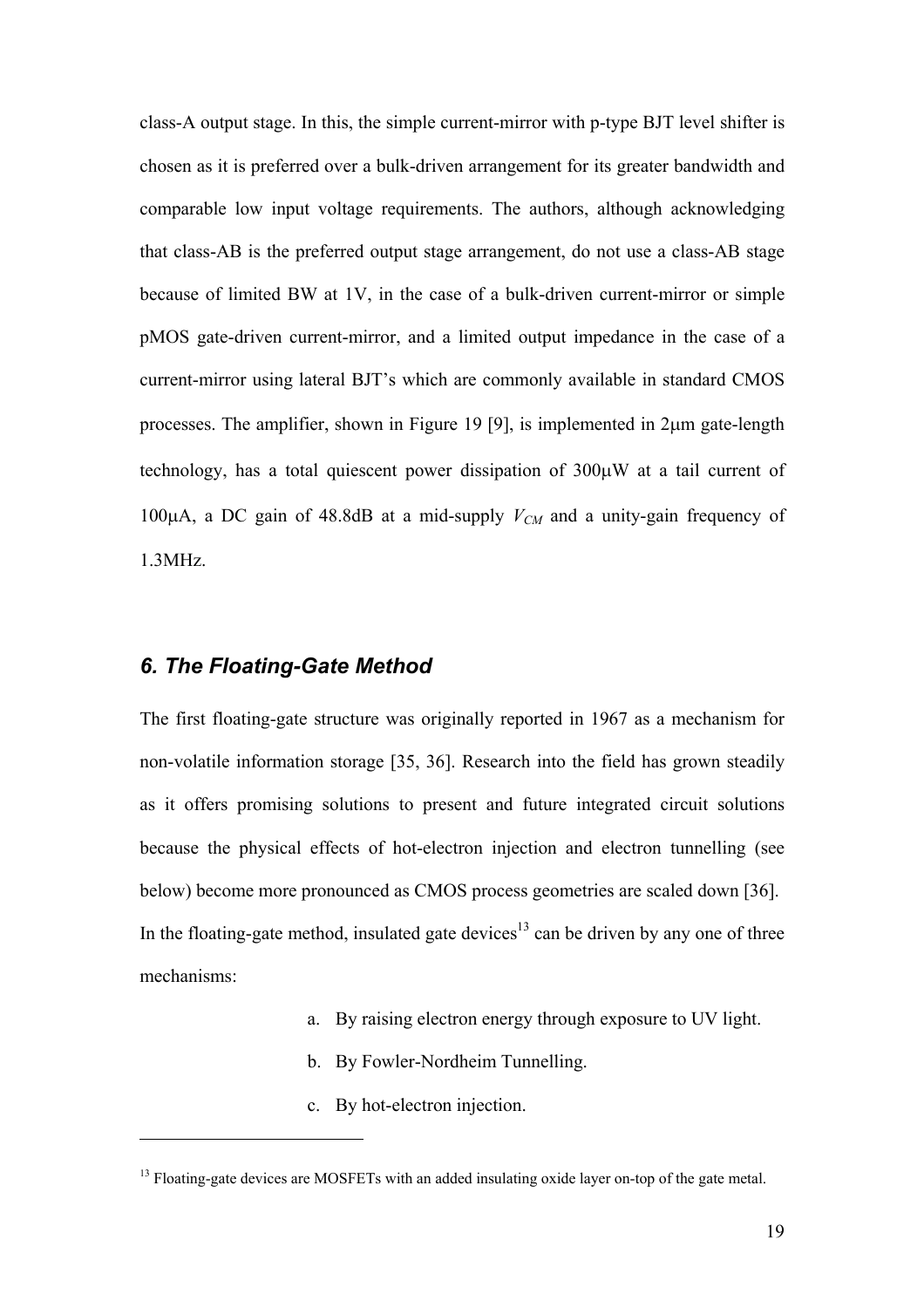Fowler-Nordheim Tunnelling and hot-electron injection can be used to dynamically adjust the gate-charge and hence are the mechanisms of choice [37]. Both mechanisms are explained below.

#### **6.1 Hot-Electron Injection**

The intense electric fields produced by MOSFET devices operated in weak-inversion cause electrons near the surface of a semiconductor to acquire sufficient energy to overcome the  $Si/SiO<sub>2</sub>$  barrier and enter the Si conduction band. Once there, the applied electric field sweeps the carriers across to the floating-gate. As increased *V T* favours hot-electron injection, floating-gate transistors are engineered to have higher than usual threshold voltages. This is achieved by increasing substrate doping levels (e.g. by placing a highly doped PTUB directly on a p-type substrate and fabricating an NMOS device within). The injected current is given by (25).

$$
I_{\text{inj}} = \beta I_{\text{S}} e^{\left(\frac{V_{\text{DC}}}{V_{\text{inj}}}\right)}
$$

Where  $V_{inj}$  and  $\beta$  are fit constants [37].

#### **6.2 Fowler-Nordheim Tunnelling**

Originally described in [38], Fowler-Nordheim electron tunnelling is possible because the wave nature of electrons grants them a finite probability of passing what was originally believed to be an impassable oxide barrier. The probability of overcoming the barrier and hence the effective current produced is increased by increasing the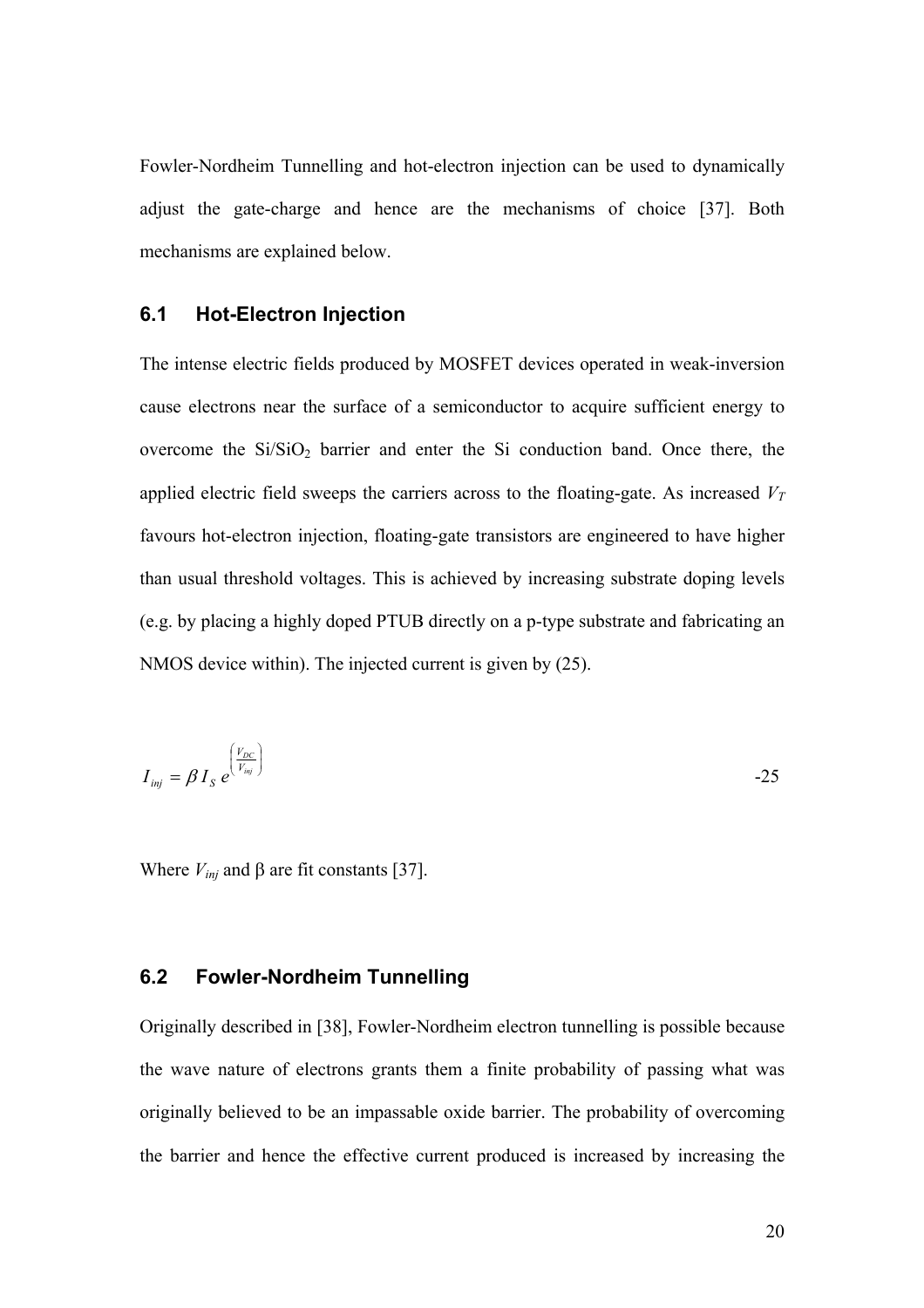electric field strength across the barrier. The expression for the tunnelling current is given in (26) [37]. One drawback of this approach is that continued carrier injection and tunnelling will eventually degrade the oxide quality and hence the tunnelling voltage and floating-gate drain current have to be kept low to minimise this [37].

$$
I_{\rm tan} = I_0 e^{\frac{t_{\rm ox} \varepsilon_o}{V_{\rm tan} - V_{\rm fg}}} \tag{26}
$$

Where  $V_{\text{tun}}$  is the tunnelling voltage and  $V_{\text{fg}}$  is the floating-gate voltage.

The gates on floating-gate devices are usually coupled to incoming signals by capacitors, as shown in Figure 2[0Figure](#page-45-0) which represents a typical arrangement. Capacitive coupling blocks the transfer of DC current and hence enables the device's gate to 'float' at the voltage dictated by the input capacitances, which are termed control gates.

The voltage on the gate is the weighted sum of both input voltages, one of which is the signal and the other is used for biasing, as given by (27).

$$
V_{fg} = \frac{C1}{C1 + C2}V1 + \frac{C2}{C1 + C2}V2 + \frac{Q}{C1 + C2}
$$

Charge *Q* offsets the threshold voltage and can be dynamically modified as previously explained. The result is that the inputs couple into the floating-gate down to close to DC (mHz range) [39].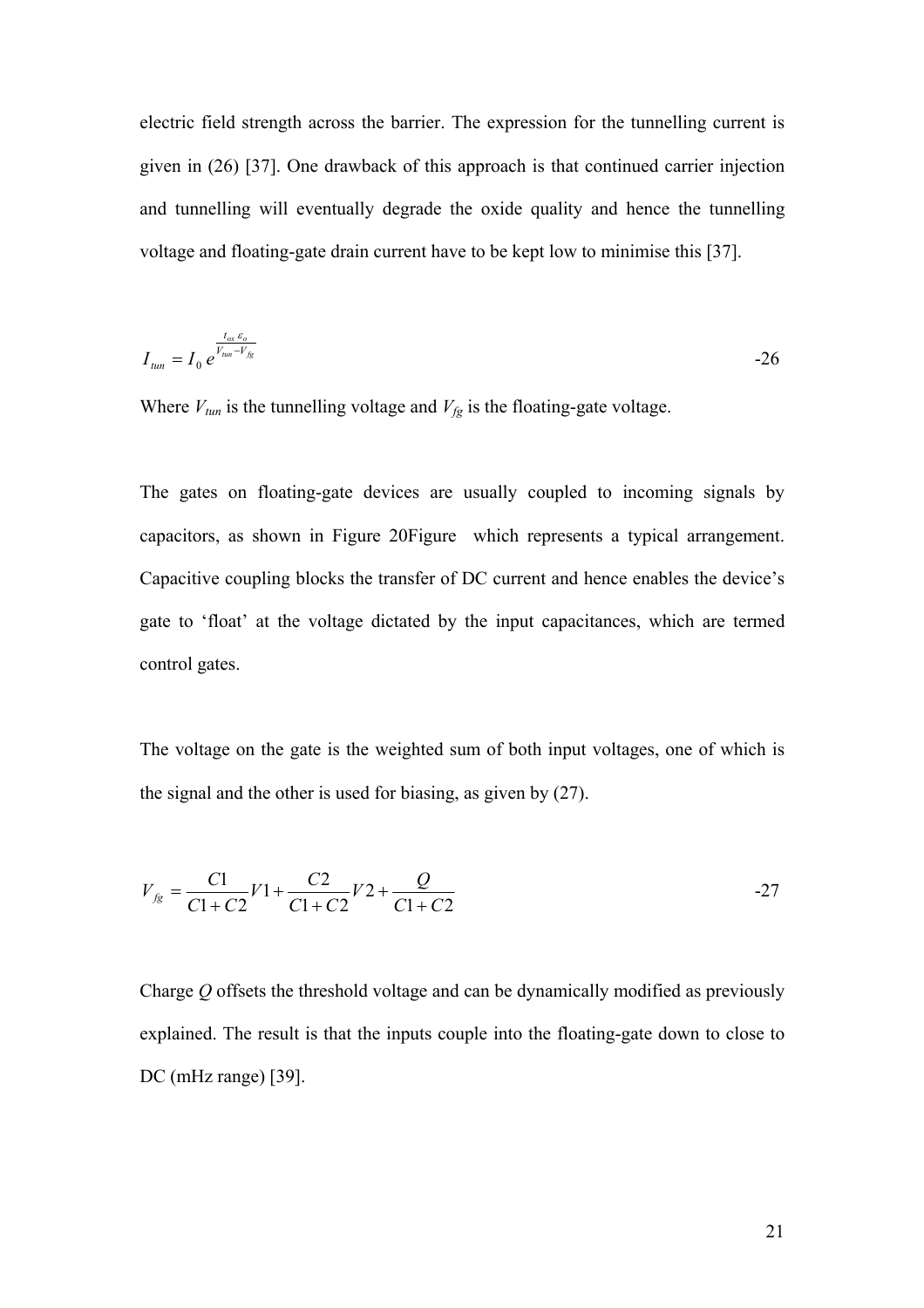The handling of offset mismatches within floating-gate amplifiers has been of major concern to researchers. Various clocking-based schemes have been reported [40, 41, 42, 43] in which the offset voltage is periodically calculated and subtracted during a set time-period and these result in almost continuous operation, at the expense of extra, complicated circuitry. Recently, the concept of auto-input offset removal using feedback via the tunnelling and hot-electron mechanisms previously discussed has been introduced in [37], in which a floating-gate pseudo-differential transconductor is simulated using this technique.

The floating-gate method lends itself well to the design of micropower amplifiers as the input common mode range is increased due to the attenuation of the input signal by a factor of C1/(C1+C2+Cparasitics). However, this attenuation forces trade-offs to be made between  $V_{CM}$  and gain as well between gain-BW and noise [44].

An example of a micropower CMOS op-amp, using floating-gate input transistors, is shown in Figure 2[1Figure .](#page-45-1) The amplifier is intended for operation in the kHz range, operates from a single 1.2V supply and consumes just 4.3µA. Measured DC gain is 65dB, gain-BW is 230kHz and slew-rate is 184mV/µS [44].

A multiple input operational amplifier based on floating-gate devices is described in [45], Figure 2[2Figure ,](#page-45-2) in which the circuit, featuring three differential inputs, is biased to 40 $\mu$ A. Measured unity gain-BW is 360 $k$ Hz, with a slew-rate of 2V/ $\mu$ S, which although impressive for a micropower amplifier, is offset by the fact that dual 5V supplies are used. The FET resistor and 20pF capacitance on the RHS of the figure are for frequency compensation.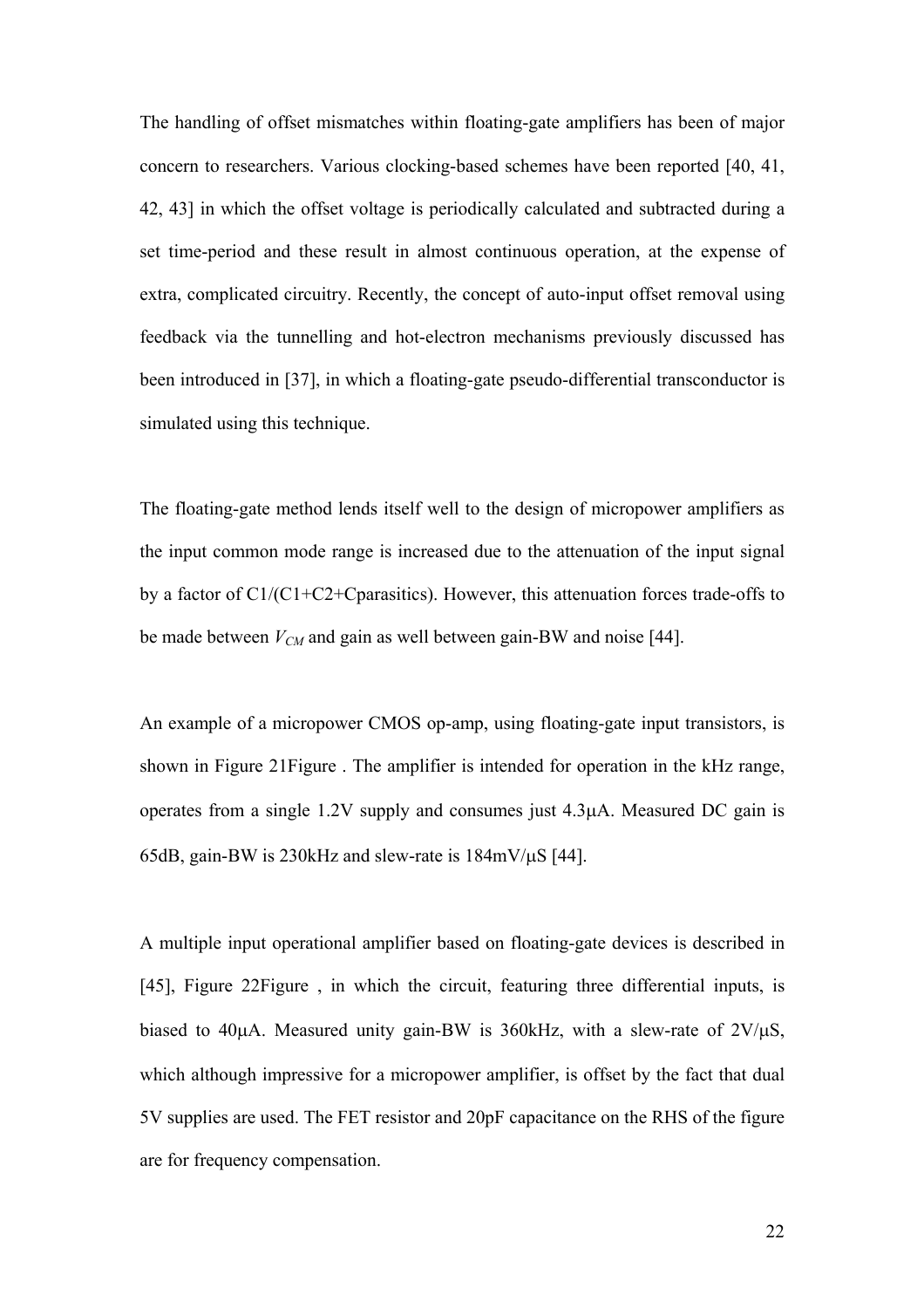Amicropower second-order band/low pass log-domain filter<sup>14</sup> using floating-gate devices operating in weak inversion, has also been reported recently [46]. The circuit features a 1V supply rail, a  $2\mu$ W power-drain and uses less than  $1\mu$ W per pole.

Another salient feature of floating-gate systems is that it is possible to design so that they adapt to incoming and outgoing signals, whilst preserving the resulting network state when set. This property resulted in the development of single transistor synapses, in which single floating-gate FETs are used to emulate the computational and adaptive properties of biological synaptic elements [47] and has recently resulted in the design of auto-zeroing floating-gate amplifiers, AFGA's, which are able to automatically set the DC operating point. An example of an AFGA which can adaptively set its output resistance, and hence its total voltage gain, based on the output signal's amplitude is shown in [Figure](#page-45-3) 23 Figure [48]. The circuit uses two continuously adapting floating-gate devices and a current sink for biasing. The FET on the RHS is a source-degenerated (s-d) floating-gate pFET that can converge to a stable operating point if either the channel current or the drain voltage is the one free parameter, whereas basic pFET and nFET devices will converge for one of these two situations but not for both [48]. This AFGA achieves a high-pass characteristic at frequencies well below 1Hz, has a voltage gain of approximately 40x and is able to adapt-away slow-step (sub-Hz) input signals.

Micropower filter design techniques are discussed in the next section.

<span id="page-22-0"></span><sup>&</sup>lt;sup>14</sup> Log-domain filters are circuits that have a logarithmic internal transfer function that is linear externally [46].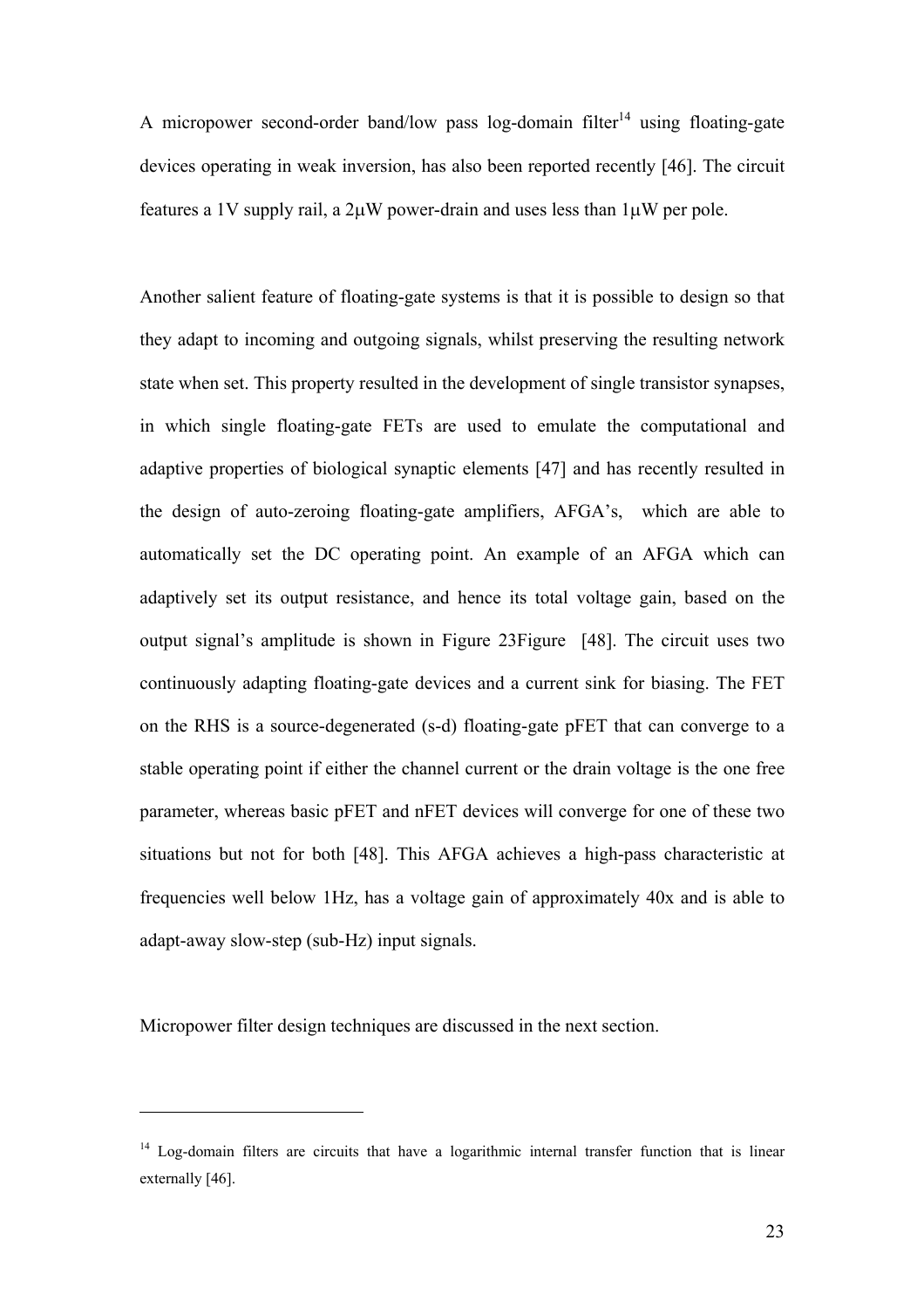#### *7. Filtering at Micropower*

Filter functions can obviously be implemented using many techniques. All are not mentioned here as a full review of all the relevant filter theory is beyond the bounds of this general micropower review. The existing range of true micropower filter solutions can be broadly divided into two popular types:

-Transconductance-capacitance (*GM-C*) Filters.

- Log-domain Filters.

A brief description of each type with reference to any micropower techniques used in their implementation is given below.

#### **7.1** *GM-C* **Filters**

Transconductance-capacitance filters rely on transconductors to charge/discharge an integrating capacitance and hence obtain the required frequency response. The transconductor converts the input voltage into a proportional amount of current and the integrating capacitance, integrates and converts this back into voltage form. Hence capacitor current in these filters is a linear function of input voltage. These are quite popular for high-frequency filter applications because the transconductors tend to have a higher BW than op-amps, can be tuned electronically and are easily implemented monolithically [49]. They can be constructed using voltage-mode (input signals are voltages) or current-mode (input signals are currents) approaches but it has been concluded that voltage-mode implementations offer the best performance [49].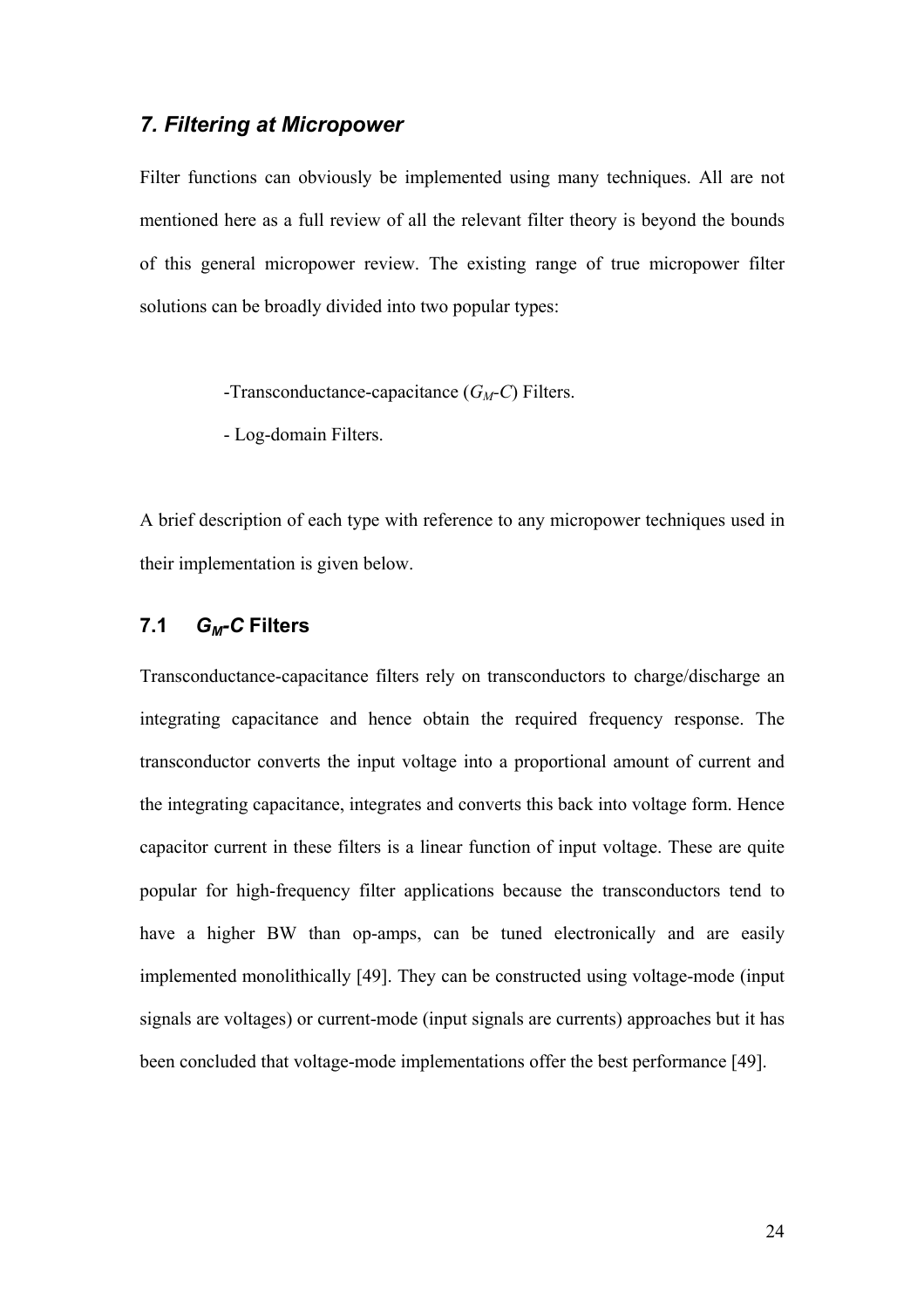As examples of these arrangements, a voltage-mode single-pole schematic of a  $G_M-C$ filter is shown in [Figure](#page-45-4) 24 Figure (a) and Figure  $24(b)$  shows a second order configuration, commonly referred to as a bi-quad.

Although normally designed with FET devices biased into saturation, there have been attempts to reduce power consumption and voltage supply constraints by operating the transconductor/s in weak inversion because it is known that sub-threshold versions of these filters are well suited for bionic cochlear implants, as they are able to tune over the entire frequency spectrum of hearing at reduced power consumption [50]. An example of this approach is given in [52] where a differential transconductor employing sub-threshold biased MOSFETs is used to ensure micropower operation. Special attention is paid to the biasing of these transistors as current mismatches in the differential branches can lead to DC signals that can cause a large variation of the operating point at the output and so a complicated common mode feedback control circuit is added to source/sink the difference in the current required to maintain the circuit stable. The second order filter achieves stable, programmable operation at 290nW (10nA bias current) at the expense of a comparatively large footprint (200µmx300µm without adding the area of the integrating capacitor). An earlier, third order *GM-C* filter featuring a 1.5V supply and total power consumption of 138µW is presented in [52]. This also uses a differential input and common mode feedback to ensure adequate bias and improve the differential-input swing.

25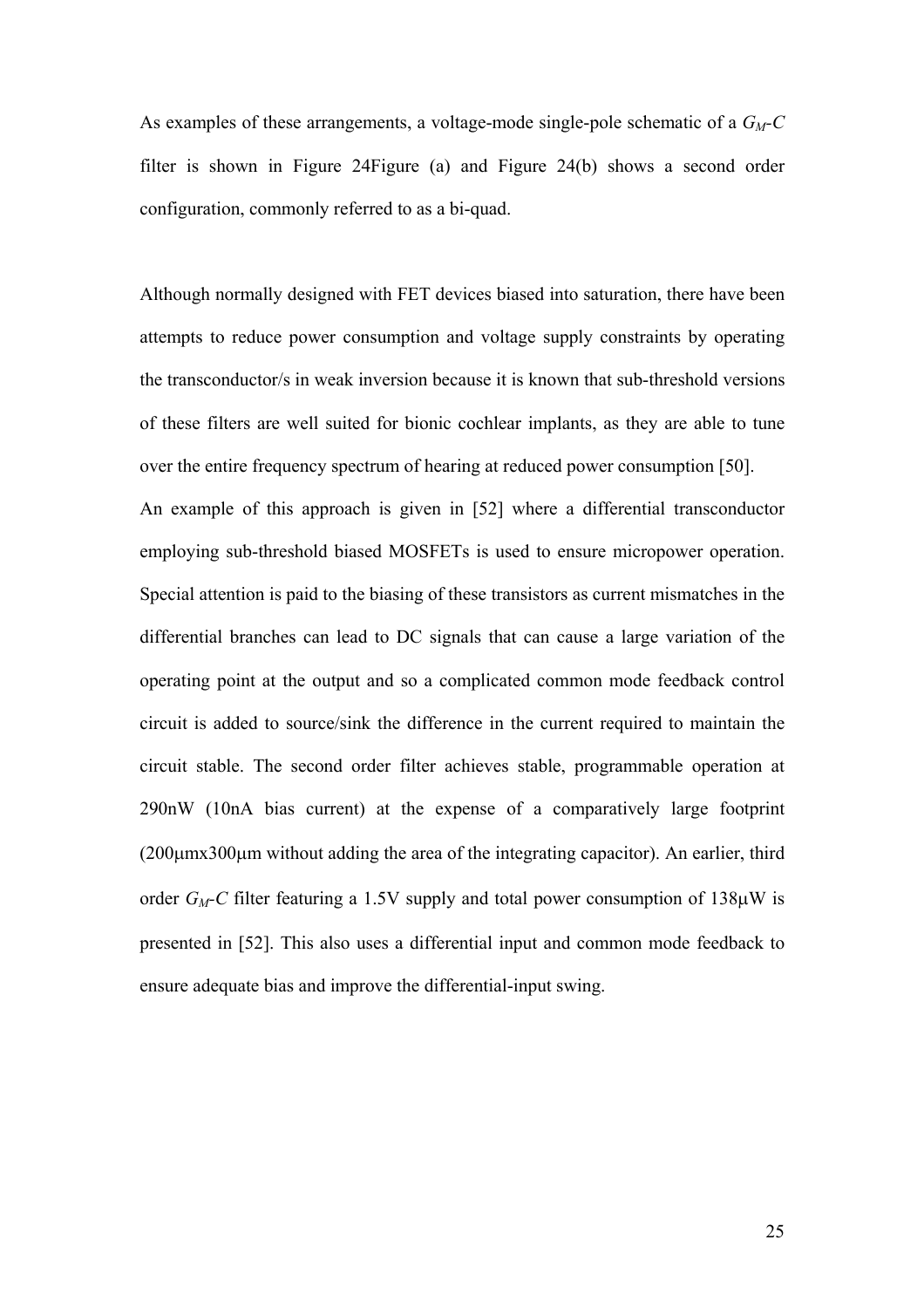#### **7.2 Log Domain Filters**

 $\overline{a}$ 

The log-domain approach is highly suited to micropower applications because it employs voltage companding<sup>15</sup> which is of great help to circuits of low dynamic range. Dynamic range in these filters can also be improved further if class-AB operation is adopted as the need for linearization is avoided thanks to the companding principle used, however, a signal conditioning stage that ensures that the input signals are always positive has to be added [53]. The basic approach is illustrated in Figure 2[5Figure](#page-45-5) [53] wherein it can be seen that a log-domain integrator, sandwiched between a single device compressor and expandor, is at the heart of this arrangement. In this setup, the capacitor is discharged by the drain current of transistor M2, while its voltage is sensed at the source of M2, through the adjustable level shifter made of current source *Io* and transistors M3 and M5 [53].

Unlike  $G_M$ -C filters, capacitance current is not linear but is logarithmic, as a device biased in weak inversion is employed. Despite the non-linear behaviour of the exponential transconductor, the whole circuit integrates the input current linearly and hence can be thought of as a linear current integrator. The simple form, shown in Figure 25, minus the compander stages, can be expanded to form higher order filters, as is shown in Figure 26 [53].

An example of a realised second-order, low-pass, class-AB log-domain filter is given in Figure 27 [53]. Filter gain, proportional to  $exp(V_{B1} - V_{B2})$ , is around 16dB and it has a cut-off frequency of 45kHz at a current bias of 200nA.

<span id="page-25-0"></span><sup>&</sup>lt;sup>15</sup> A compander is a circuit that compresses a voltage input (e.g. amplifies low amplitude signals more than large amplitude signals) and then expands it at its output (e.g. attenuates low amplitude signals more than large amplitude signals).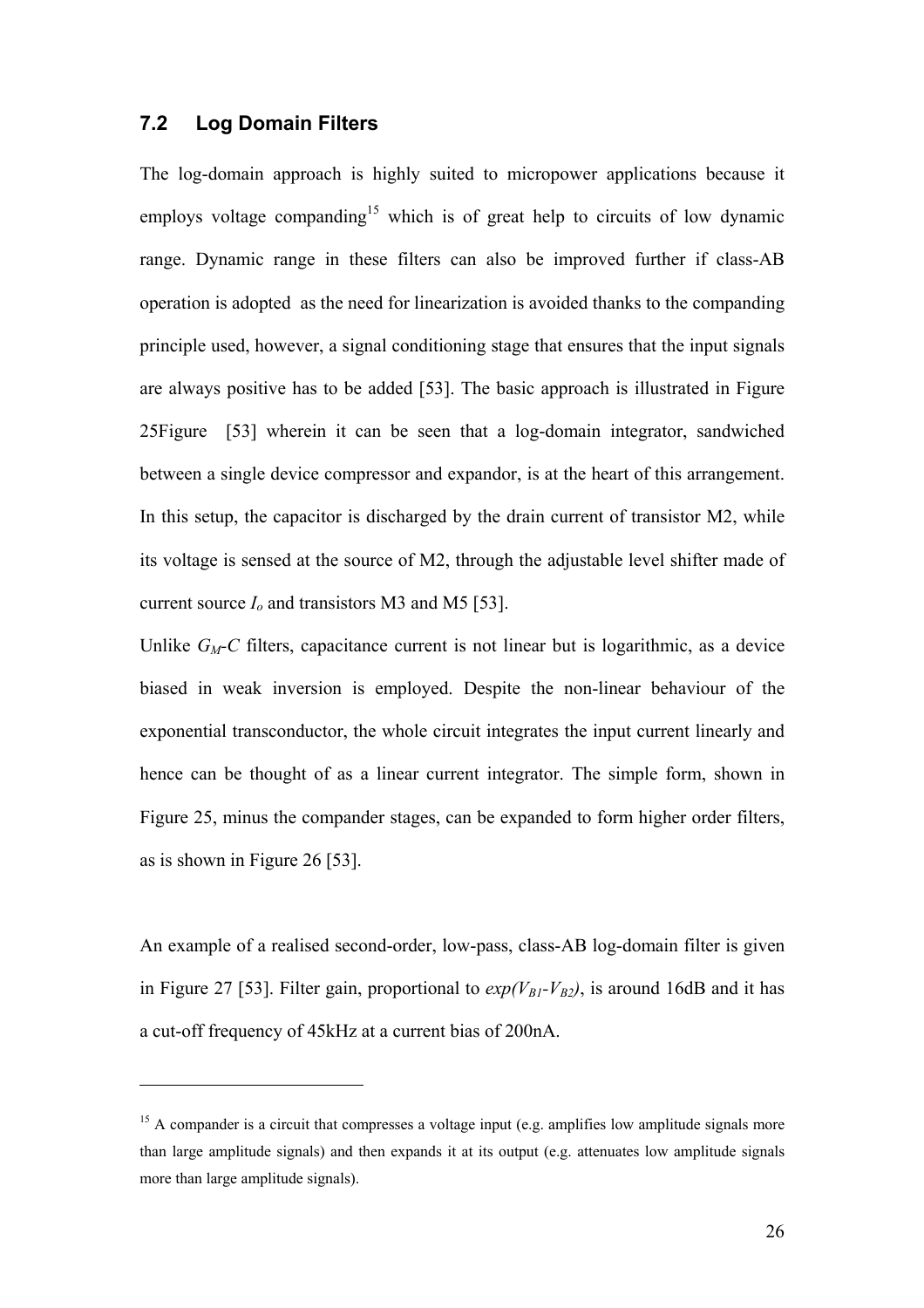As with  $G_M$ -C filters, operating point stability is also an issue here and techniques have been developed to ensure that all the filter devices remain in weak inversion. One technique, given in [54], uses a voltage comparator to control a FET connected to the monitored node and thus apply the necessary negative feedback required to stabilise the operating point.

Log-domain filters, invariably, find use in micropower biomedical applications [55, 56], a good example of which is given in [57], in which this type of filter is at the heart of a mixed-signal cochlear implant. The implantable system features a flat voltage gain of around 30x, a BW of 200Hz and total power consumption of 126µW.

#### *8. Buried-Channel FET Technologies*

Work on SiGe/Si hetero-junction FET devices began in the early eighties with a view to exploiting their comparatively higher mobilities, resulting from the use of a strained channel, in order to increase the speed of pMOS devices whilst retaining compatibility with CMOS fabrication technology [58, 59]. HFETs were originally fabricated in GaAs using Schottky gate contacts and implanted, near surface channels [60]. The need for integration with CMOS technology together with advances in SiGe processing, including the use of molecular beam epitaxy to grow the hetero-junction directly and with greater precision, resulted in improved device performance [62].The concept was extended by the addition of a gate-oxide as a barrier to prevent high leakage currents via the gate contact [62] and by the growth of MBE layers on relaxed SiGe buffer layers (termed a virtual substrate), an innovation that offers the possibility to grow thin (~8nm) strained Si channels in SiGe. N-type HMOSFET devices grown by fabricating the active n-type layers on relaxed p-type SiGe buffer layers, were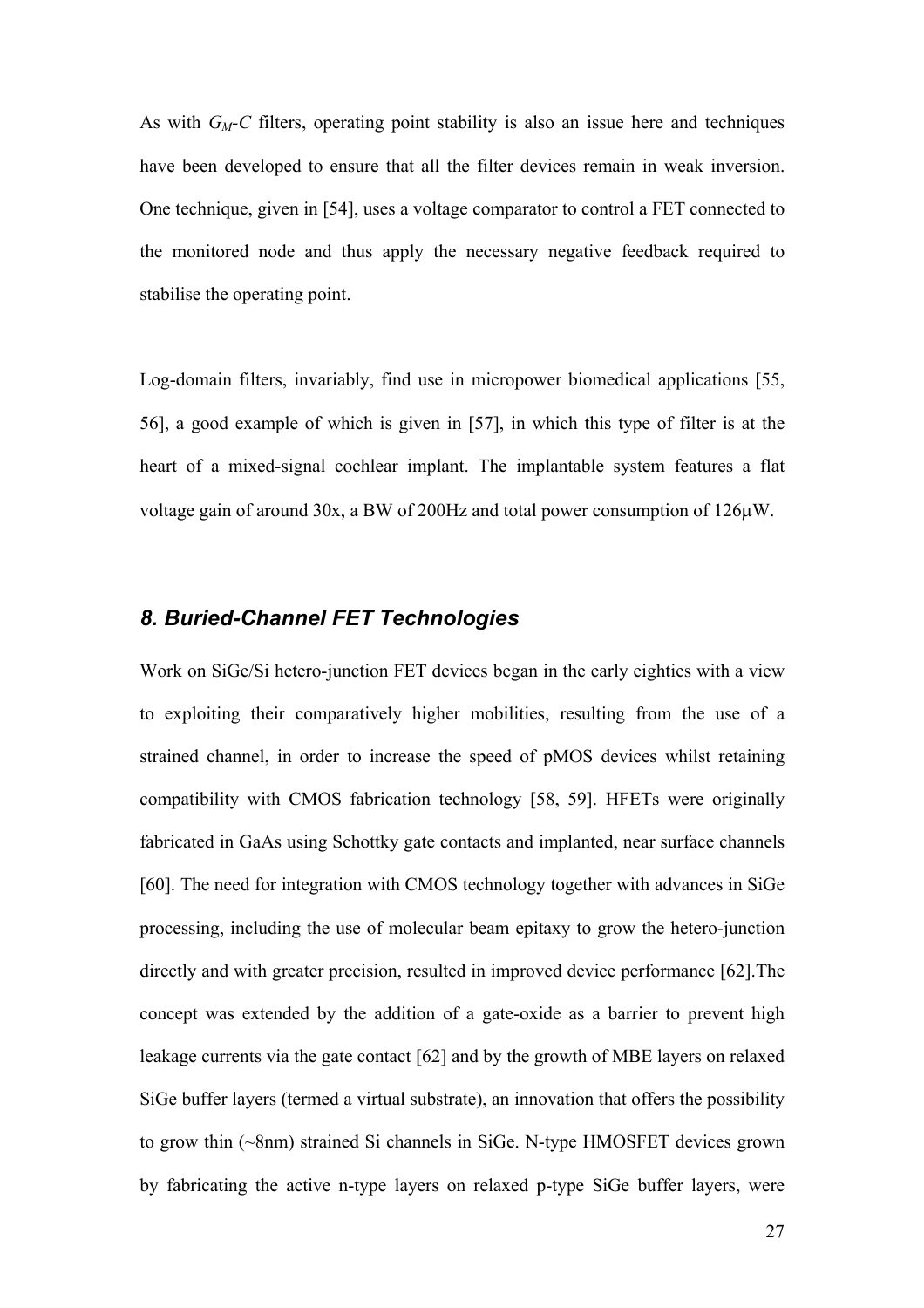presented originally in [63, 64] and more recently in [65, 66, 67, 68, 16, 69, 19, 70, 71]. Burying the channel (strained or unstrained) further from the gate was reported to reduce surface carrier trapping, caused by the high density of interface states at the oxide/SiGe interface, and increase the mobility of the channel-confined carriers at the expense of a decrease in transconductance due to the channel's greater distance from the applied gate voltage [72, 73, 74]. It was clear that in strained BC devices the transconductance *gm*, for a given gate-bias, increases more rapidly than is the case for Si MOSFETs and this is due to a lower sub-threshold slope at low to high  $V_T$  and is always higher than in conventional FETs. Hence, it was concluded that the extra boost in *gm* at low bias levels warrants the use of these devices in micropower applications where battery life is of prime importance and / or overall heat dissipation are an issue [19, 75, 76].

Continuing the trend in development, there has been a comparatively recent move to Si/SiGe on Insulator technologies, Si/SiGe/SOI, in an attempt to further improve both the micropower capability and BW of HFET devices. SOI technologies make use of a thick oxide layer between the substrate and active layers in order to minimise activelayer-to-substrate currents and substrate parasitic capacitances. These technologies are reported to be quasi-ideal for micropower and RF circuit functionalities as well as for high-temperature operation up to about 350°C.[77, 78, 79, 80, 81, 82].

### *9. Concluding Remarks*

This review presented has shown that there is an ongoing effort to produce new FET technologies in order to improve on bulk device performance at low power. HFETs are seen as a good candidate for this as results confirm that mobility and hence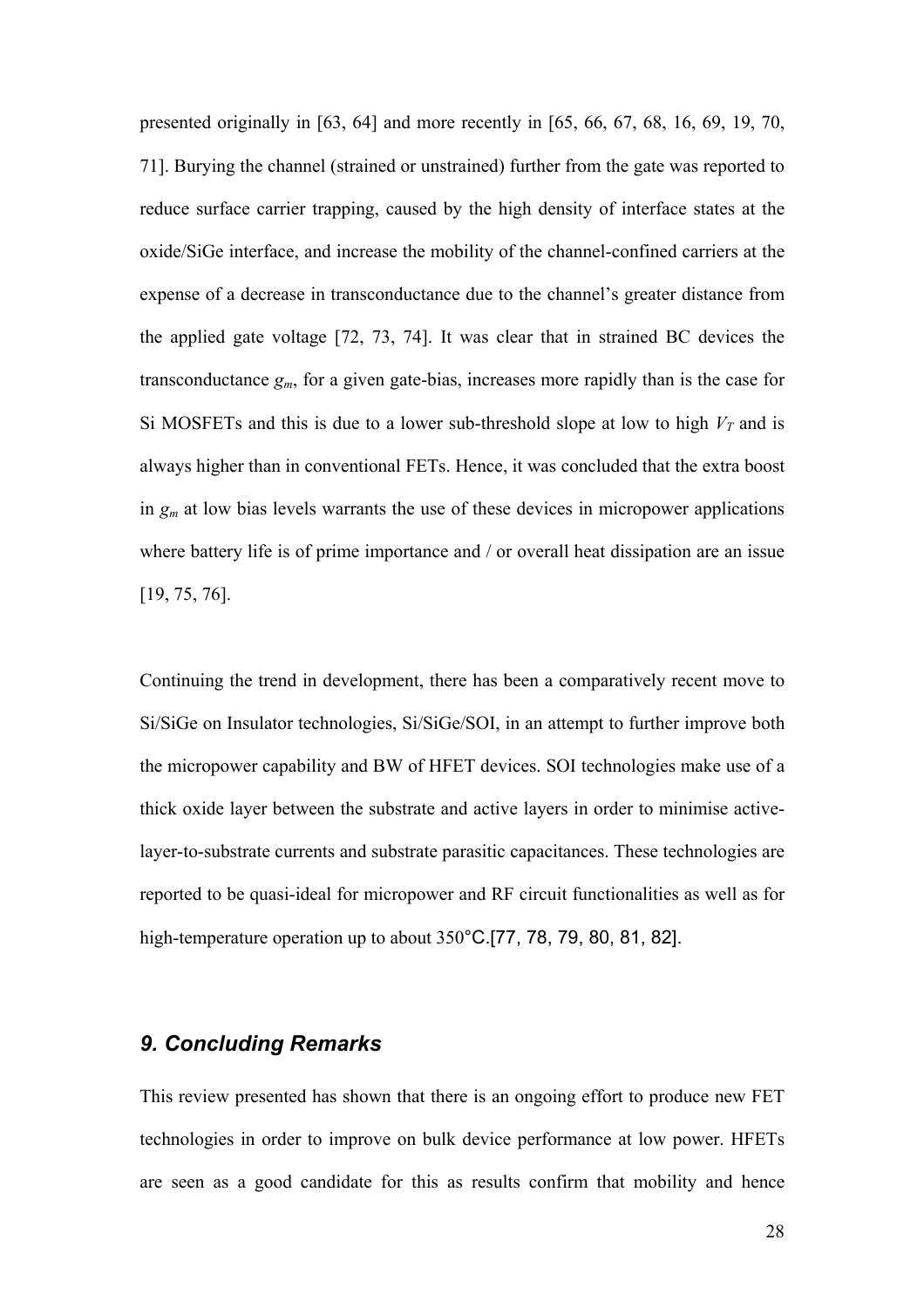transconductance is greater than what is reported for similar geometry MOSFETs. The review has also shown that there are a number of tried and tested methodologies used in the design of low voltage / micropower FET circuitry. Some approaches like sub-threshold operation, floating-gate and bulk-drive methods can be considered device related whilst others, like the use of micro-current mirrors, self-cascode arrangements, voltage level-shifting and class-AB output stages, are clearly circuit based techniques. Although presently micropower design is targeted almost exclusively at Si CMOS technologies, the advent of strained surface and buried channel FETs in Si/SiGe and SOI is sure to revolutionise the field as the micropower benefits of these devices over the traditional MOSFET become accepted.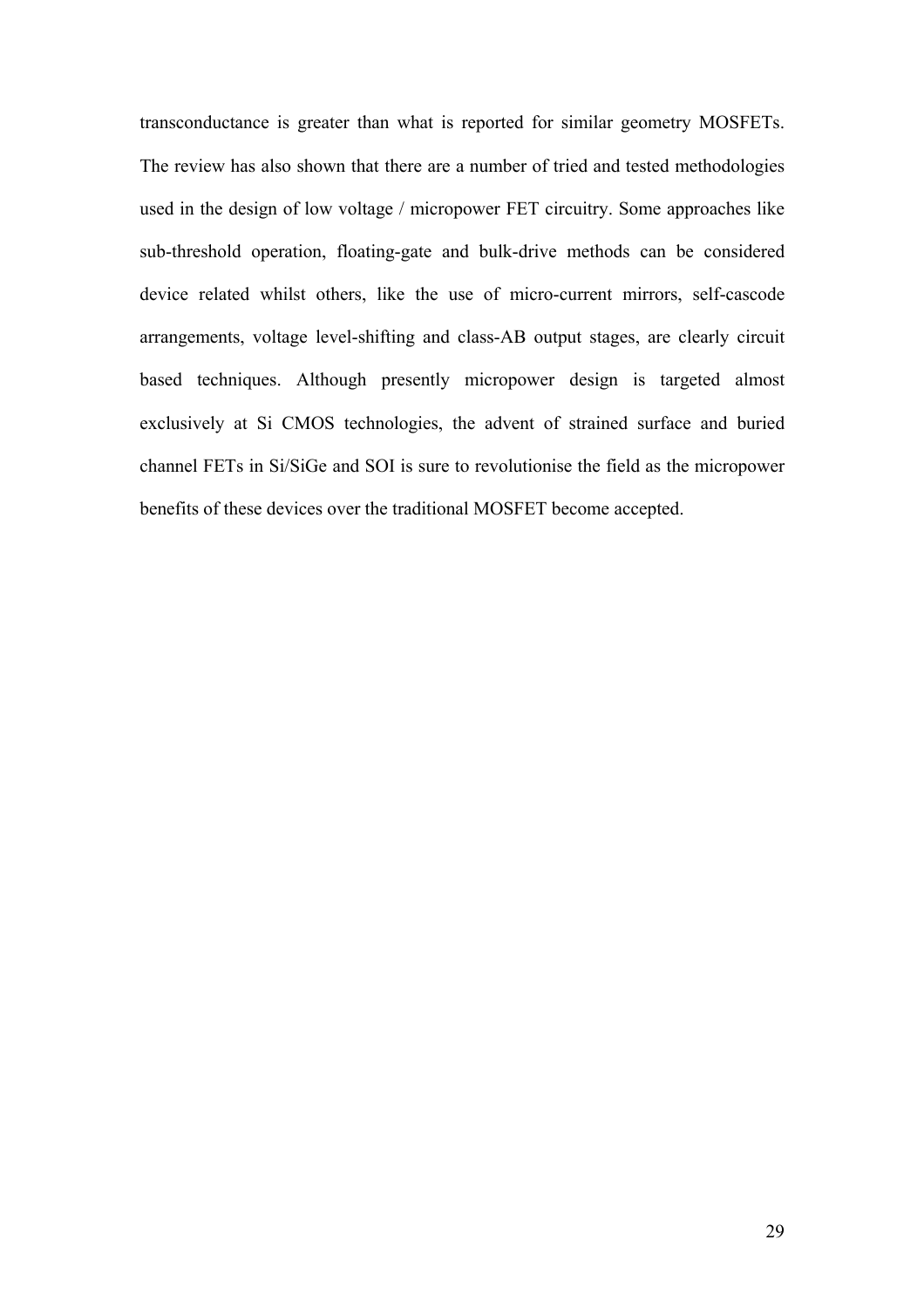#### **References**

1. Vittoz, E.A.; "Very Low Power Circuit Design: Fundamentals And Limits". Circuits and Systems, 1993., ISCAS '93, 1993 IEEE International Symposium on , 3-6 May 1993, Page(s): 1439 -1442

2. Vittoz, E.; Fellrath, J.; "CMOS analog integrated circuits based on weak inversion operations". Solid-State Circuits, IEEE Journal of , Volume: 12 Issue: 3 , Jun 1977, Page(s): 224 -231

3. Pei-Wen Li; Wei-Ming Liao; Ching-Chieh Shih; Tine-Shang Kuo; Li-Shyue Lai; Yang-Tai Tseng; Tsai, M.-J.; "Effect of substrate biasing on Si/SiGe heterostructure MOSFETs for low-power circuit applications". Electron Device Letters, IEEE, Volume: 24 Issue: 7 , July 2003 Page(s): 454 -456

4. Vittoz, E.A.; "Low-power design: ways to approach the limits". .Solid-State Circuits Conference, 1994. Digest of Technical Papers. 41st ISSCC., 1994 IEEE International , 16-18 Feb. 1994, Page(s): 14 -18

5. Rajput, S.S.; Jamuar, S.S., "Low voltage analog circuit design techniques Circuits and Systems Magazine", IEEE , Volume: 2 Issue: 1 , 2002 Page(s): 24 -42.

6. De Langen, K.-J.; Huijsing, J.H., "Compact low-voltage power-efficient operational amplifier cells for VLSI". Solid-State Circuits, IEEE Journal of, Volume: 33 Issue: 10 , Oct. 1998 Page(s): 1482 -1496.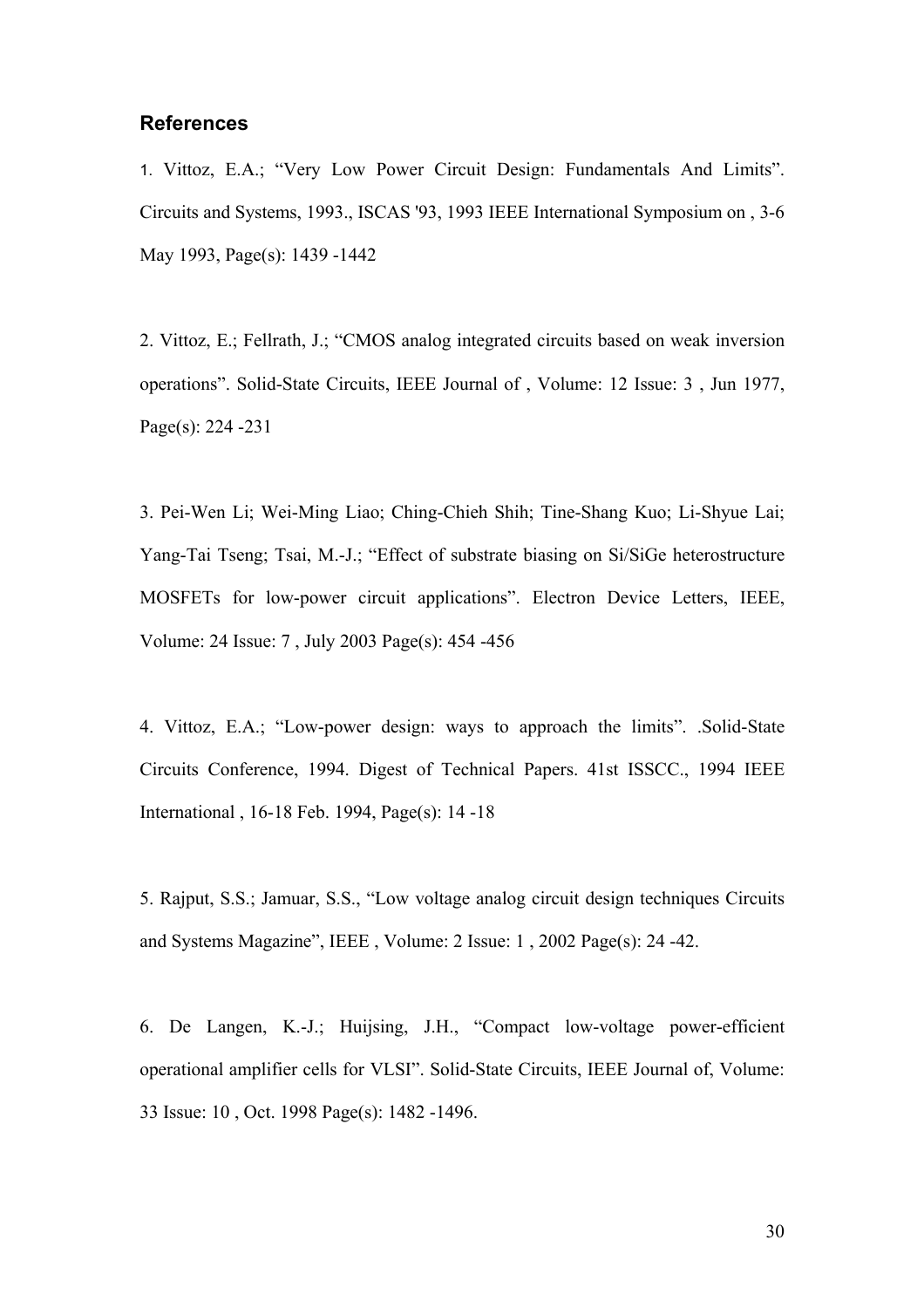7. Stone, D.C.; Schroeder, J.E.; Smith, A.R.; "Analog CMOS Building Blocks for Custom and Semicustom Applications". Solid-State Circuits, IEEE Journal of, Volume: 19 Issue: 1 , Feb 1984 Page(s): 55 -61

8. Vittoz, E.; Fellrath, J.; "CMOS analog integrated circuits based on weak inversion operations". Solid-State Circuits, IEEE Journal of , Volume: 12 Issue: 3 , Jun 1977, Page(s): 224 -231

9. Blalock, B.J.; Allen, P.E.; Rincon-Mora, G.A.; "Designing 1-V op amps using standard digital CMOS technology". Circuits and Systems II: Analog and Digital Signal Processing, IEEE Transactions on , Volume: 45 Issue: 7 , July 1998 , Page(s): 769 -780

10. C.T.Shah, "Characterization of the Metal Oxide Semiconductor Transistors". IEEE Trans. Electron Devices, ED-11, pp.324-345, July 1964.

11. R.L.Geiger, P.E. Allen and N.R.Strader, "VLSI Design Techniques for Analog and Digital Circuits". New York, McGraw Hill, 1990.

12. Hughes, J.B.; Worapishet, A.; Toumazou, C.; "Switched-capacitors versus switched-currents: a theoretical comparison [in CMOS]". Circuits and Systems, 2000. Proceedings. ISCAS 2000 Geneva. The 2000 IEEE International Symposium on , Volume: 2 , 28-31 May 2000, Page(s): 409 -412 vol.2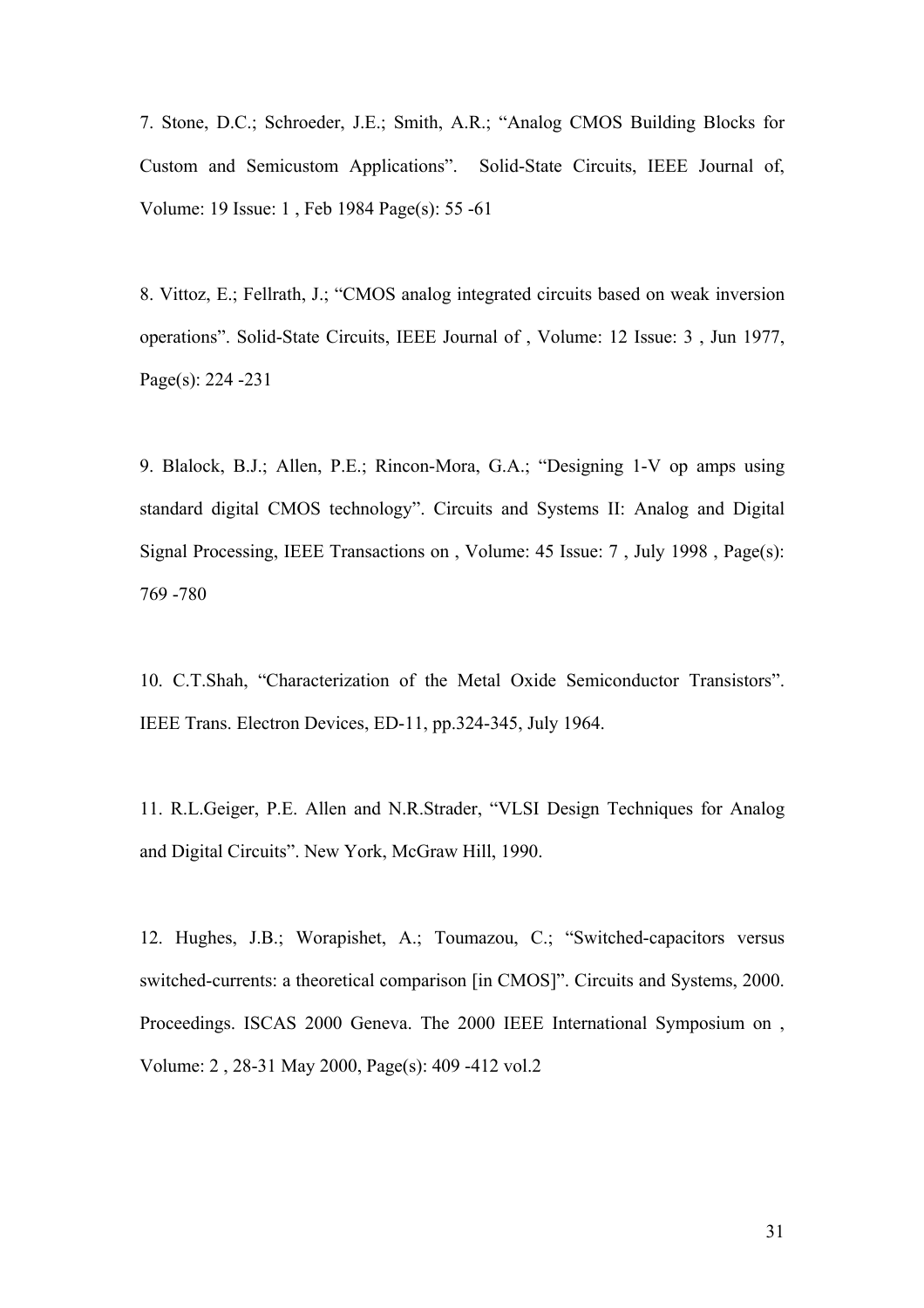13. Leelavattananon, K.; Toumazou, C.; Hughes, J.B.; "Linearity enhancement techniques for MOSFET-only SC circuits". Circuits and Systems, 2000. Proceedings. ISCAS 2000 Geneva. The 2000 IEEE International Symposium on , Volume: 5 , 28- 31 May 2000, Page(s): 453 -456 vol.5

14. Bazarjani, S.S.; Snelgrove, W.M.; "Low voltage SC circuit design with low -Vt MOSFETs". Circuits and Systems, 1995. ISCAS '95., 1995 IEEE International Symposium on , Volume: 2 , 28 April-3 May 1995, Page(s): 1021 -1024 vol.2

15. Degrauwe, M.; Vittoz, E.; Verbauwhede, I.; "A Micropower CMOS-Instrumentation Amplifier". Solid-State Circuits, IEEE Journal of , Volume: 20 Issue: 3 , Jun 1985, Page(s): 805 -807

16. K. Michelakis, S. Despotopoulos, V. Gaspari, A. Vilches, K. Fobelets, C. Papavassiliou, C. Toumazou, J. Zhang, "SiGe virtual substrate HMOS transistor for analogue applications". First International SiGe Technology and Device Meeting (ISTDM 2003), Jan. 2003. Also accepted for publication in a regular issue of Applied Surface Science.

17. K.Laker and W.Sansen.; "Design of Analogue Integrated Circuits and Systems". NewYork: McGraw Hill, 1994, pp20--22.

18. Montree, A.H.; Meijssen, V.M.H.; Woerlee, P.H., "Comparison of buried and surface channel PMOS devices for low voltage 0.5  $\mu$ m CMOS". VLSI Technology,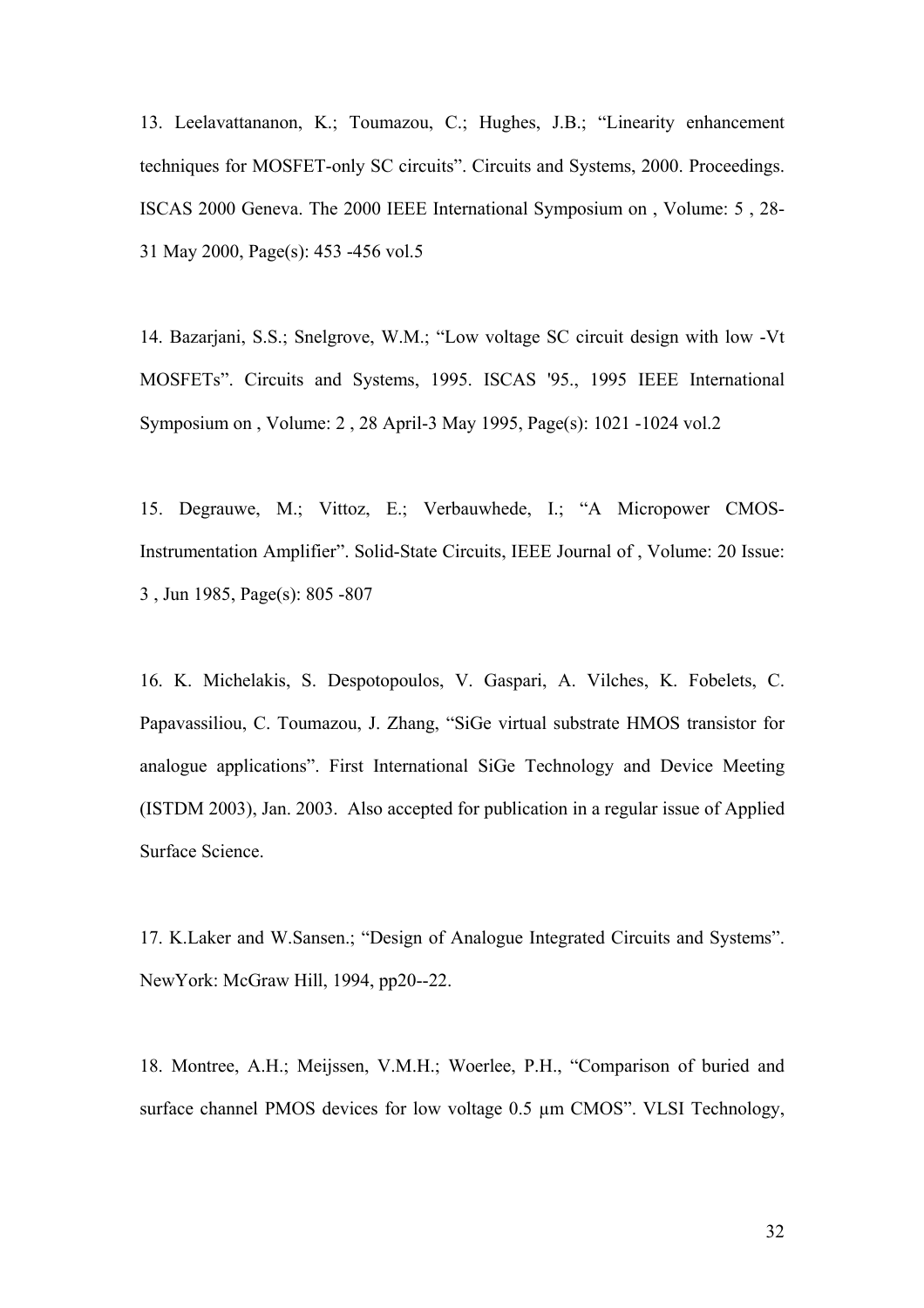Systems, and Applications, 1993. Proceedings of Technical Papers. 1993 International Symposium on , 12-14 May 1993 Page(s): 11 -14

19. Papavassiliou C., Fobelets K., Toumazou C. "SiGe hetero-FET potential for micro-power applications" invited paper, IEICE Trans. Electron, E00-A(2000)

20. Giustolisi, G., Criscione, M., Cutri, F.; "A Low-Voltage Low-Power Voltage Reference Based on Subthreshold MOSFETs". IEEE J. Solid State Circuits, Vol.38, N.1,pp.151-154, Jan. 2003.

21. Georgiou, J.; Toumazou, C.; "A resistorless low current reference circuit for implantable devices". Circuits and Systems, 2002. ISCAS 2002. IEEE International Symposium on , Volume: 3 , 26-29 May 2002, Page(s): III-193 -III-196 vol.3

22. Lin, T.H., Sanchez, H., Rofougaran, R. and Kaiser, W.J.; "Micropower CMOS RF Components for Distributed Wireless Sensors". Radio Frequency Integrated Circuits (RFIC) Symposium, 1998 IEEE , 7-9 June 1998 Page(s): 157 -160

23. "Rofougaran, R., Lin, T.H., Kaiser, W.J..; "CMOS Front-Edn LNA Mixer for Micropower RF Wireless Systems". Low Power Electronics and Design, 1999. Proceedings. 1999 International Symposium on , 16-17 Aug. 1999 Page(s): 238 -242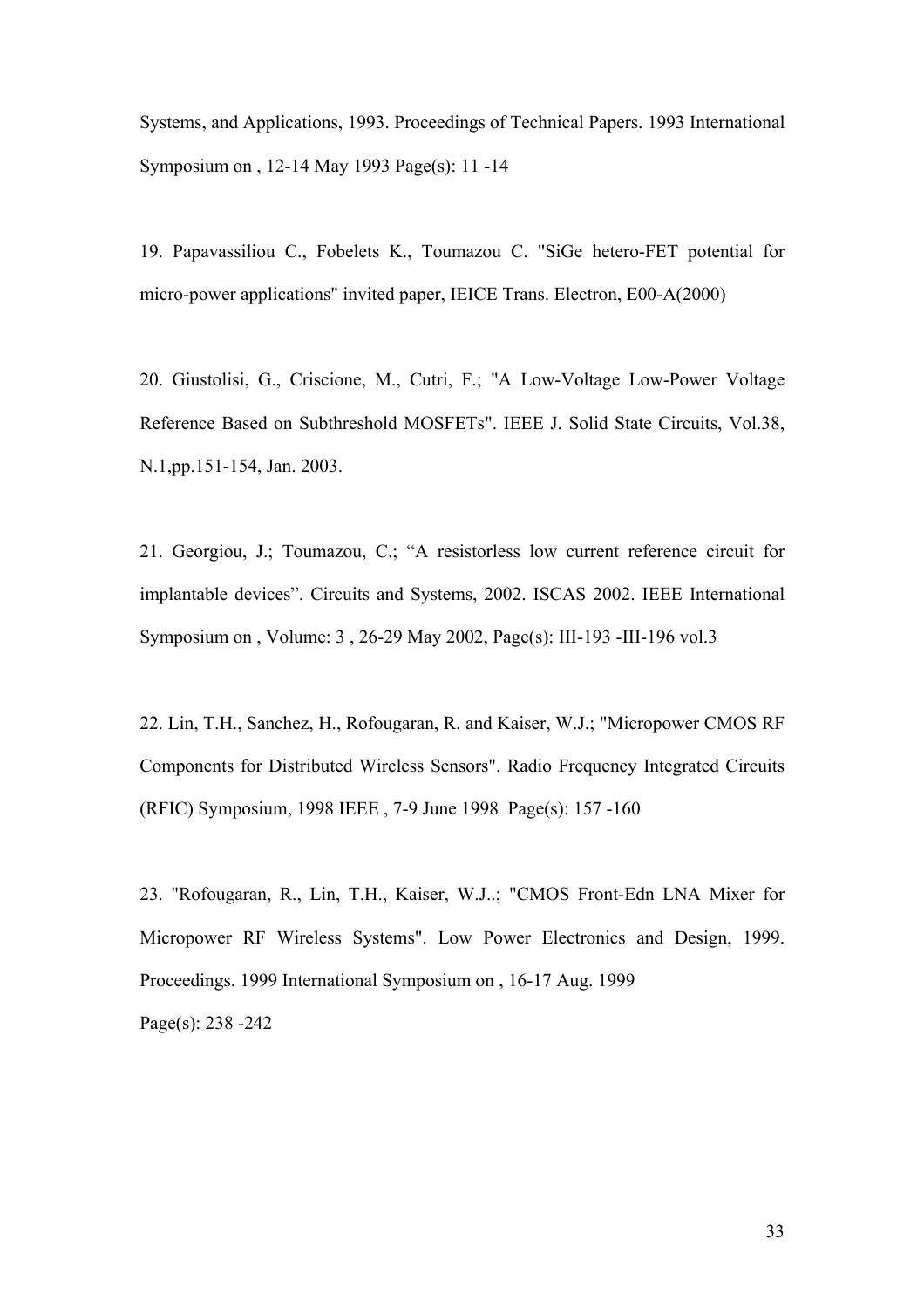24. Hwang, C., Bibyk, S., Ismail, M., Lohiser, B.; "A Very Low Frequency, Micropower, Low Voltage CMOS Oscillator for Noncardiac Pacemakers". IEEE J. Trans. Circuits and Systems, Chap.1, Vol.42, N.11, pp.962-966, Nov. 1995.

25. Toumazou, C., Burdett, A., Lidgey, J.; "High Frequency CMOS and Bipolar Analog IC Design". Continuing Professional Development course, Imperial College London, April 2002.

26. Laker. K.R, Samsen, W.M.C.; "Design of analog integrated circuits and systems". McGraw Hill, ISBN 0-07-113458-1

27. Setty, S.; Toumazou, C.; "A new architecture for low voltage CMOS operational amplifiers". Circuits and Systems, 1997. ISCAS '97, Proceedings of 1997 IEEE International Symposium on , Volume: 1 , 9-12 June 1997, Page(s): 225 -228 vol.1

28. Setty, S.; Toumazou, C.; "Feedforward compensation techniques in the design of low voltage opamps and OTAs". Circuits and Systems, 1998. ISCAS '98. Proceedings of the 1998 IEEE International Symposium on , Volume: 1 , 31 May-3 June 1998, Page(s): 464 -467 vol.1

29. Ivanov, V. V.; "A micropower Precision Single-Supply Instrumentation Amplifier". ISSCC, Section 21, 1997.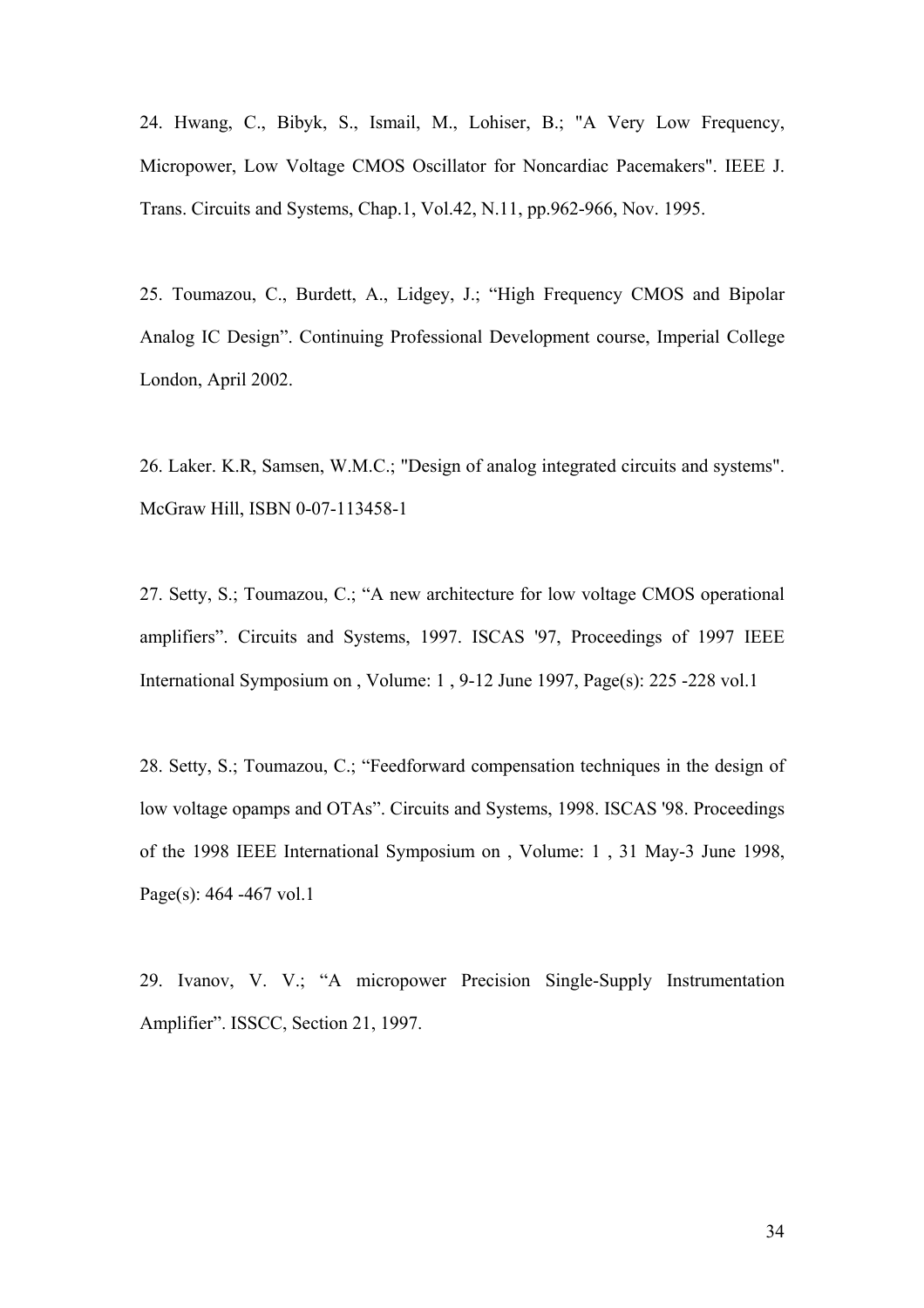30. T.P.Pearsall, J.C.Bean, "Enhancement and depletion mode p-channel GexSii-x modulation doped FETs." IEEE Electron Device Lett., vol. EDL-7, pp. 308-310, 1986.

31. De Langen, K.-J.; Huijsing, J.H., "Compact low-voltage power-efficient operational amplifier cells for VLSI". Solid-State Circuits, IEEE Journal of, Volume: 33 Issue: 10 , Oct. 1998 Page(s): 1482 -1496.

32. E.Seevinck, W. de Jager and P.Buitendijk, "A low-distortion output stage with improved stability for monolithic power amplfiers". IEEE J. Solid-State Circuits, vol.23, pp794-801, Dec. 1986.

33. C.Hu.; "Future CMOS scaling and reliability". Proc. IEEE, Vol. 81, pp682-652, May 1993.

34. Lasanen, K.; Raisanen-Ruotsalainen, E.; Kostamovaara, J.; "A 1-V 5 µW CMOSopamp with bulk-driven input transistors". Circuits and Systems, 2000. Proceedings of the 43rd IEEE Midwest Symposium on , Volume: 3 , 8-11 Aug. 2000 Page(s): 1038 -1041.

35. Hasler, P.; Minch, B.A.; Diorio, C.; "Floating-gate devices: they are not just for digital memories any more". Circuits and Systems, 1999. ISCAS '99. Proceedings of the 1999 IEEE International Symposium on , Volume: 2 , 30 May-2 June 1999, Page(s): 388 -391 vol.2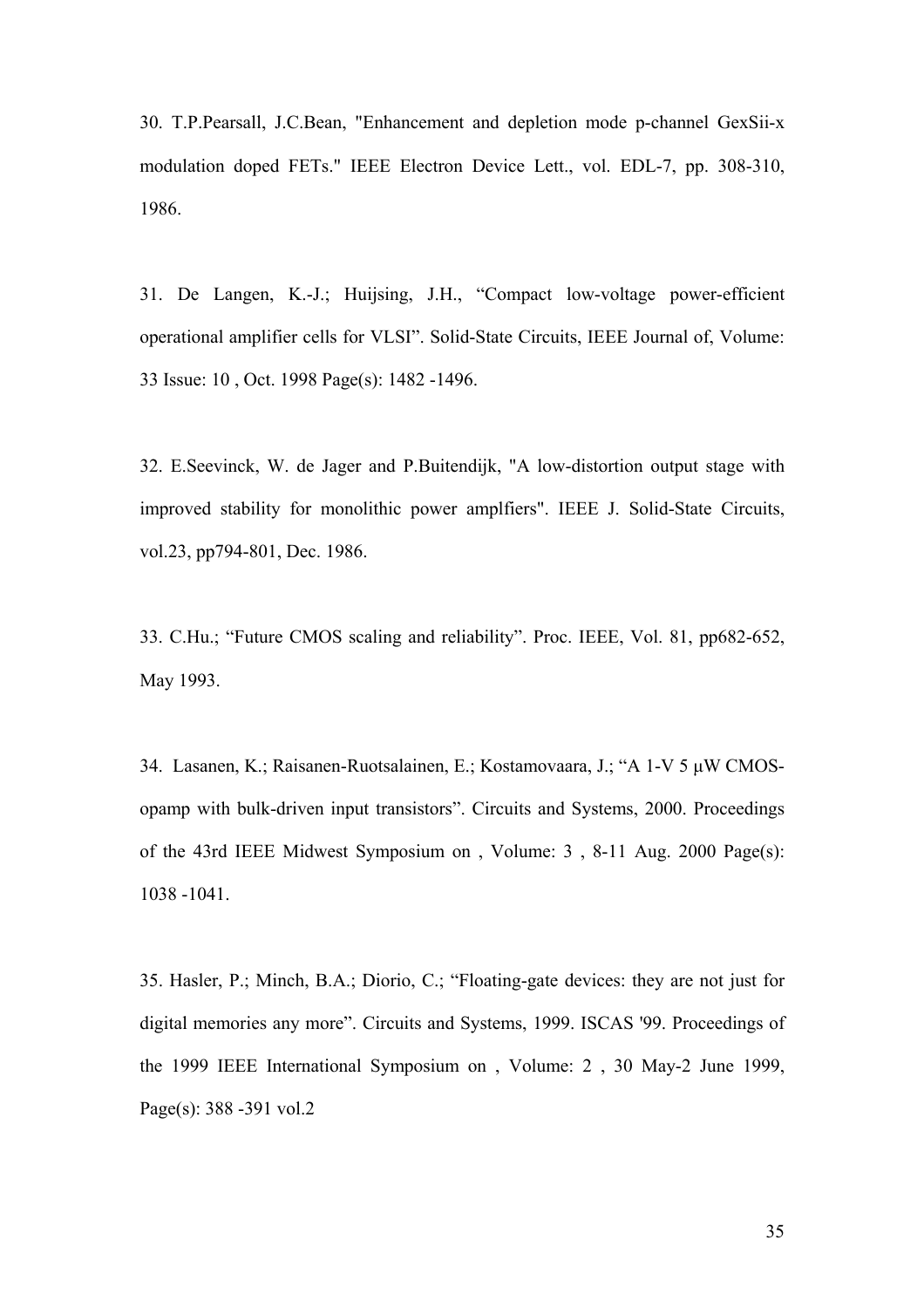36. Kahng,D. and Sze, S.M.; "A floating gate and its application to memory devices". The Bell System Technical Journal, Vol. 46, n.4, 1967, pp. 1288-1295.

37. Constandinou, T.G.; Georgiou, J.; Toumazou, C.; "An auto-input-offset removing floating gate pseudo-differential transconductor". Circuits and Systems, 2003. ISCAS '03. Proceedings of the 2003 International Symposium on , Volume: 1 , May 25-28, 2003, Page(s): 169 -172

38. Lenzinger, M. and Snow, E.H.; "Fowler-Nordheim Tunnelling into Thermally grown SiO2". J. Applied Phys., Vol.40, pp.278-282, 1969.

39. Minch, B.A.;"Low-Voltage Topologies for Analog and Mixed-SIgnal Circuits in Nanoscale CMOS". Mixed Analog-Digital VLSI Circuits & Systems Laboratory. CORNELL U N I V E R S I T Y School of Electrical and omputer Engineering. [minch@ece.cornell.edu](mailto:minch@ece.cornell.edu)

40. Yu, C.-G.; Geiger, R.L.; "Very low voltage operational amplifiers using floating gate MOS transistor". Circuits and Systems, 1993., ISCAS '93, 1993 IEEE International Symposium on , 3-6 May 1993, Page(s): 1152 -1155 vol.2

41. Carley, L.R.; "Trimming analog circuits using floating-gate analog MOS memory". Solid-State Circuits Conference, 1989. Digest of Technical Papers. 36th ISSCC., 1989 IEEE International , 15-17 Feb. 1989, Page(s): 202 -203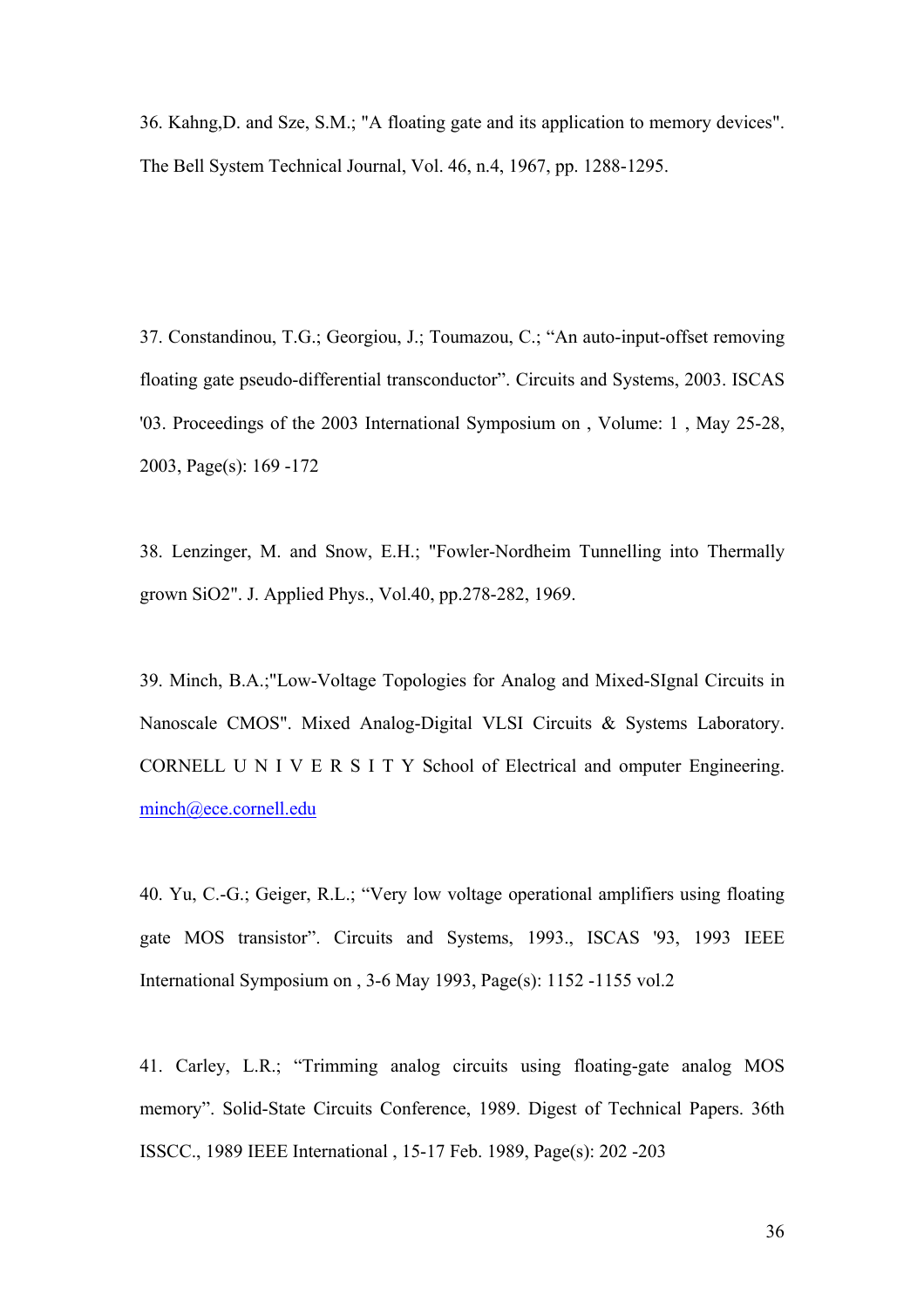42. Hasler, P.; Minch, B.A.; Diorio, C.; "Adaptive circuits using pFET floating-gate devices". Advanced Research in VLSI, 1999. Proceedings. 20th Anniversary Conference on , 21-24 March 1999, Page(s): 215 -229

43. Vincent, F.K., Goodman, R.; "Dynamic Charge Restoration of Floating Gate Subthreshold MOS Translinear Circuits". IEEE, 2001.

44. Raisanen-Ruotsalainen, E.; Lasanen, K.; Kostamovaara, J.; "A 1.2 V micropower CMOS op amp with floating-gate input transistors". Circuits and Systems, 2000. Proceedings of the 43rd IEEE Midwest Symposium on , Volume: 2 , 8-11 Aug. 2000, Page(s): 794 -797 vol.2

45. Kewei Yang; Andreou, A.G.; "Multiple input floating-gate MOS differential amplifiers and applications for analog computation". Circuits and Systems, 1993., Proceedings of the 36th Midwest Symposium on , 16-18 Aug. 1993, Page(s): 1212 - 1216 vol.

46. Rodriguez-Villegas, E.O.; Rueda, A.; Yufera, A.; "A micropower log domain FGMOS filter". Circuits and Systems, 2002. ISCAS 2002. IEEE International Symposium on , Volume: 3 , 26-29 May 2002, Page(s): III-317 -III-320 vol.3

47. Hasler, P., Dorio, C., Minch, B.A. and Mead, C.; "Single Transistor Learning Synapses". Advances in Neural Information Processing Systems 7, MIT Press, Cambridge, MA, 1995, pp. 817-824.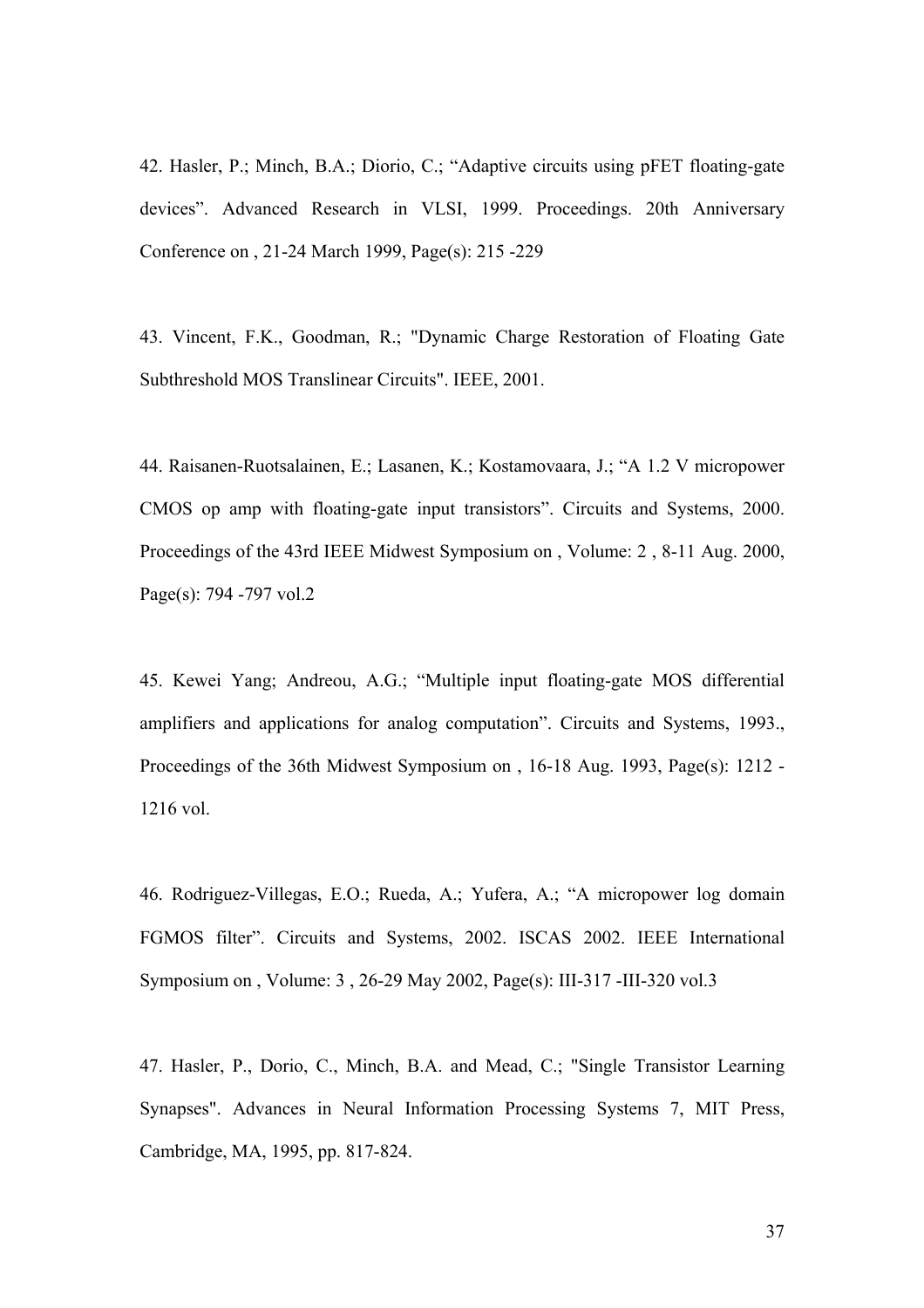48. Hasler, P.; Smith, P.D.; "An autozeroing floating-gate amplifier with gain adaptation". Circuits and Systems, 1999. ISCAS '99. Proceedings of the 1999 IEEE International Symposium on , Volume: 2 , 30 May-2 June 1999, Page(s): 412 -415 vol.2

49. Mahattanakul, J., Toumazou, C.; "Current-Mode Versus Voltage Mode GM-C Biquad Filters: What the Theory Says". IEEE Trans. Circuits and Systems II, Vol.45, N.2, pp173-186, Feb.1998.

50. Lu, T.K.-T.; Baker, M.; Salthouse, C.D.; Ji-Jon Si; Zhak, S.; Sarpeshkar, R.; "A micropower analog VLSI processing channel for bionic ears and speech-recognition front ends". Circuits and Systems, 2003. ISCAS '03. Proceedings of the 2003 International Symposium on , Volume: 5 , May 25-28, 2003 Page(s): 41 -44

51. Rodriguez-Villegas, E.; Payne, A.J.; Toumazou, C.; "A 290 nW, weak inversion, Gm-C biquad". Circuits and Systems, 2002. ISCAS 2002. IEEE International Symposium on , Volume: 2 , 26-29 May 2002, Page(s): II-221 -II-224 vol.2

52. Chi-Hung Lin, Ismail, M.; "A 1.5V 3rd-order Fully Differential CMOS GM-C Filter and Micropower Class-AB V-I Converters". ICN'98, pp.208-210, December 1998.

53. Python, D., Enz, C.C.; "A micropower Class-AB CMOS Log-Domain Filter for DECT Applications". IEEE J. Solid State Circuits, Vol.36, N.7, July 2001.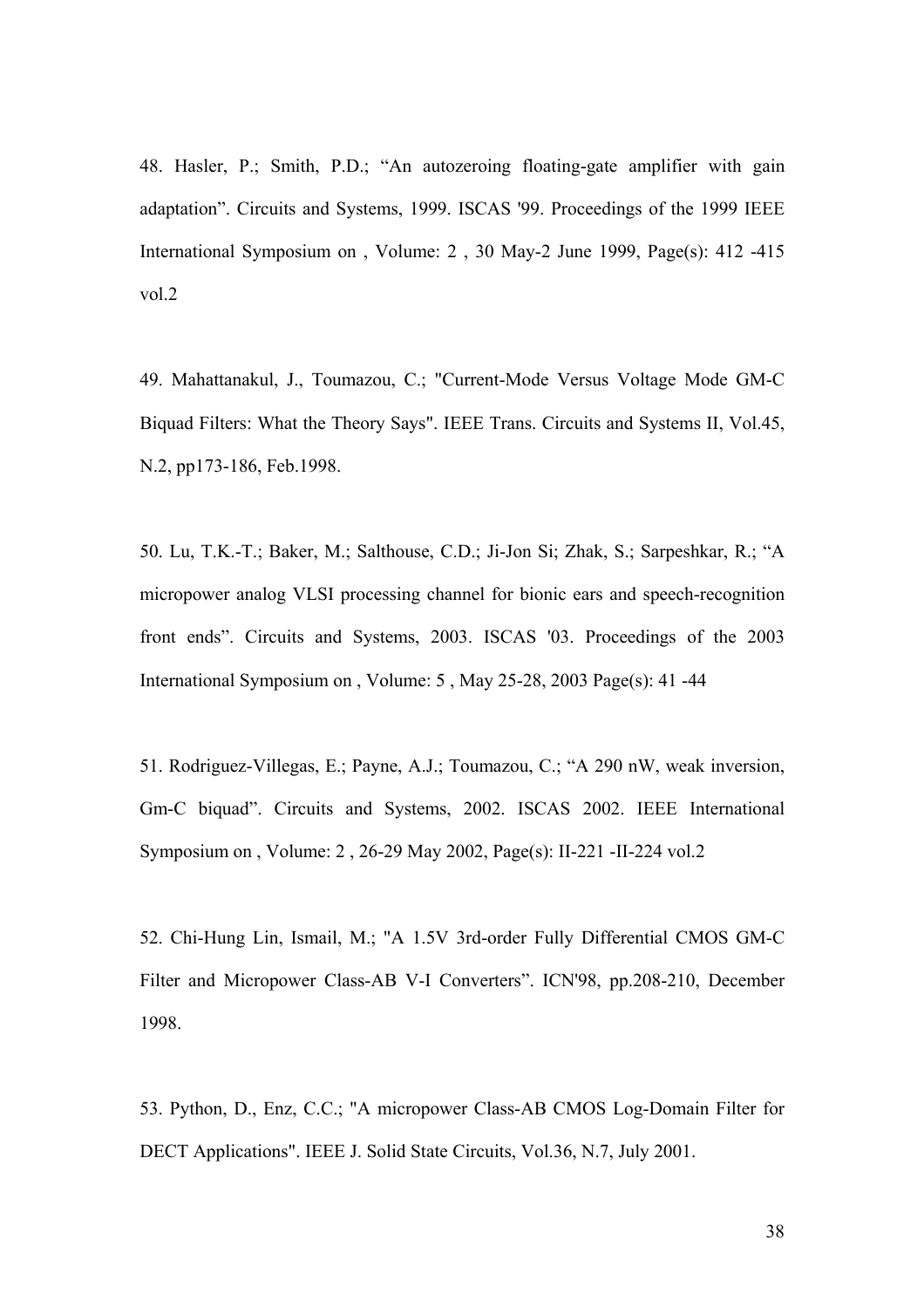54. Georgiou, J.; Toumazou, C.; "An operating point elimination technique for weakinversion log-domain filters with multiple operating points". Circuits and Systems, 2001. ISCAS 2001. The 2001 IEEE International Symposium on , Volume: 1 , 6-9 May 2001, Page(s): 153 -155 vol. 1

55. Georgiou, J.; Drakakis, E.M.; Toumazou, C.; Premanoj, P.; "An analogue micropower log-domain silicon circuit for the Hodgkin and Huxley nerve axon". Circuits and Systems, 1999. ISCAS '99. Proceedings of the 1999 IEEE International Symposium on , Volume: 2 , 30 May-2 June 1999, Page(s): 286 -289 vol.2

56. Germanovix, V., O'Neil, G., Toumazou, C., Drakakis, E.M., Kitney, R.I., Lande, T.S.; "Analogue micropowered log-domain tone controller for auditory prostheses". IEE Electronic Letters, Vol.34, N.11, 28th May 1998.

57. Georgiou, J.; Toumazou, C.; "A micropower cochlear prosthesis system". Circuits and Systems, 2003. ISCAS '03. Proceedings of the 2003 International Symposium on , Volume: 3 , May 25-28, 2003, Page(s): 834 -837

58. Toker, A.; Ozoguz, S.; "Tunable allpass filter for low voltage operation". Electronics Letters , Volume: 39 Issue: 2 , 23 Jan. 2003, Page(s): 175 -176

59. O'Neill, A. G., and Antoniadis, D. A.: "Investigation of Si/SiGe-Based FET Geometries for High Frequency Performance by Computer Simulation", IEEE Trans. Electron Devices, Jan. 1997, Vol. 44, pp. 80-88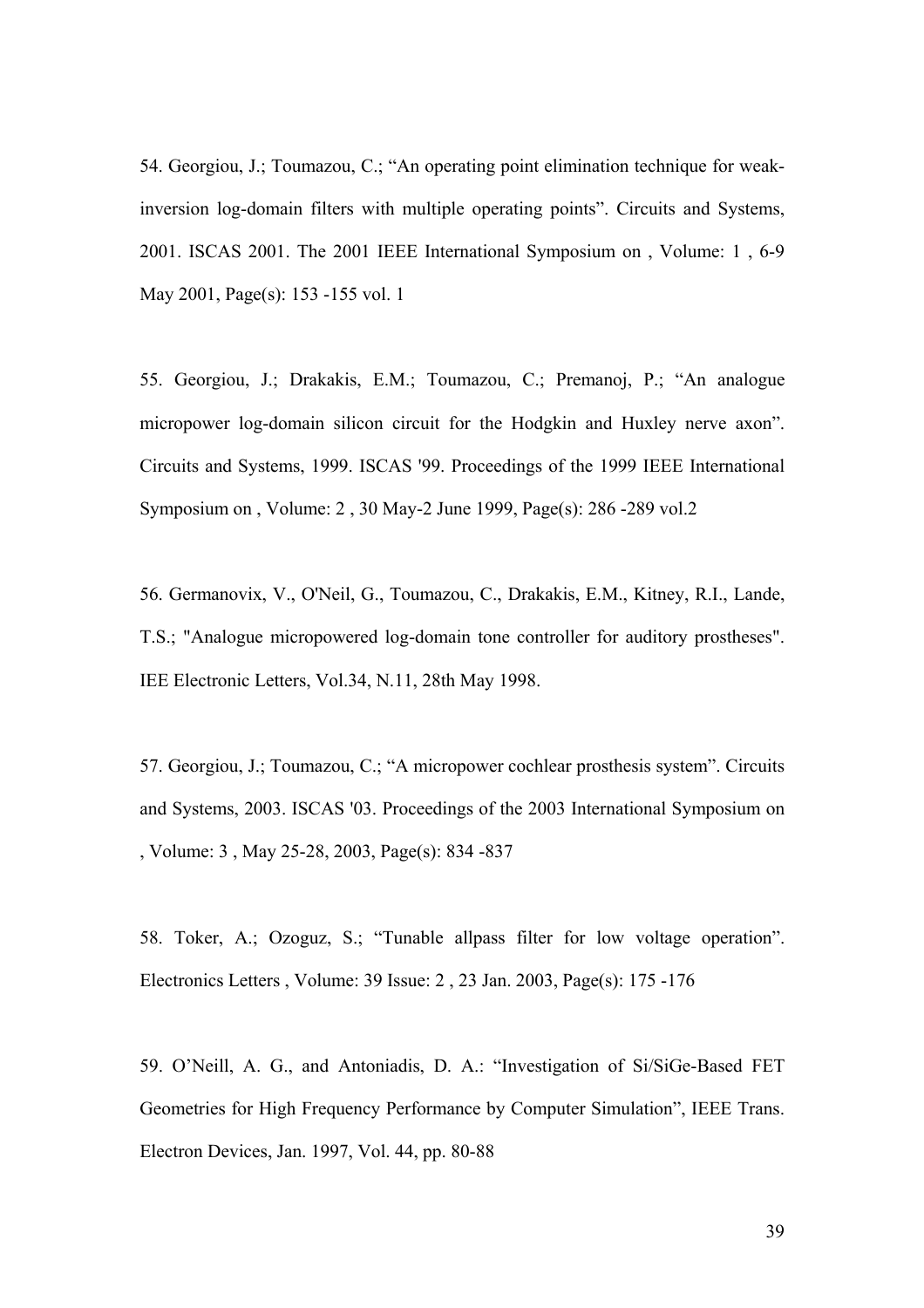60. R.Williams; "Modern GaAs Processing Methods". Artech House, Boston, London. 1990, pp354. ISBN: 0-89006-343-5

61. Gluck, M., Hackbarth, T., König, U., Haas, A., Hock, G., Kohn, E.: "High fmax n-type Si/SiGe MODFETs". Electronics Letters, Volume: 33 Issue: 4 , 3 Feb 1997 Page(s): 335 –337.

62. D.Nayak, J.C.S.Woo, J.S.Park, K.L.Wang and K.P.MacWilliams, "Enhancementmode quantum-well GeSi MOSFET". IEEE Electron Device Lett., vol EDL-12, pp. 154-156, 1991.

63. H.Daembkes, H.J.Herzog, H.Jorke, H.Kibble and E.Kasper, "Fabrication and properties of n-channel SiGe/Si modulation doped field-effect transistors grown by MBE". IEDM Techn. Dig., 1985, pp.768-770.

64. K.Ismail, B.S.Meyerson, S.Rishton, J.Chu, S.Nelson and J.Nocera, "Hightranconductance n-type Si/SiGe modulation-doped field-effect transistors". IEEE Electron Device Lett., vol. 13, n.5, pp.229-231, 1992.

65. Shi Jin; Chen Peiyi; Li Chen; Luo Guangli; Zhu Peiyu; Huang Wentao; Tsien Peihsin; Li Shurong; Zhen Yunfen; Guo Weilian; "Manufacture of SiGe HMOSFET". Solid-State and Integrated-Circuit Technology, 2001. Proceedings. 6th International Conference on, Volume: 1 , 22-25 Oct. 2001. Pages:604 - 606 vol.1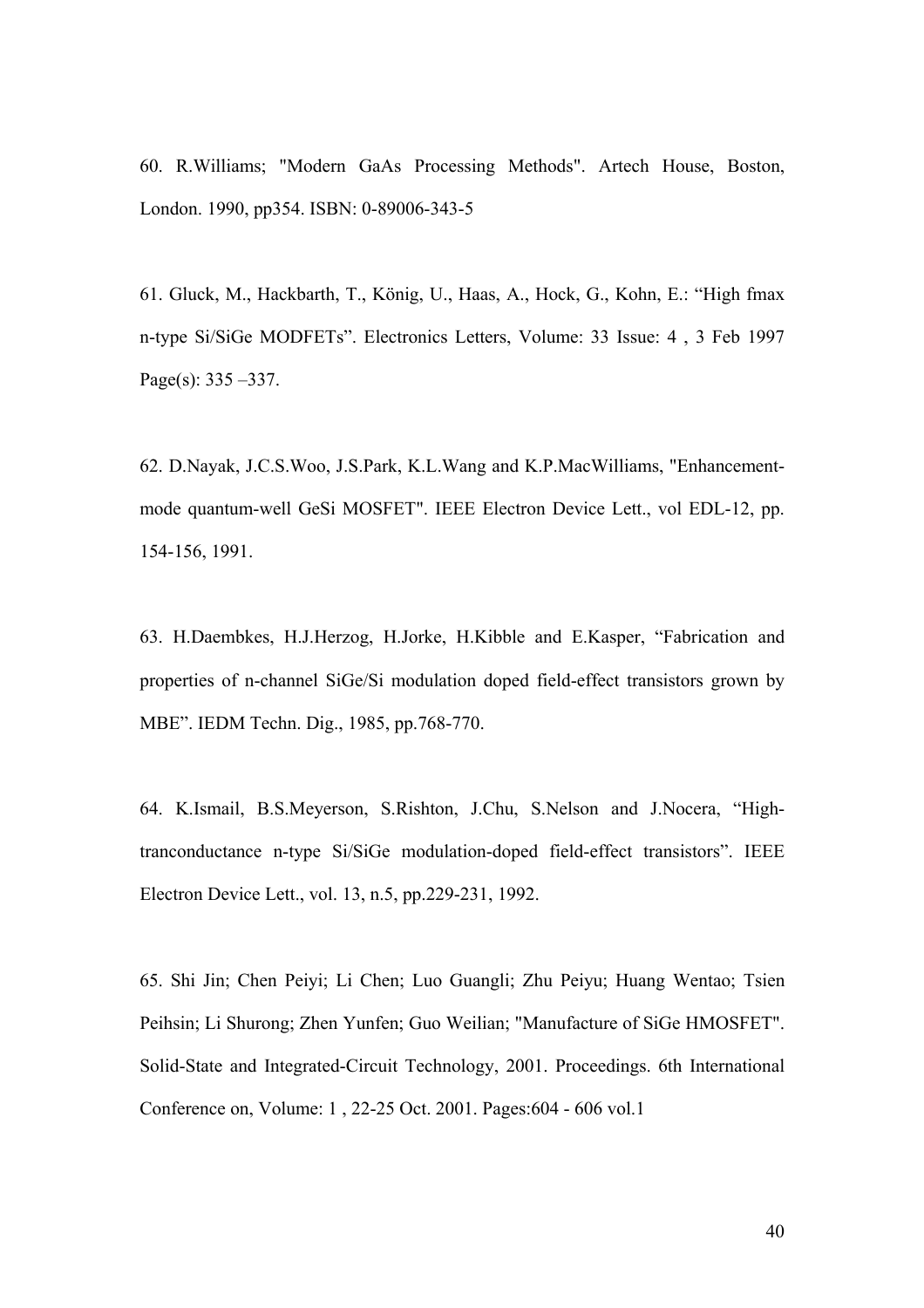66. K.Rim, "Strained Si surface channel MOSFETs for high-performance CMOS Technology". Solid-State Circuits Conference, 2001. Digest of Technical Papers. ISSCC. 2001 IEEE International , 2001, pp. 116 -117

67. A.G. O'Neil, P. Routley, P.K. Gurry, P.A.Clifton, H.Kemhadjian, J. Fernandez, A.G. Cullis and A. Benedetti, "SiGe Virtual substrate N-channel heterojunction MOSFETs.". Semiconductor Science and Technology 14(1999), pp 784-789.

68. Yu Min Lin; San Lein Wu; Shoou Jinn Chang; Koh, S.; Shiraki, Y.; "SiGe heterostructure field-effect transistor using V-shaped confining potential well". Electron Device Letters, IEEE, Volume: 24, Issue: 2, Feb. 2003. Pages: 69 – 71

69. Kawashima, T.; Hara, Y.; Kanzawa, Y.; Sorada, H.; Inoue, A.; Asai, A.; Takagi, T.; "A Novel Low-Voltage N-Channel Heterostructure Dynamic Threshold Voltage MOSFET (N-HDTMOS) With p-type Doped SiGe Body". Electron Device Letters, IEEE , Volume: 25 , Issue: 1 , Jan. 2004. Pages:28 – 30.

70. Olsen, S.H.; O'Neill, A.G.; Driscoll, L.S.; Kwa, K.S.K.; Chattopadhyay, S.; Waite, A.M.; Tang, Y.T.; Evans, A.G.R.; Norris, D.J.; Cullis, A.G.; Paul, D.J.; Robbins, D.J.; "High-performance nMOSFETs using a novel strained Si/SiGe CMOS architecture". Electron Devices, IEEE Transactions on , Volume: 50 , Issue: 9 , Sept. 2003. Pages:1961 – 1969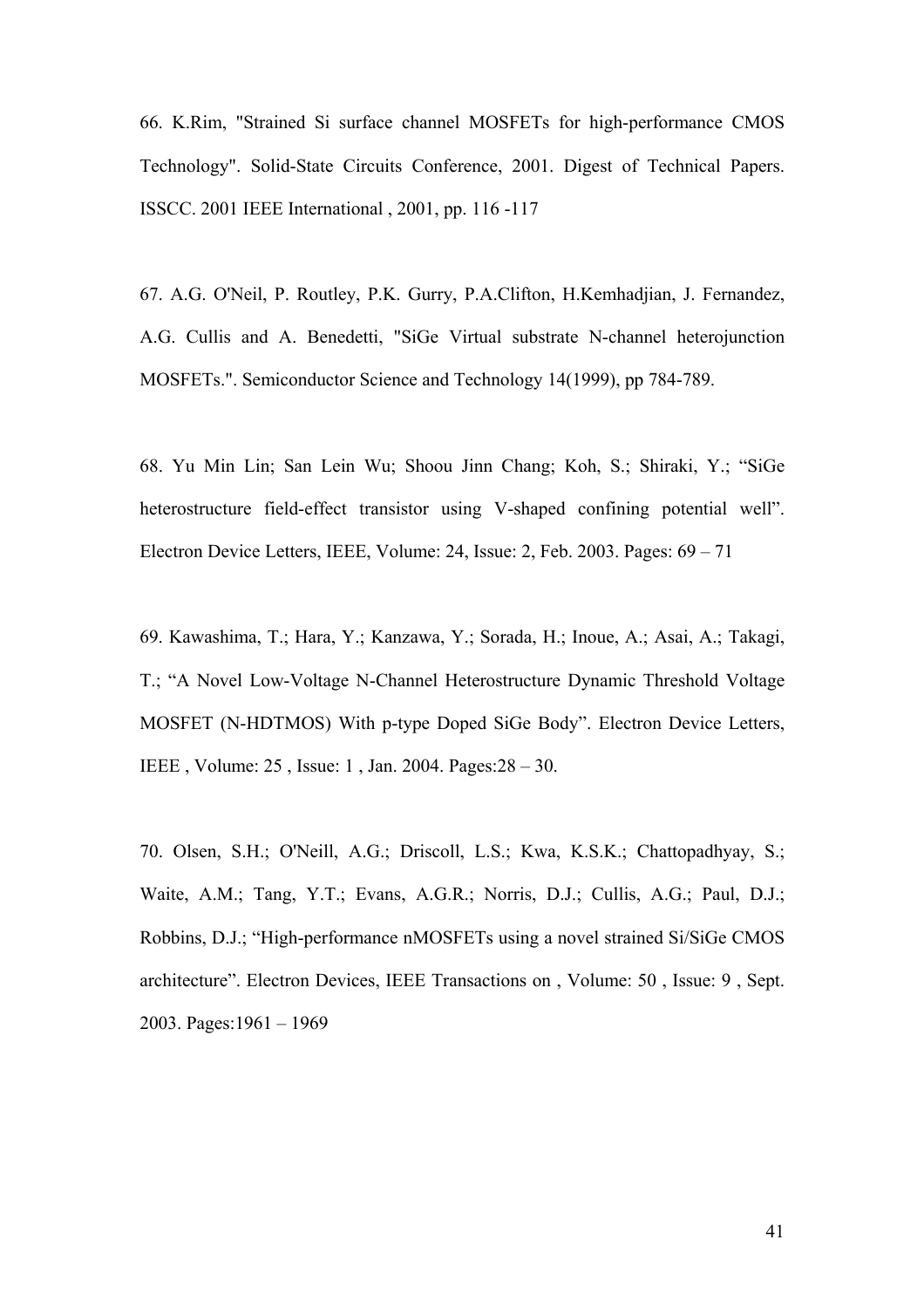71. Fobelets, K.; Jeamsaksiri, W.; Hampson, J.; Toumazou, C.; Thornton, T.; "Si:SiGe MODFET current mirror". Electronics Letters, Volume: 34 Issue: 22, 29 Oct. 1998, Page(s): 2076 -2077

72. S.Verdonckt-Vandebrock, E.F.Crabbe, B.S.Meyerson, D.L.Harame, P.J.Restle, J.M.C.Stork, A.C.Megdanis, C.L.Stanis, A.A.Bright, G.M.W.Kroesen and A.C.Warren, "Graded SiGe-channel modulation-doped p-MOSFETs". Proc. Symp. VLSI Tech., 1991, pp. 105-106.

73. S.Verdonckt-Vandebrock, E.F.Crabbe, B.S.Meyerson, D.L.Harame, P.J.Restle, J.M.C.Stork, A.C.Megdanis, C.L.Stanis, A.A.Bright, G.M.W.Kroesen and A.C.Warren, "High mobility modulation-doped graded SiGe-channel p-MOSFETs". IEEE Electron Device Lett., vol. EDL-12, pp. 447-449, 1991.

74. P.M.Garone, V.Venkataraman and J.C.Sturm, "Hole mobility enhancement in MOS-gated Gex-Sii-x/Si heterostructure inversion layers". IEEE Electron Device Lett., vol. 13, n.1, pp.56-58, 1992.

75. Murali, R.; Lihui Wang; Austin, B.L.; Meindl, J.D., "Low-power circuit advantages of the scaled accumulation FET". Circuits and Systems, 2002. ISCAS 2002. IEEE International Symposium on, Volume: 5, 2002. Page(s): V-201 -V-204 vol.5

76. Lenk J.D., "Simplified design of micropower and battery circuits", Butterworth-Heinemann, December 1995, ISBN 0750695102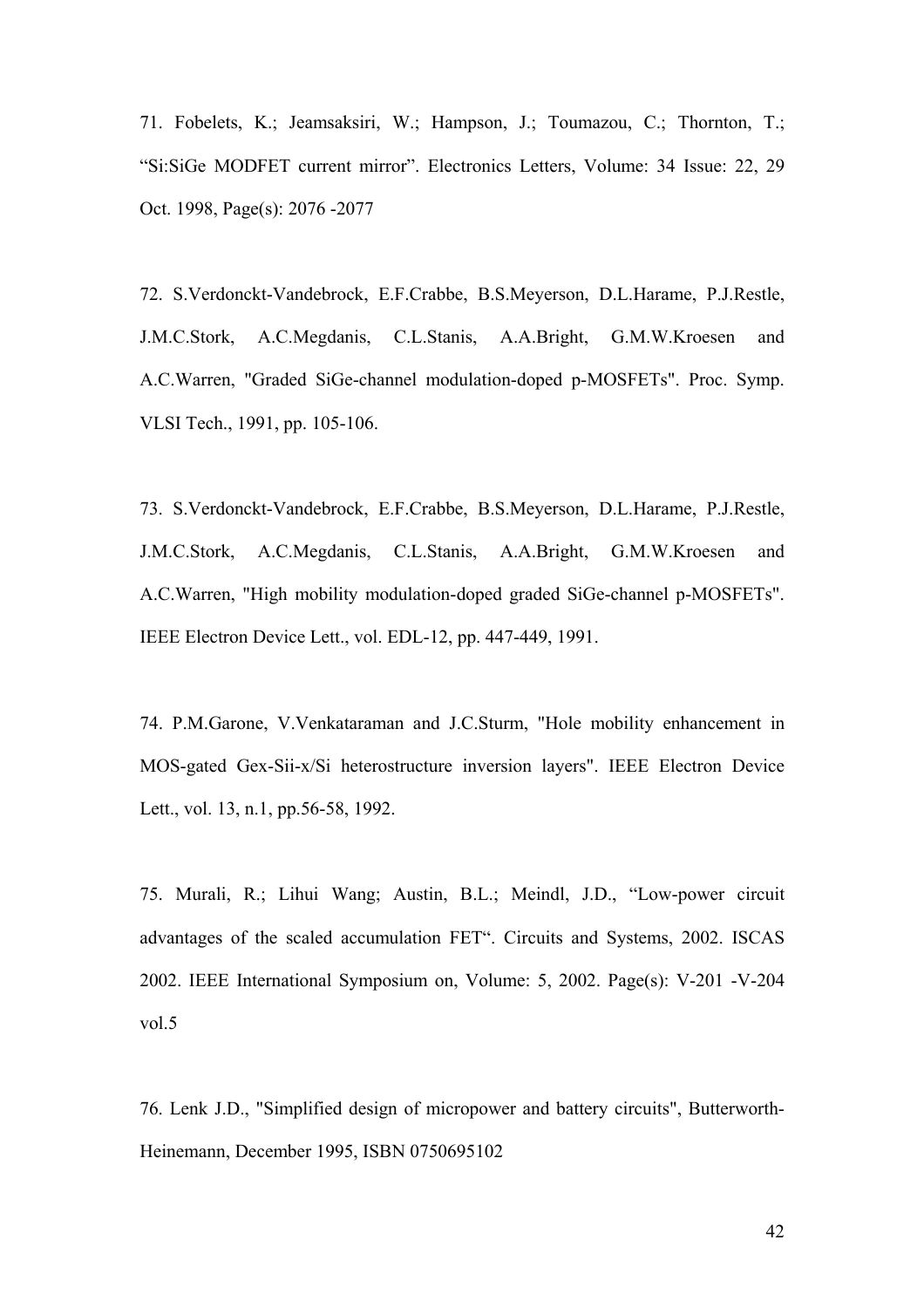77. Flandre, D.; Adriaensen, S.; Afzalian, A.; Laconte, J.; Levacq, D.; Renaux, C.; Vancaillie, L.; Raskin, J.-P.; Demeus, L.; Delatte, P.; Dessard, V.; Picun, G.; "Intelligent SOI CMOS integrated circuits and sensors for heterogeneous environments and applications". Sensors, 2002. Proceedings of IEEE, Volume: 2 , 12- 14 June 2002 Page(s): 1407 -1412 vol.2

78. Silveira, F.; Flandre, D.; "A 110 nA pacemaker sensing channel in CMOS on silicon-on-insulator". Circuits and Systems, 2002. ISCAS 2002. IEEE International Symposium on , Volume: 5 , 26-29 May 2002, Page(s): V-181 -V-184 vol.5

79. Hsiao, T.C.; Woo, J.C.S.; "Subthreshold characteristics of fully depleted submicrometer SOI MOSFET's". Electron Devices, IEEE Transactions on , Volume: 42 Issue: 6 , June 1995, Page(s): 1120 -1125

80. Takagi, S.; "Strained-Si- and SiGe-on-insulator (strained-SOI and SGOI) MOSFETs for high performance/low power CMOS applications". Device Research Conference, 2002. 60th DRC. Conference Digest , 24-26 June 2002 Page(s): 37 -40

81. Nowak, E.D.; Ding, L.; Loh, Y.T.; Hu, C.; "Speed, power, and yield comparison of thin bonded SOI versus bulk CMOS technologies". SOI Conference, 1994 Proceedings., 1994 IEEE International , 3-6 Oct. 1994, Page(s): 41 -42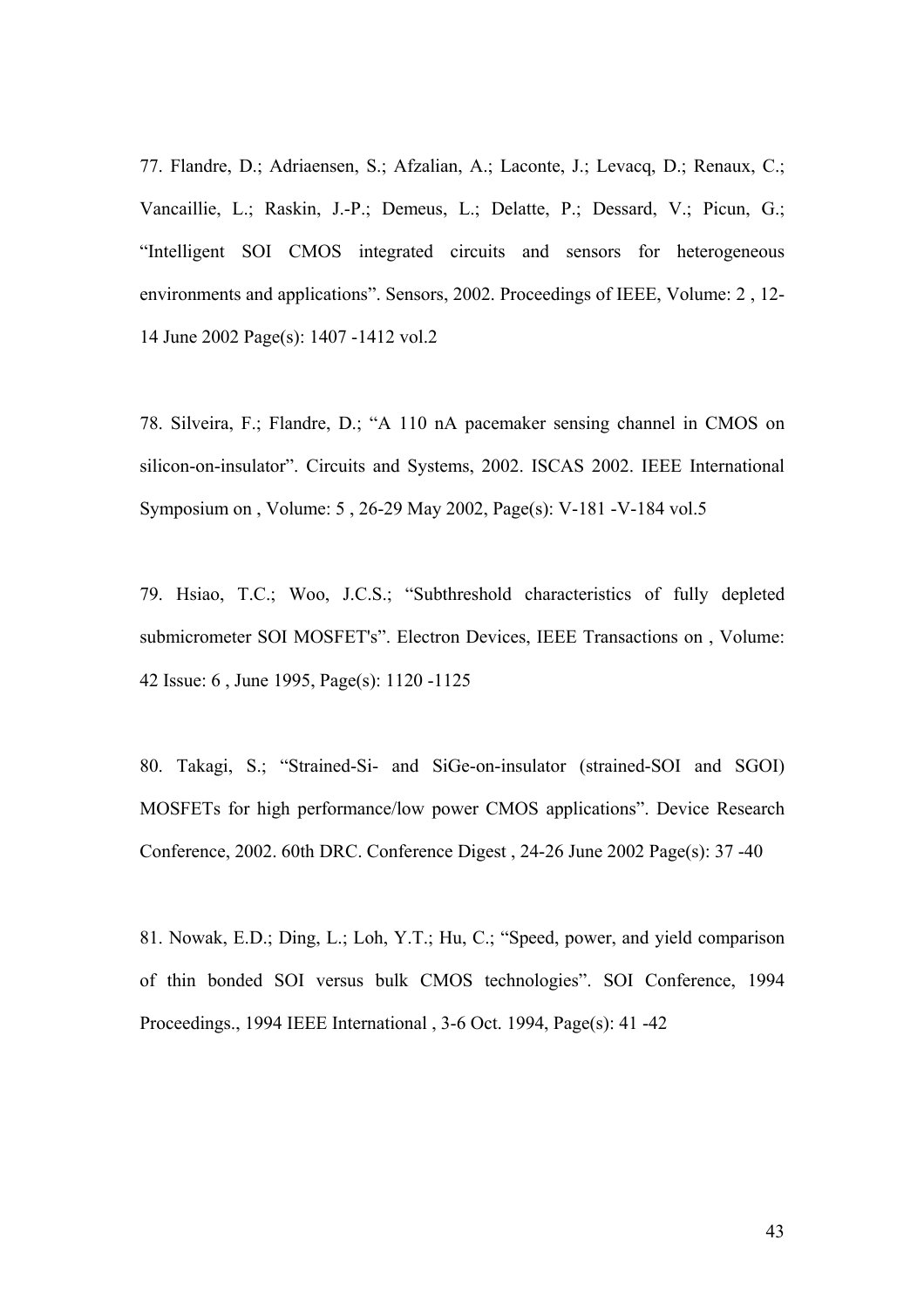82. Flandre, D.; Eggermont, J.-P.; De Ceuster, D.; Jespers, P.; "Comparison of SOI versus bulk performances of CMOS micropower single-stage OTAs". Electronics Letters, Volume: 30 Issue: 23, 10 Nov. 1994, Page(s): 1933 -1934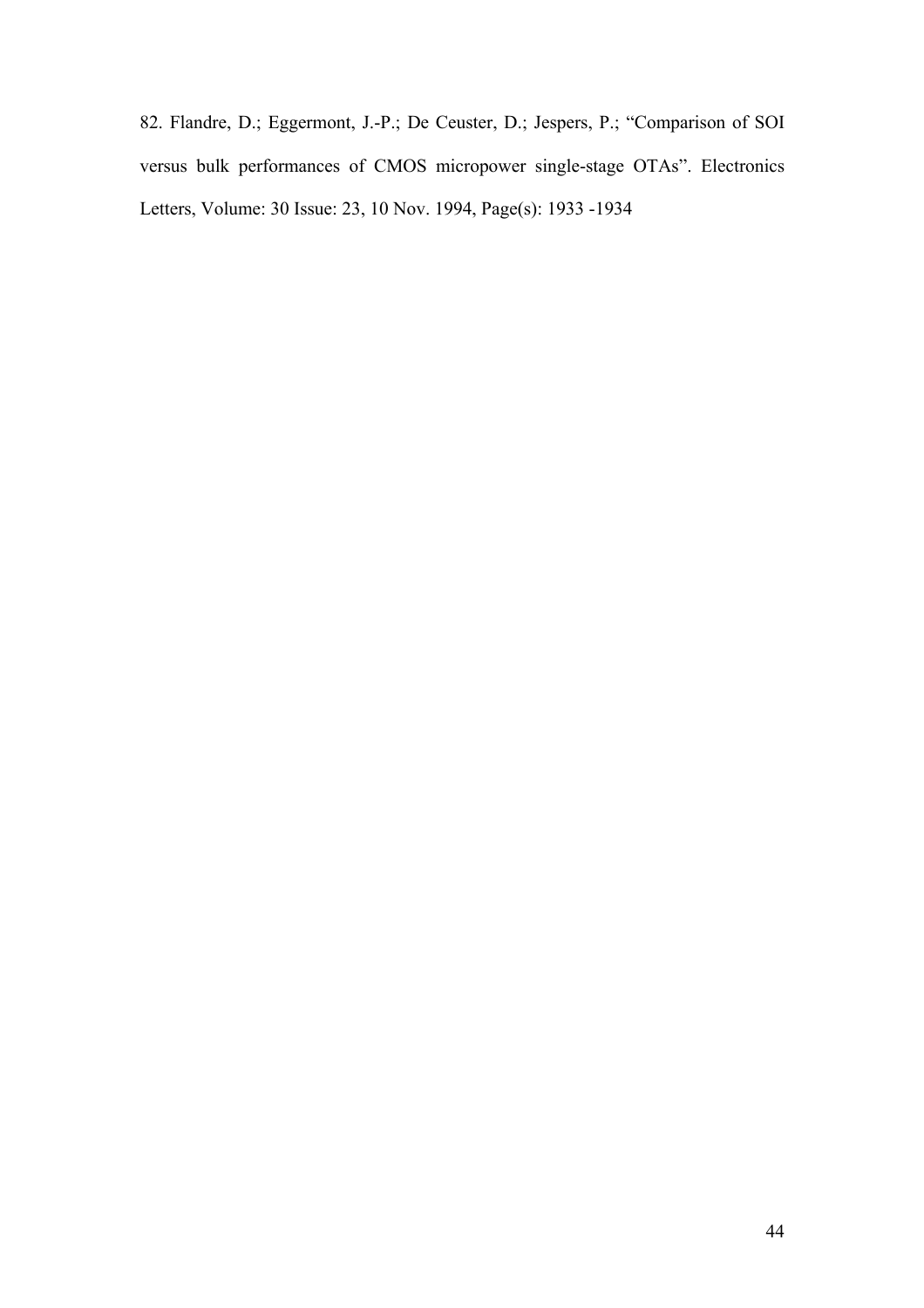#### *Figure Captions*

Table 1, measured properties of a low-voltage class-AB output stage amplifier [31].

Figure 1, BC HMOSFET sub-threshold characteristics at 100mV VDS.

Figure 2, a compact micropower current reference. M4 has a larger threshold voltage.

than M3 and hence operates in weak inversion whilst M3 is biased into saturation

[21].

Figure 3, Basic CMOS differential amplifier designed for low current consumption [7].

Figure 4, CMOS low-power differential cascode amplifier [7].

Figure 5, an all n-type basic FET current-mirror where Node 1 is clamped to  $1V_{GS}$ .

Figure 6, n-type sub-threshold biased current-mirror for micro-current operation.

Figure 7, n-type micro-current-mirror with self-cascode output.

Figure 8, a regulated cascode stage using all nFET devices.

Figure 9, a regulated cascode cascade.

Figure 10, a typical folded cascode arrangement employing complementary FET devices.

Figure 11, folded cascode structure with Feed-forward technique applied [27].

Figure 12, BiCMOS voltage level shifting circuit [29].

Figure 13, (a) simple current mirror with level-shifted input and (b) comparison of input voltage requirements [9].

Figure 14, low-voltage two-stage op-amp with class-AB output stage and voltage level shifting [31].

Figure 15, low-voltage, compact op-amp with PMOS input stage and simple minimum selector for class-AB output [31].

Figure 16, bulk-driven MOSFET arrangement.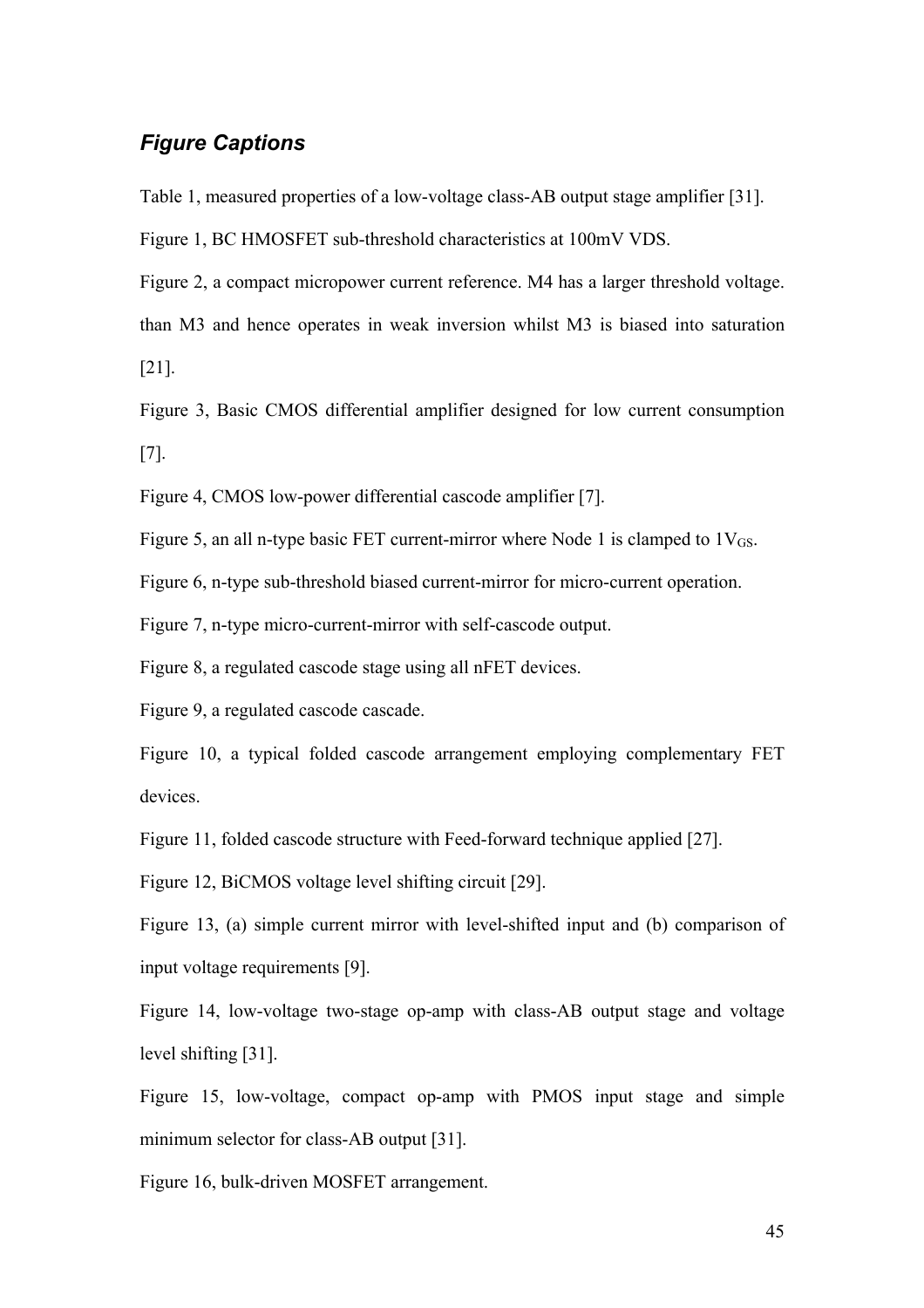Figure 17, Bulk-driven p-type differential pair [9].

Figure 18, bulk-driven MOSFET cascode current-mirror [9].

Figure 19, 1 Volt Rail-to-tail CMOS op-amp with bulk-driven differential inputs,

level-shifted BiCMOS simple current-mirror and class-A output [9].

Figure 20, a typical method of coupling the input signal to a floating-gate device [39].

Figure 21, micropower op-amp using floating-gate input devices [44].

Figure 22, a multiple input floating-gate MOS differential amplifier [45].

Figure 23, an auto-zeroing floating-gate amplifier with gain adaptation [48].

Figure 24, first (a) and second order (b) GM-C filter schematics [49].

Figure 25, a micropower log-domain filter employing a sub-threshold biased integrator [53].

Figure 26, the expanded form of the log-domain filter used for higher order functions [53].

Figure 27, second-order low-pass log-domain filter (one half only shown) [53].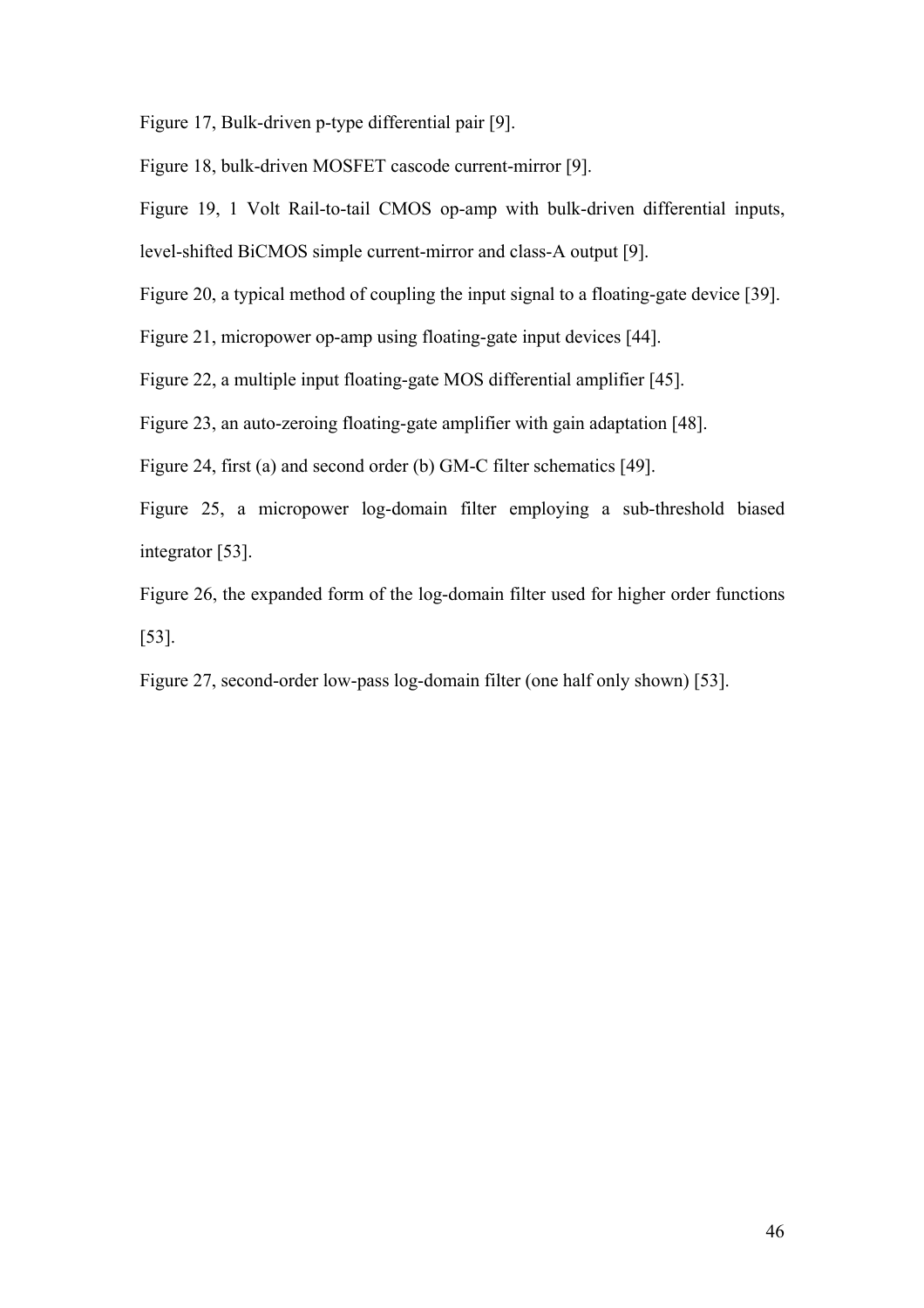## *Table 1*

| Parameter             | Value                   |
|-----------------------|-------------------------|
| Supply-Voltage Range  | $1.8 - 7V$              |
| <b>Supply Current</b> | $184 \mu A$             |
| <b>CM</b> Input Range | $V_{DD} - 1.3$ (Max.) & |
| Unity Gain Frequency  | 4 MHz                   |
| DC-Gain               | 86 dB                   |
| Slew-Rate             | $4 V/\mu S$             |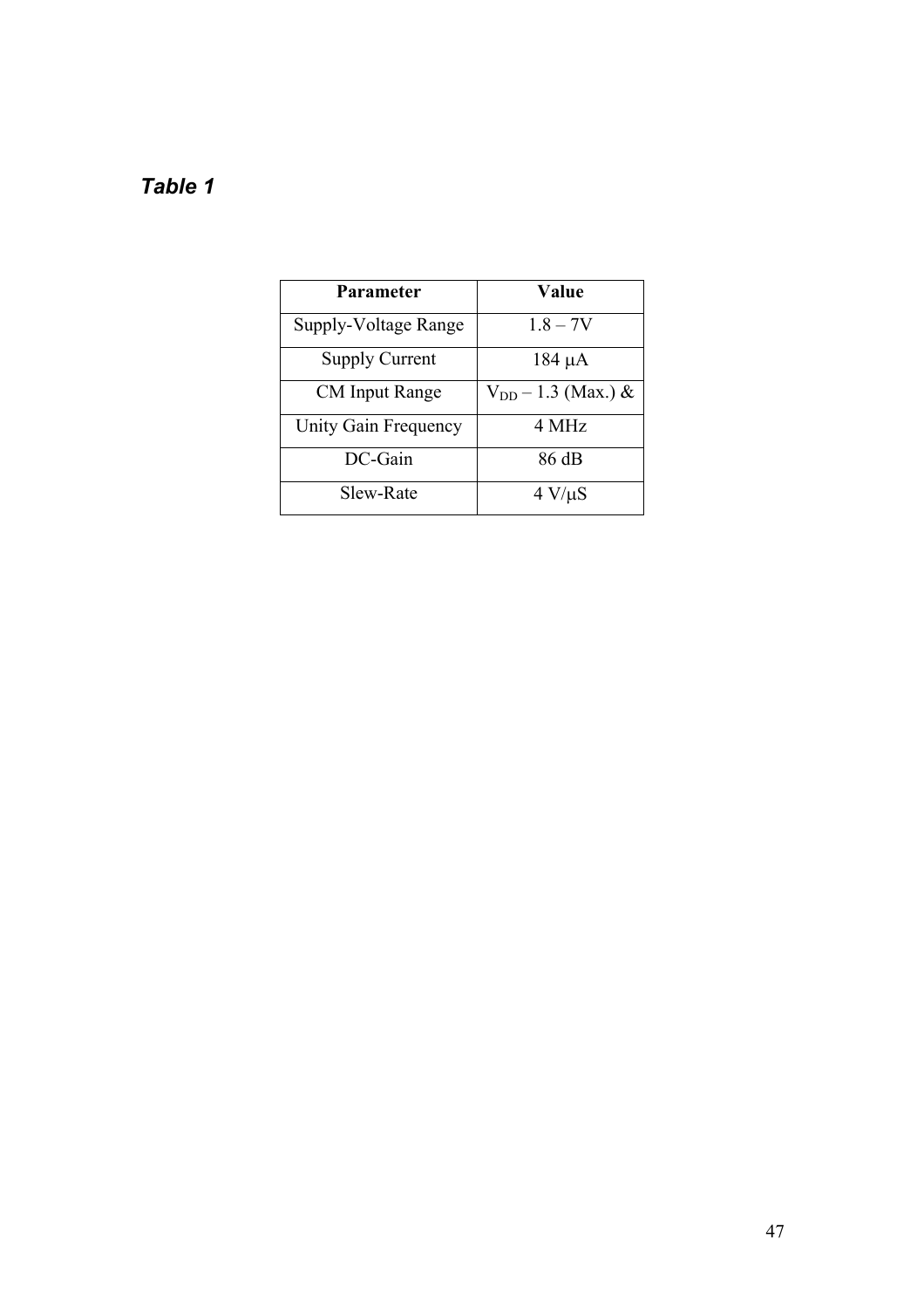*Figure 1*

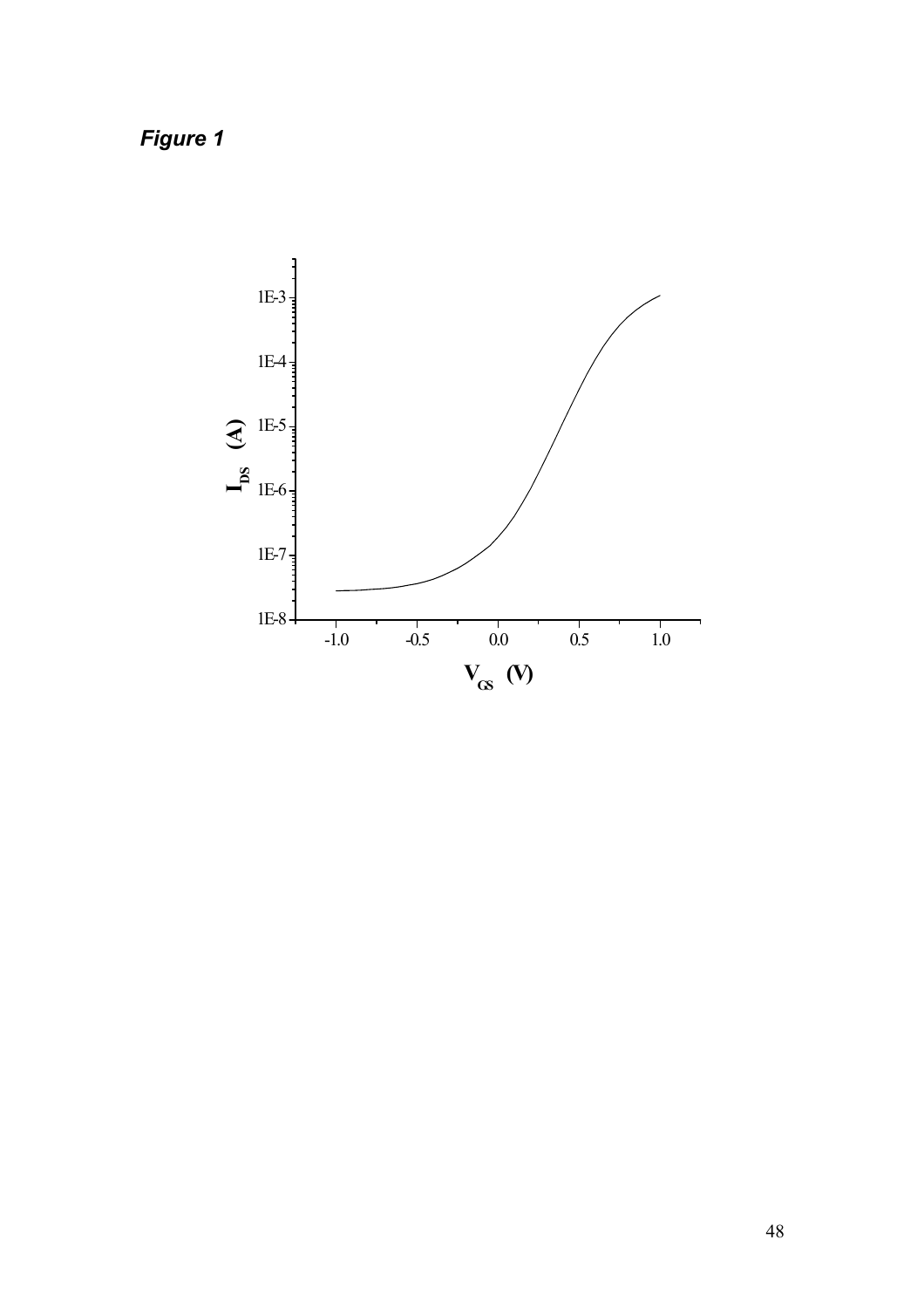*Figure 2*

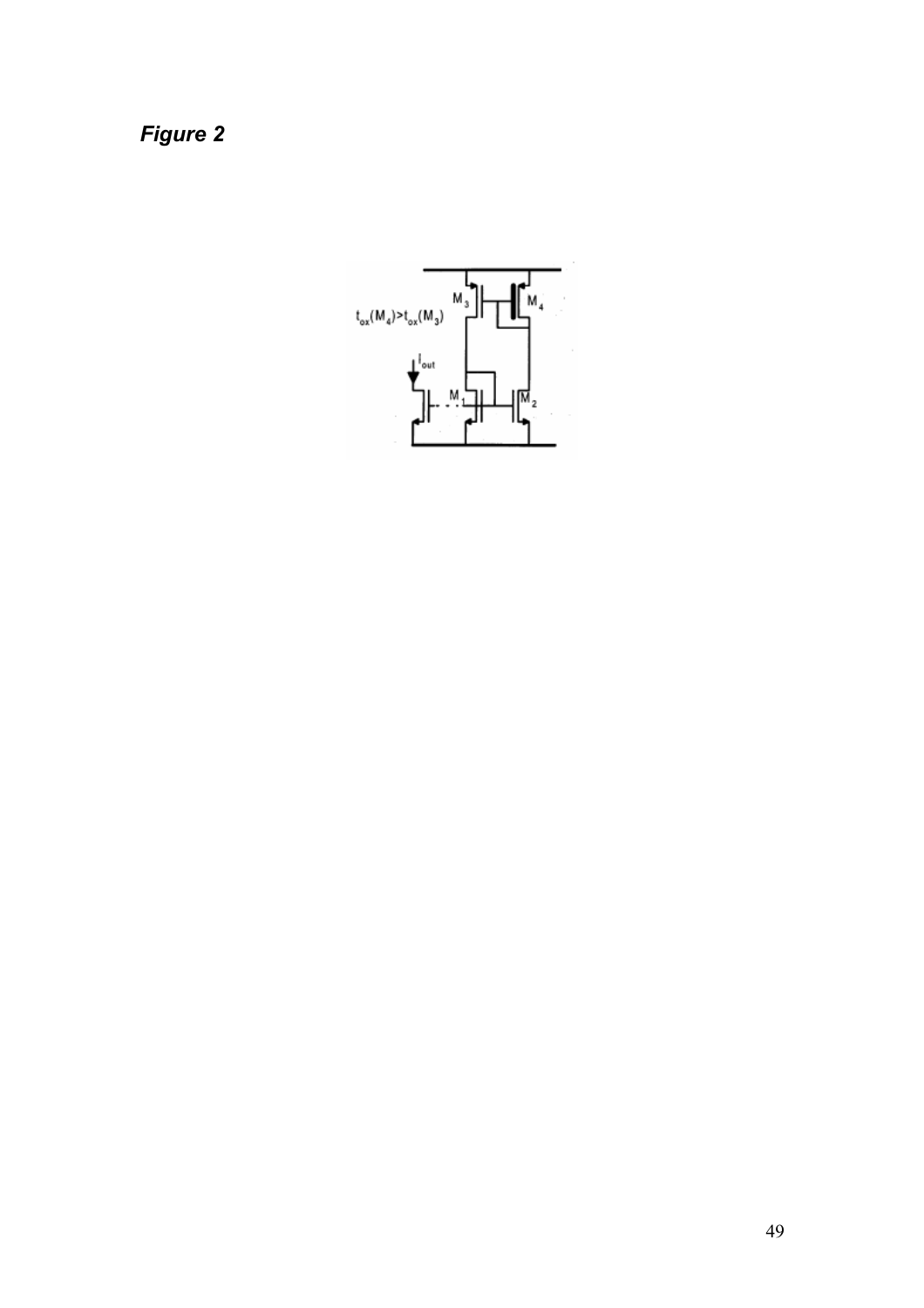Figure 3

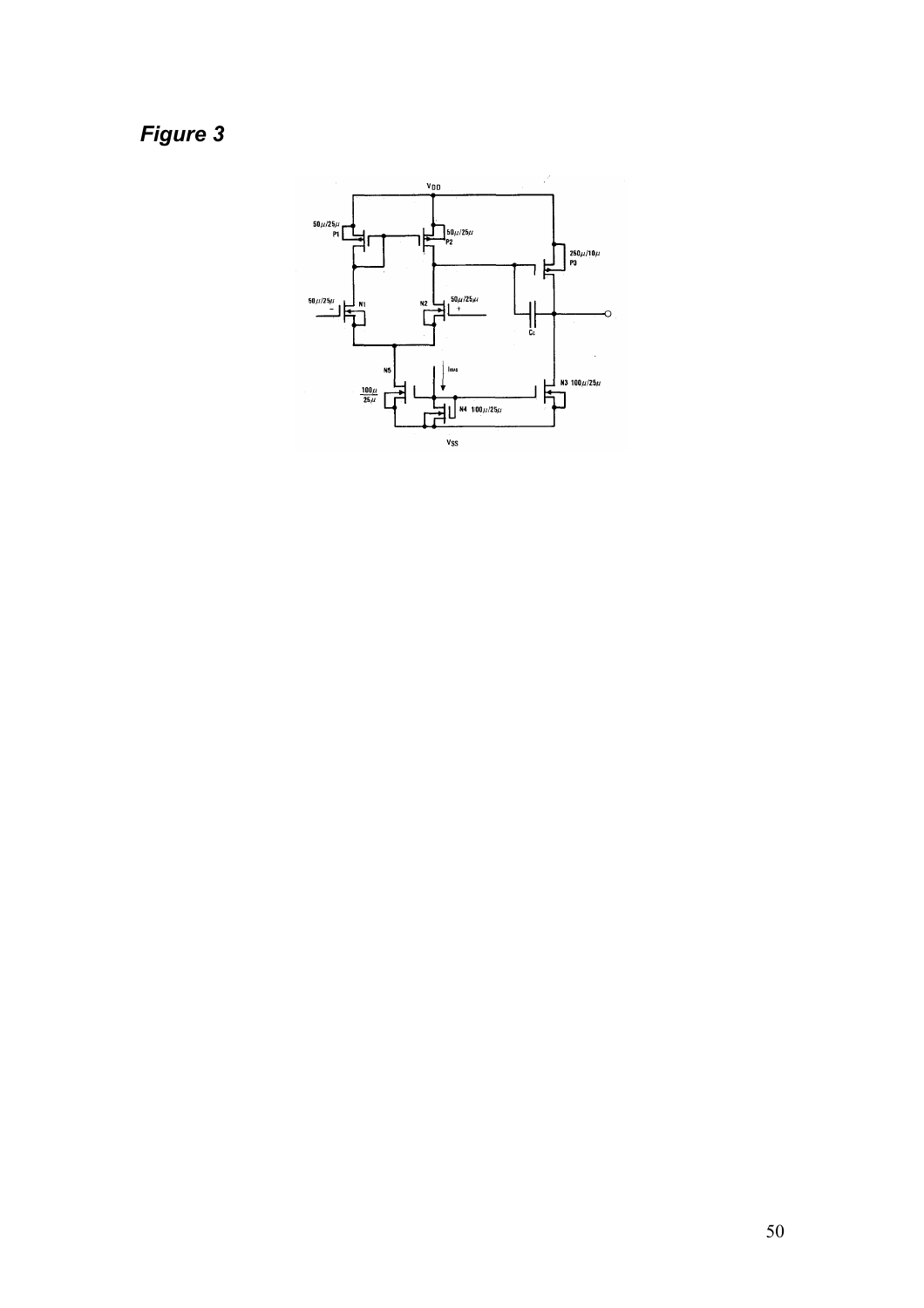*Figure 4*

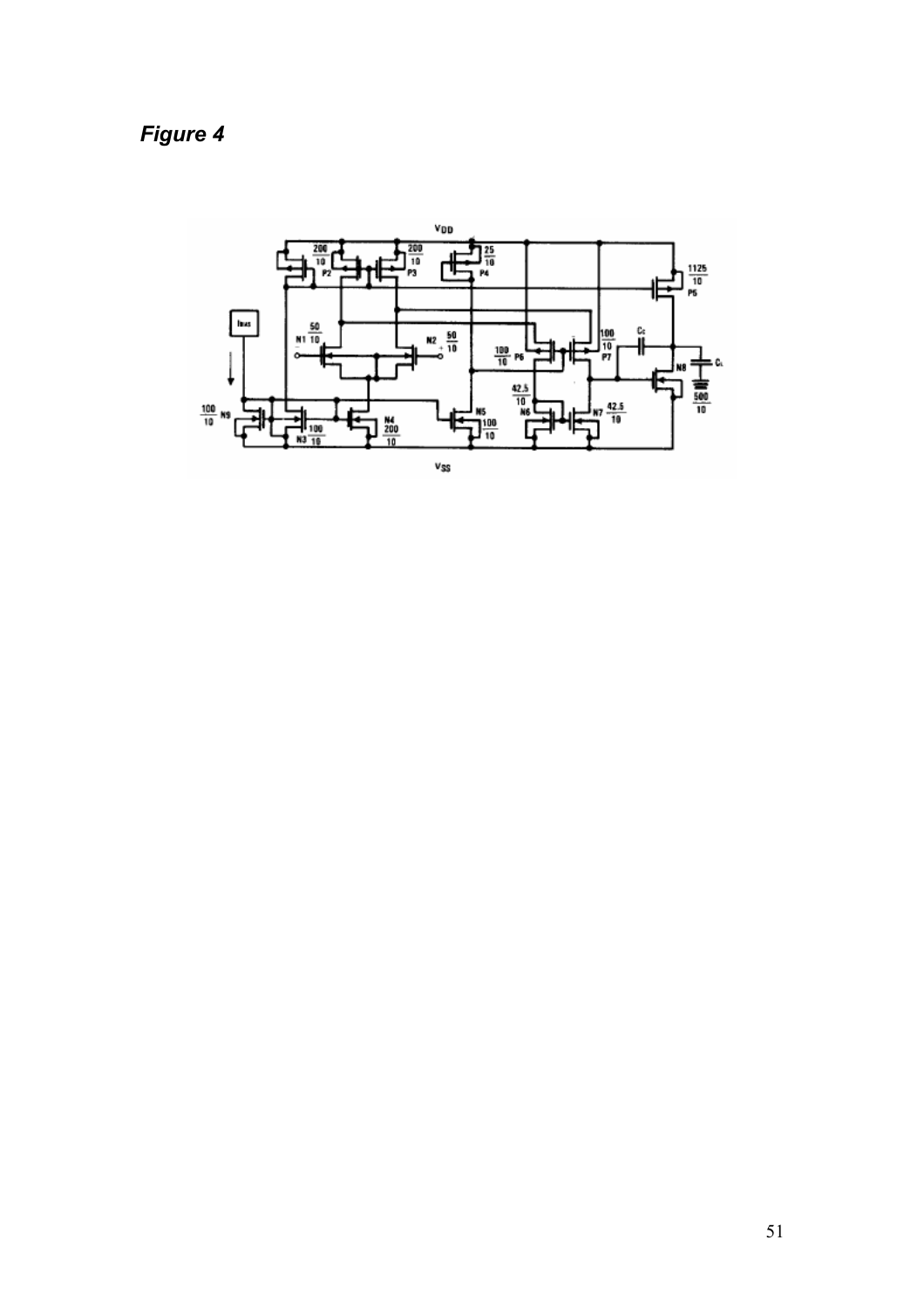*Figure 5,* 

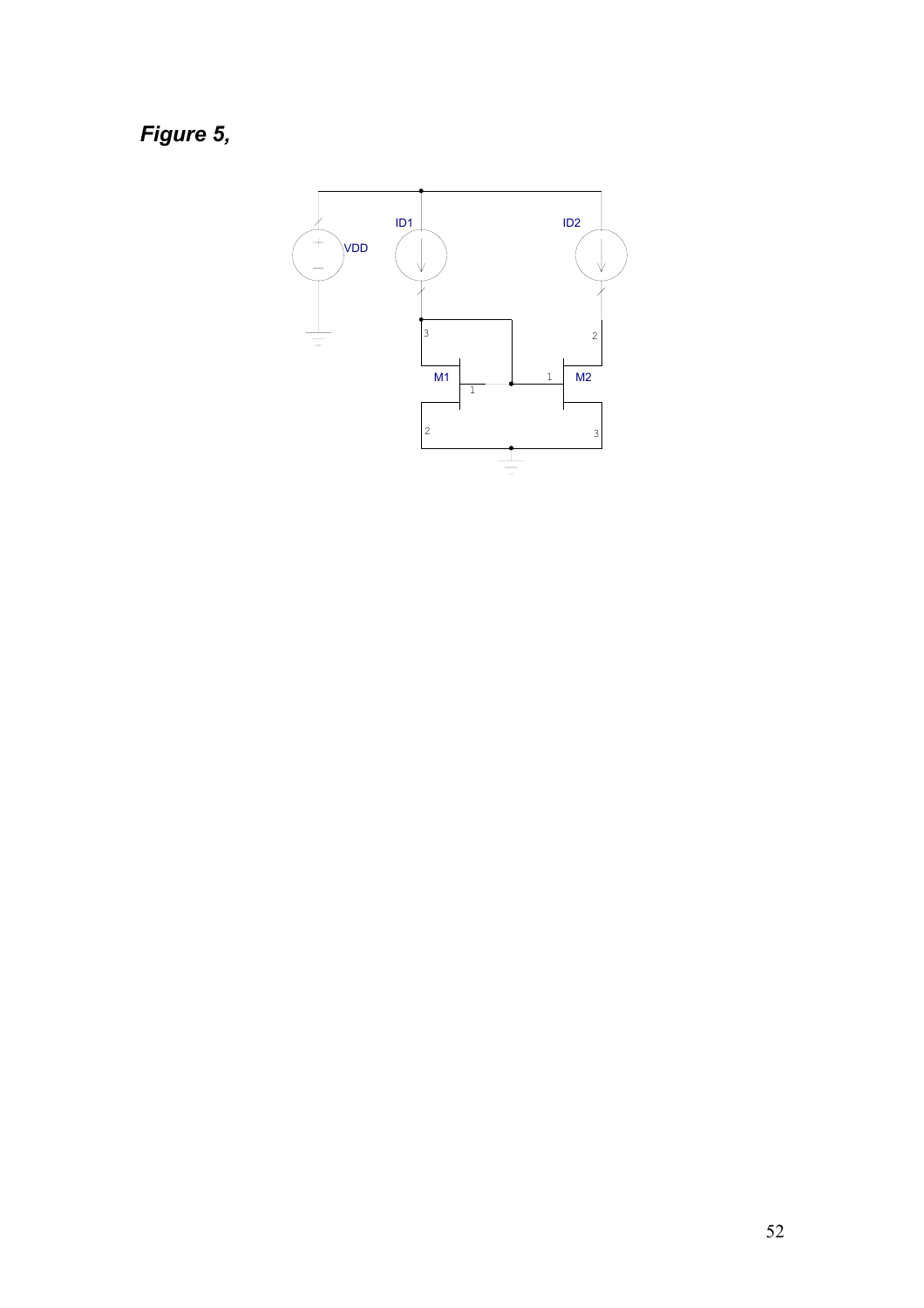*Figure 6,* 

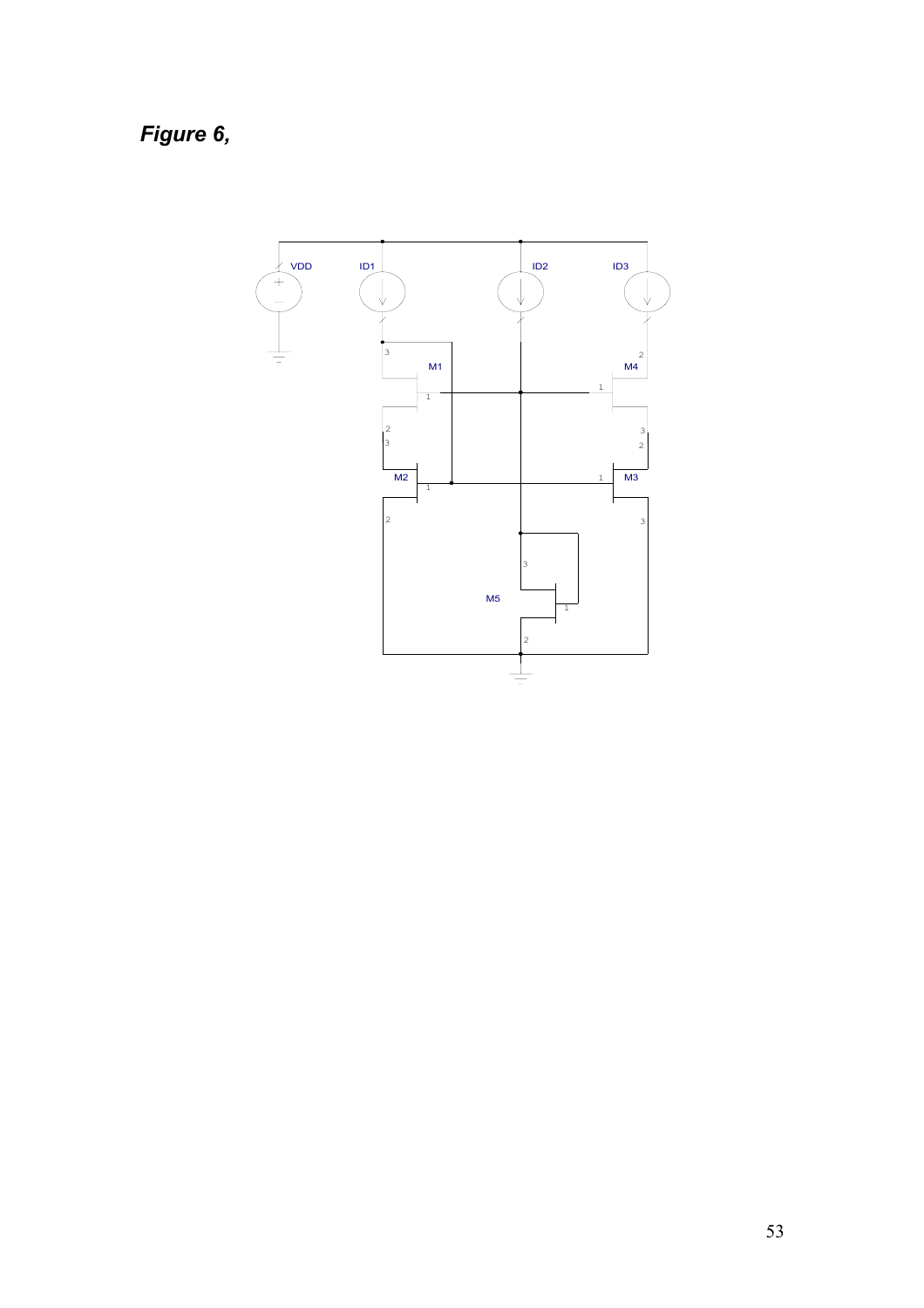*Figure 7,* 

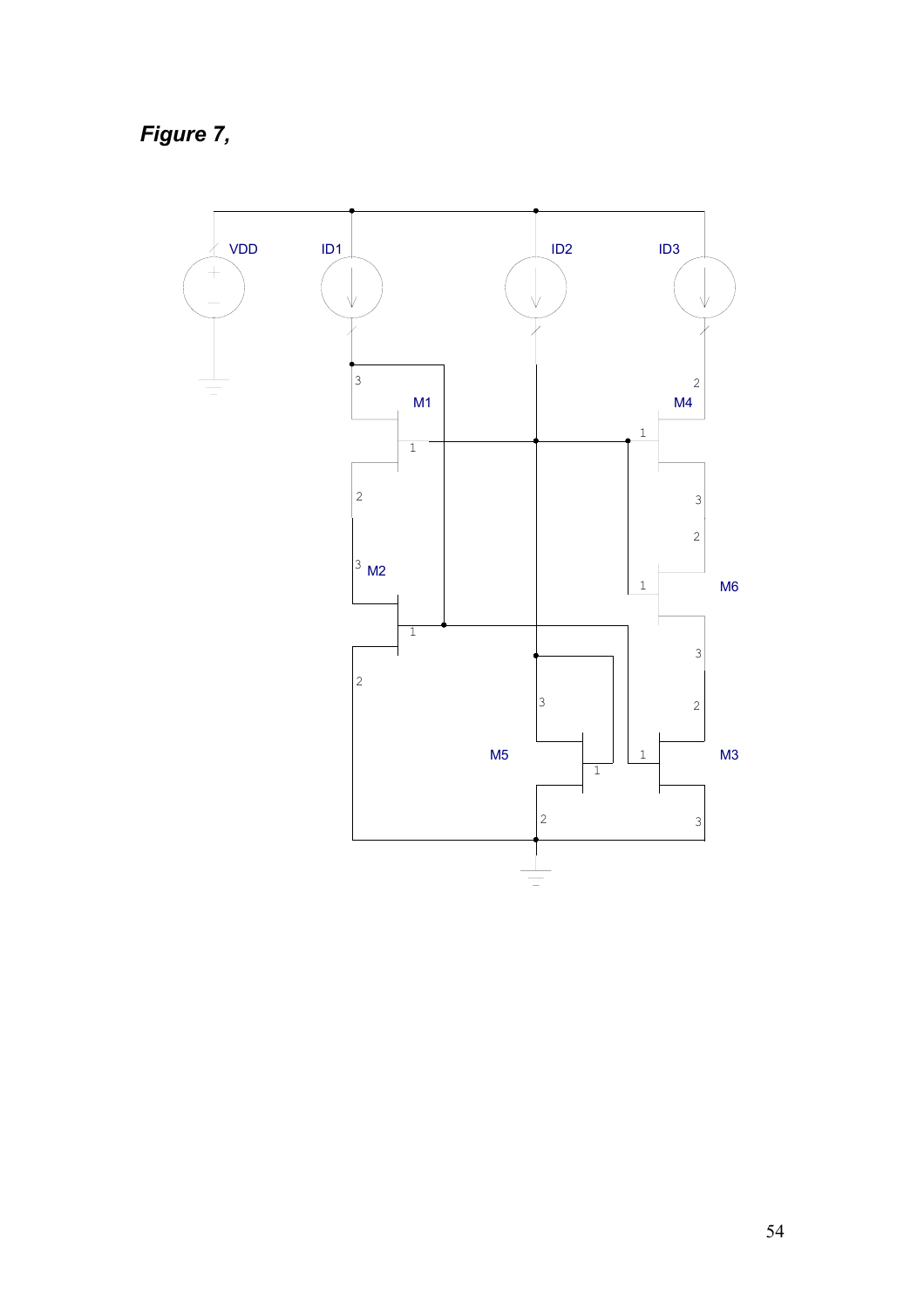*Figure 8,* 

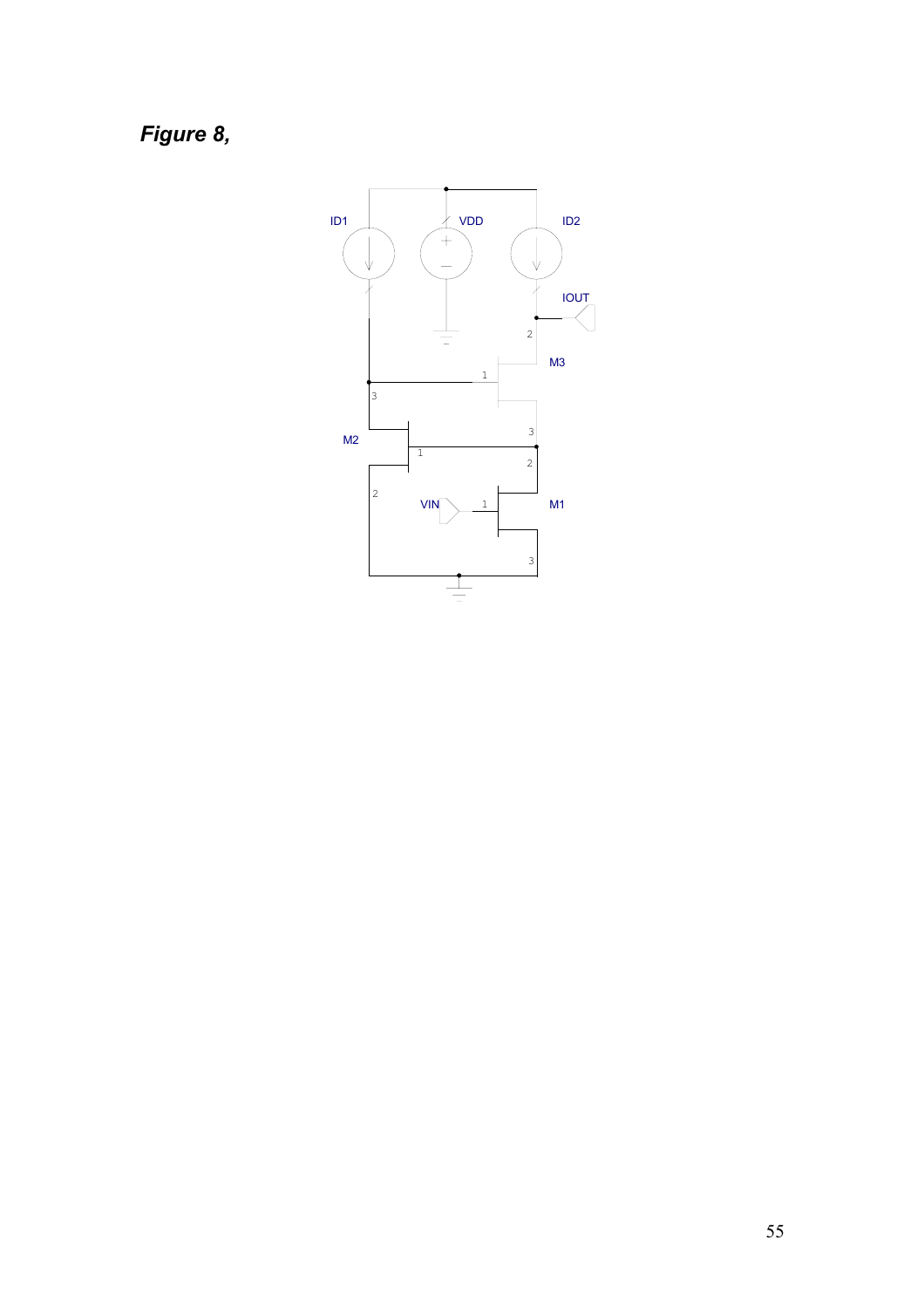*Figure 9,* 

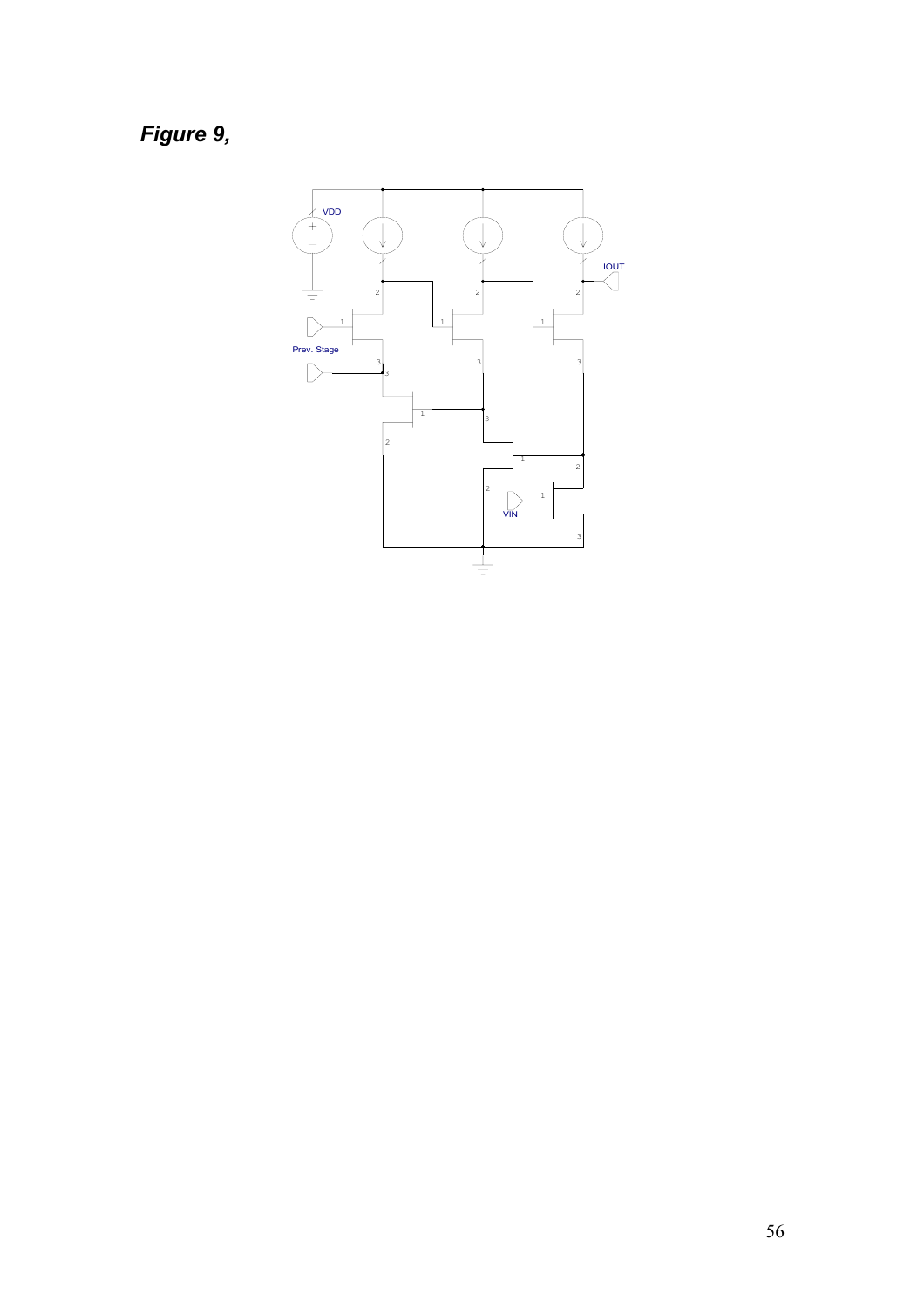*Figure 10,* 

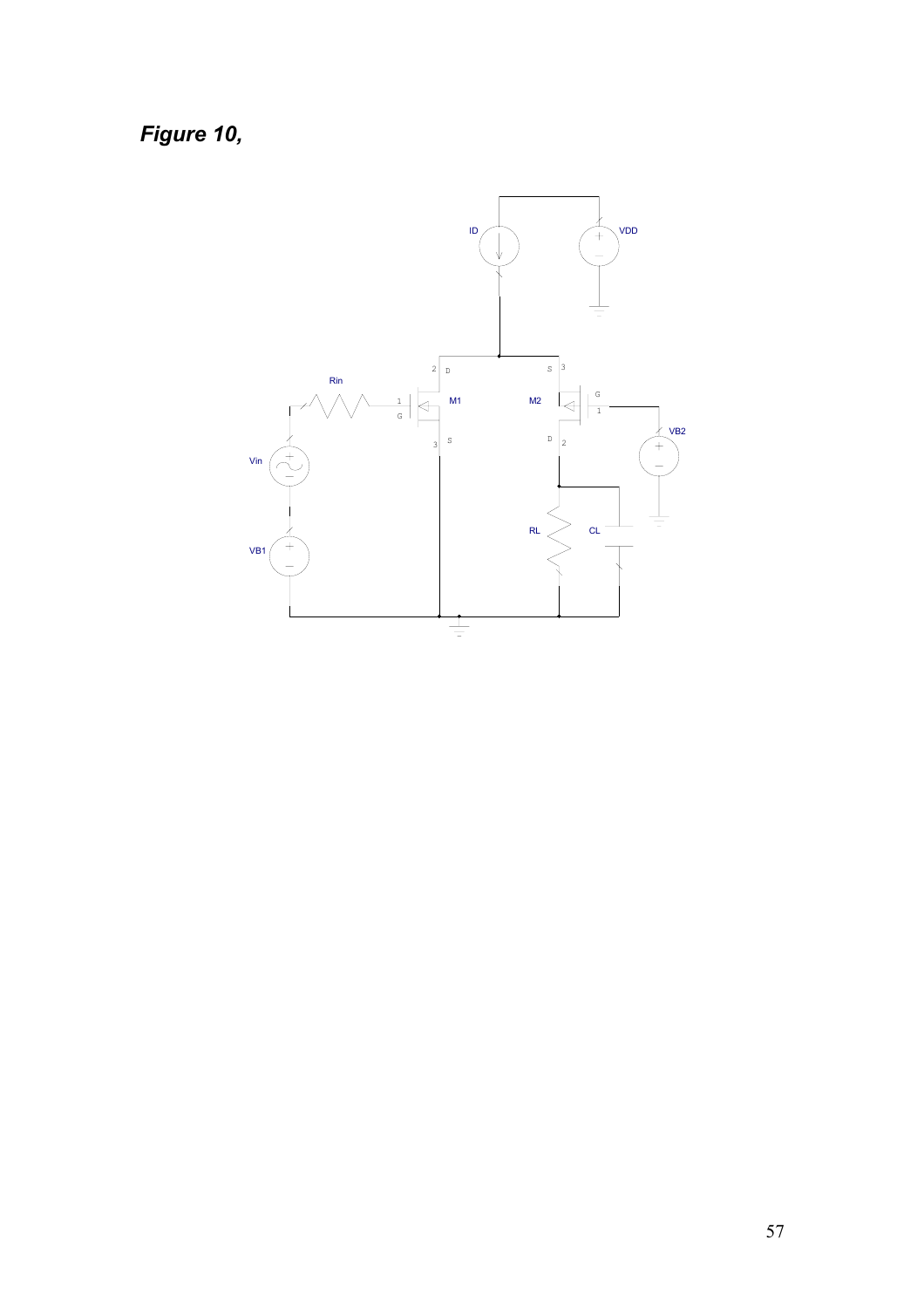Figure 11,

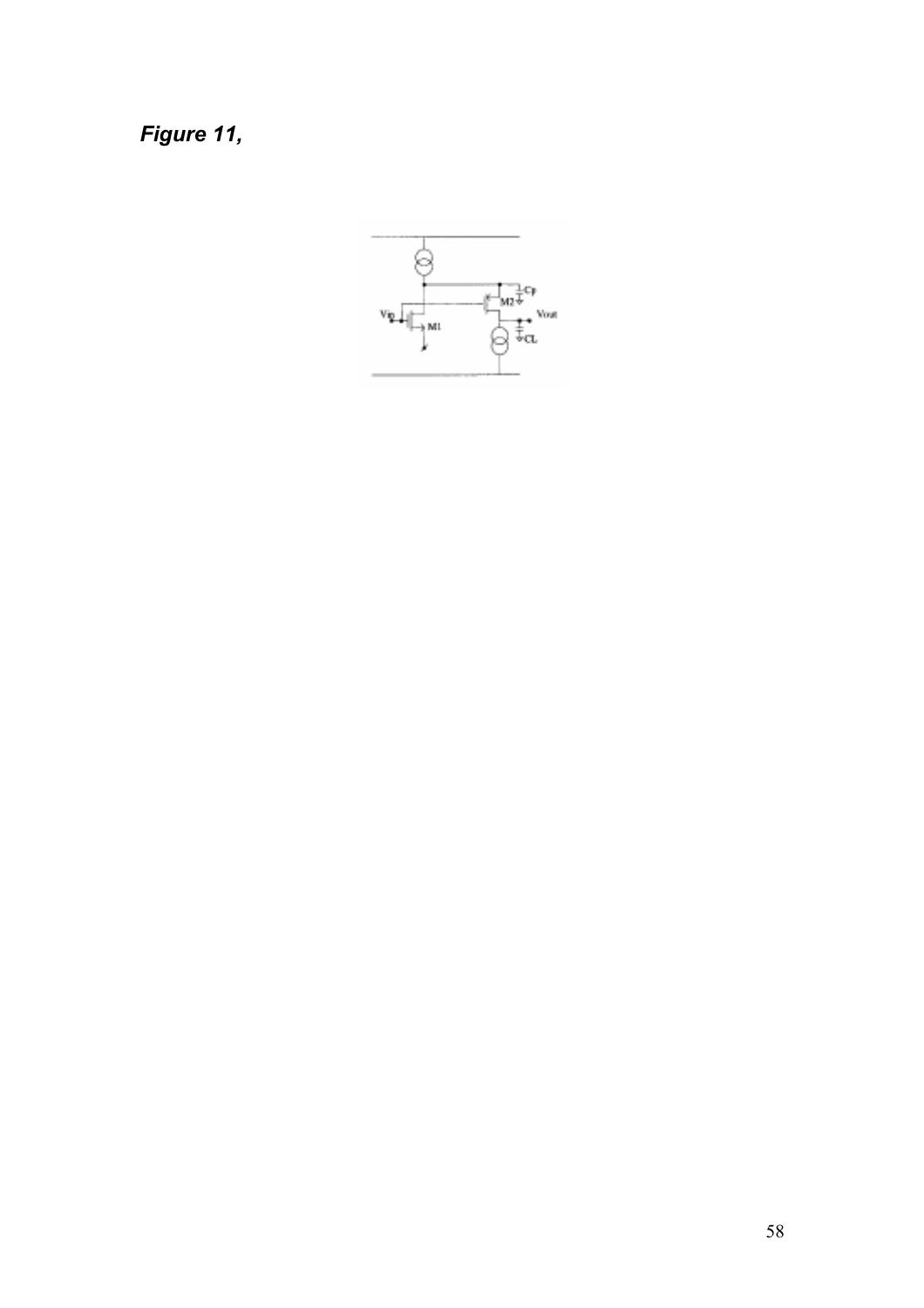*Figure 12,* 

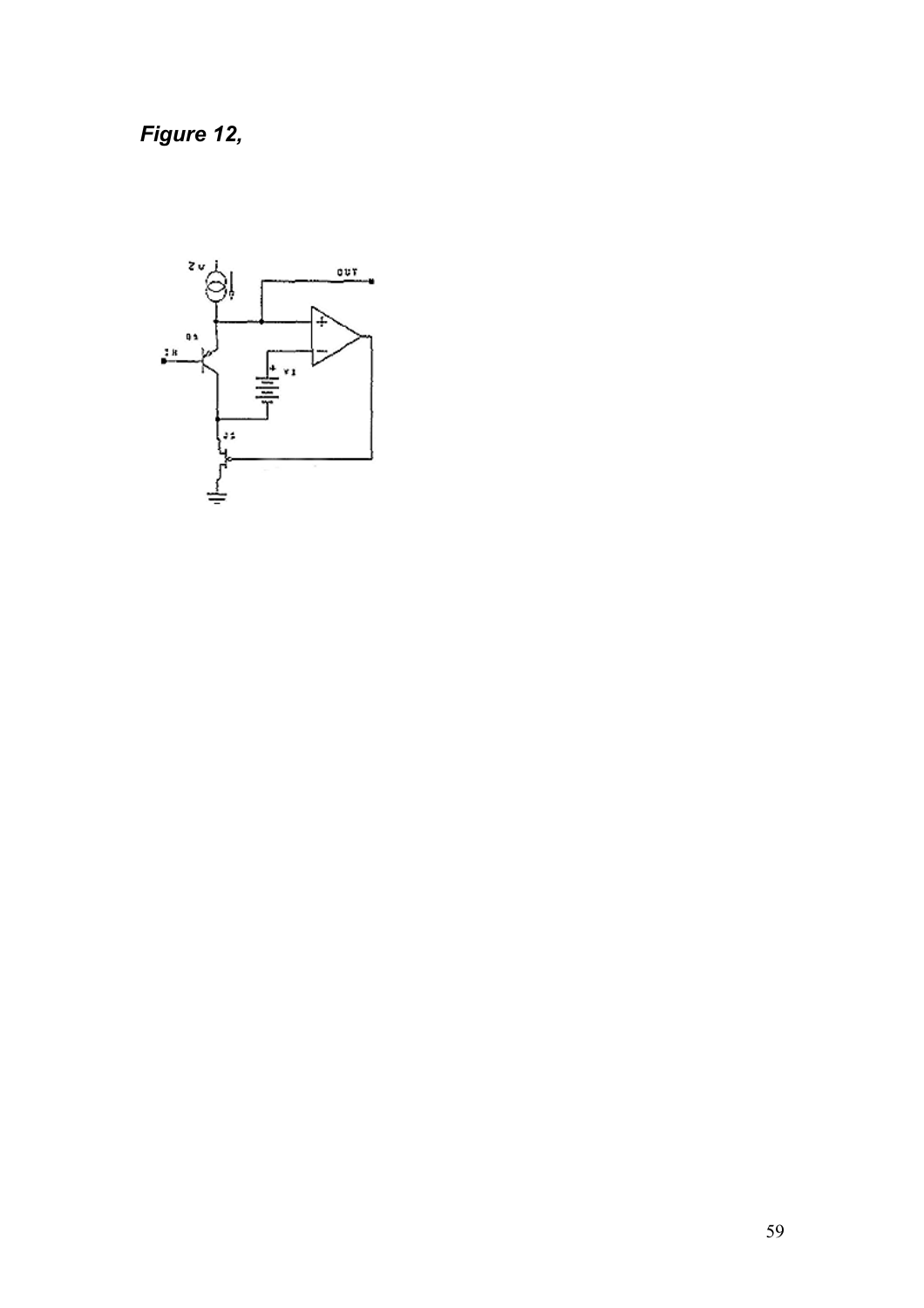Figure 13,

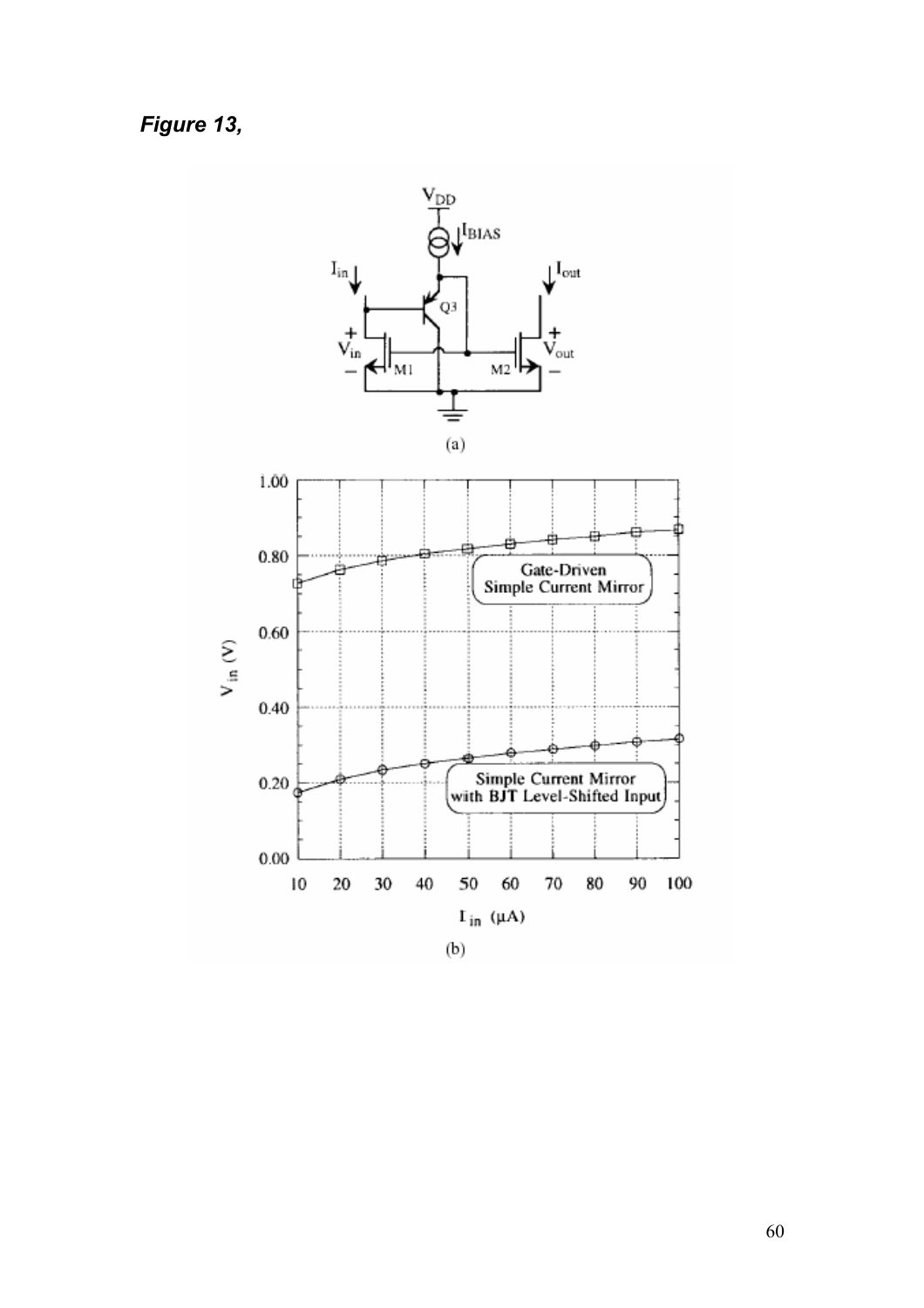Figure 14,

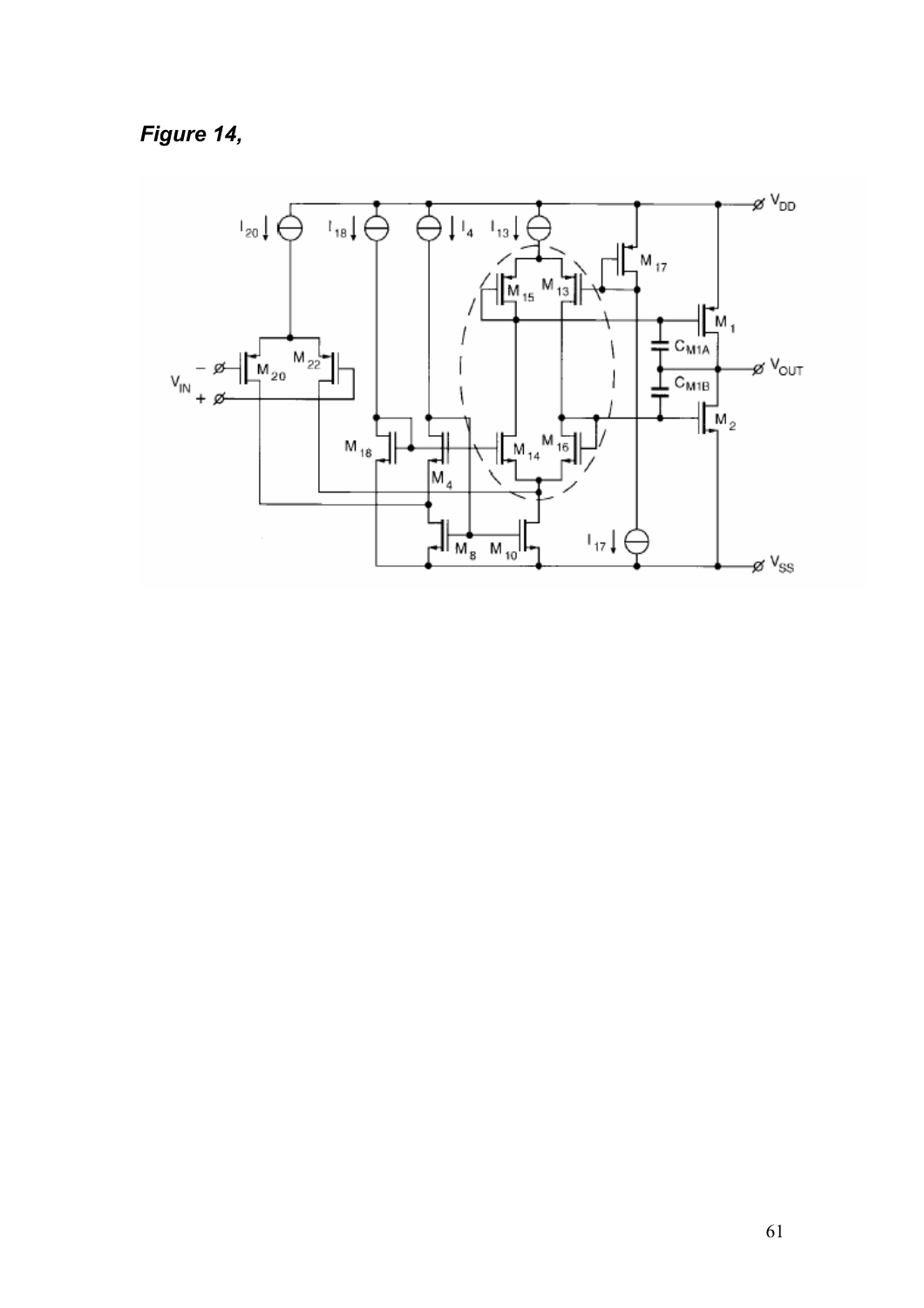## Figure 15,

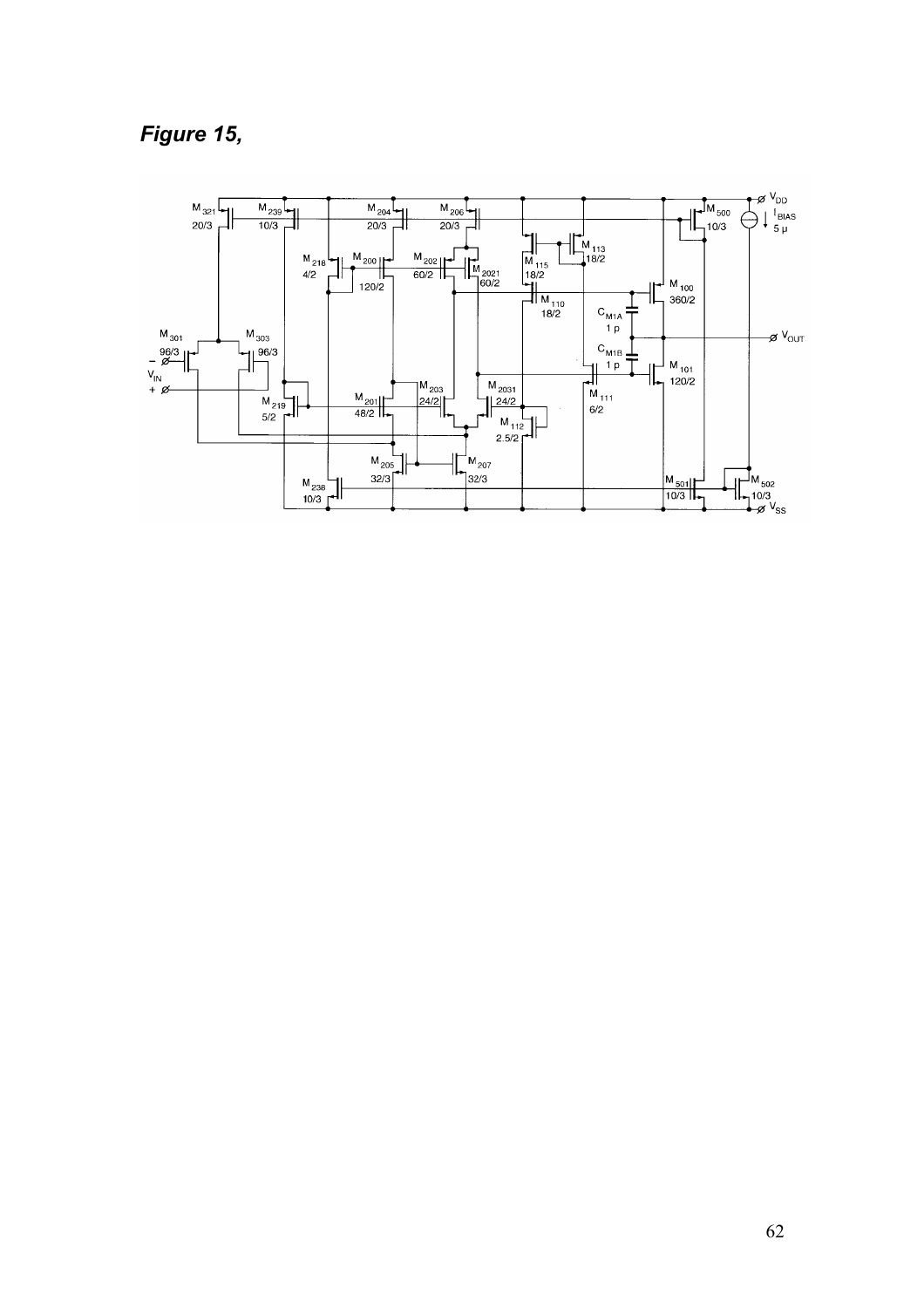Figure 16,

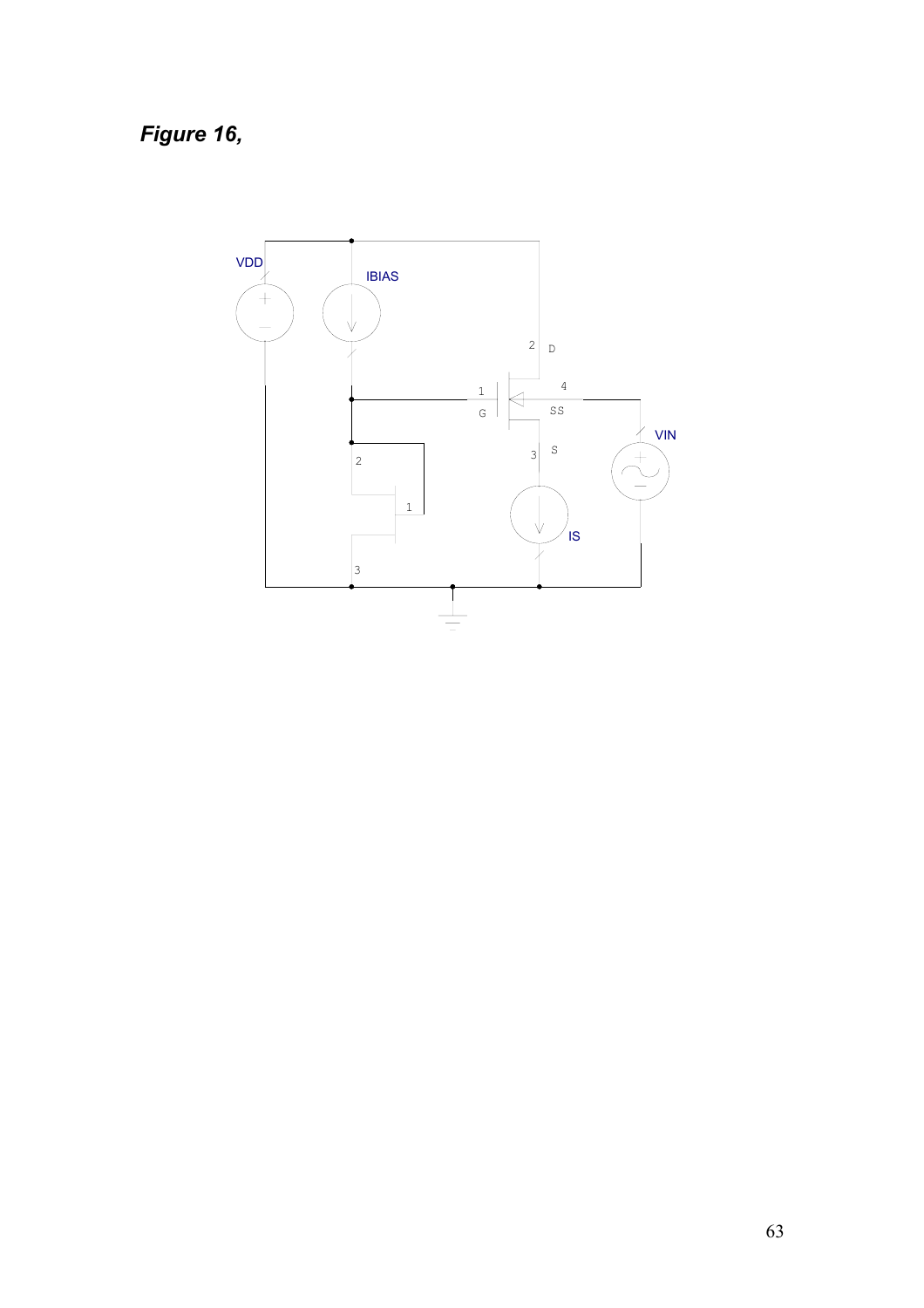*Figure 17,* 

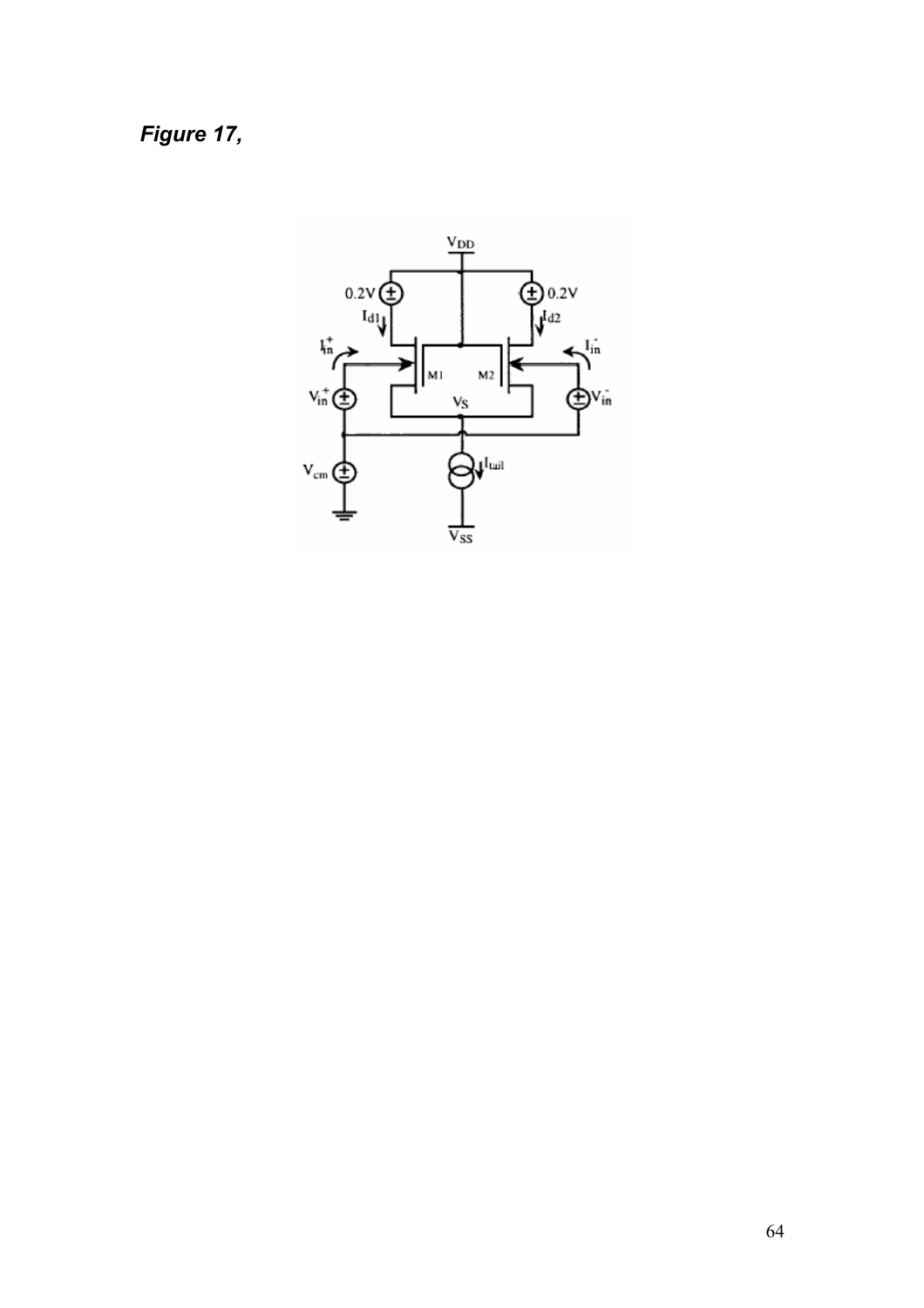*Figure 18,* 

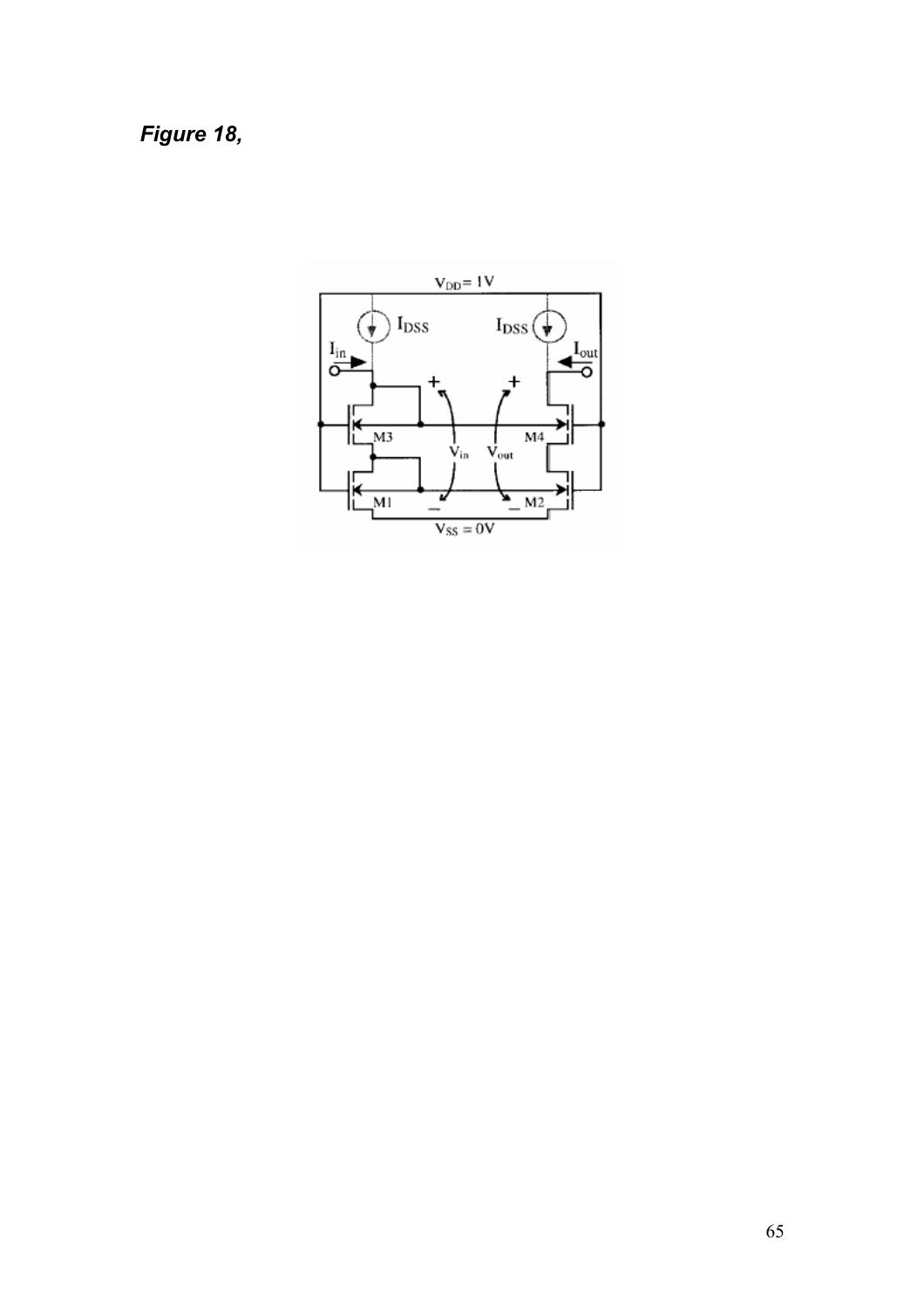*Figure 19,* 

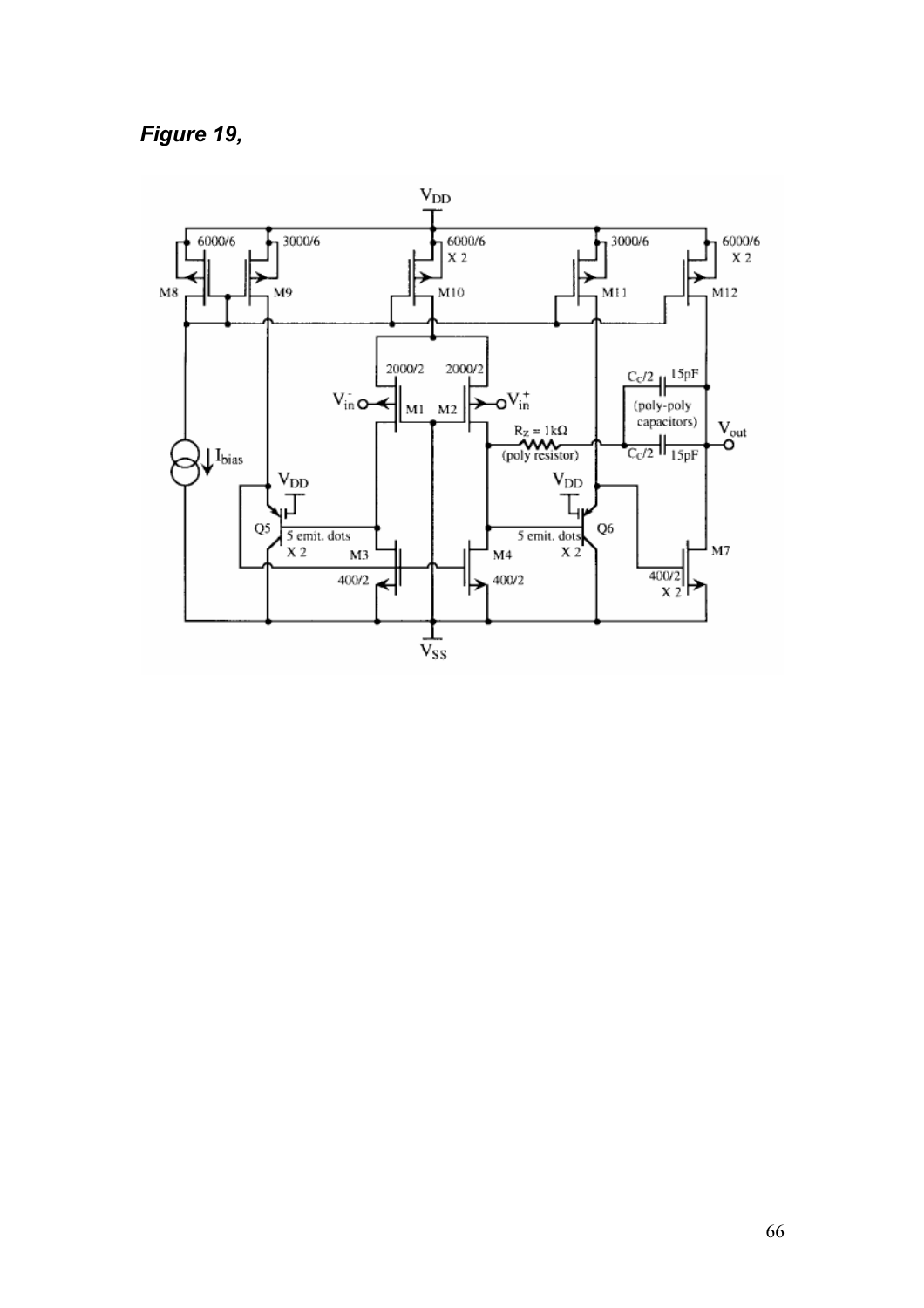*Figure 20,* 

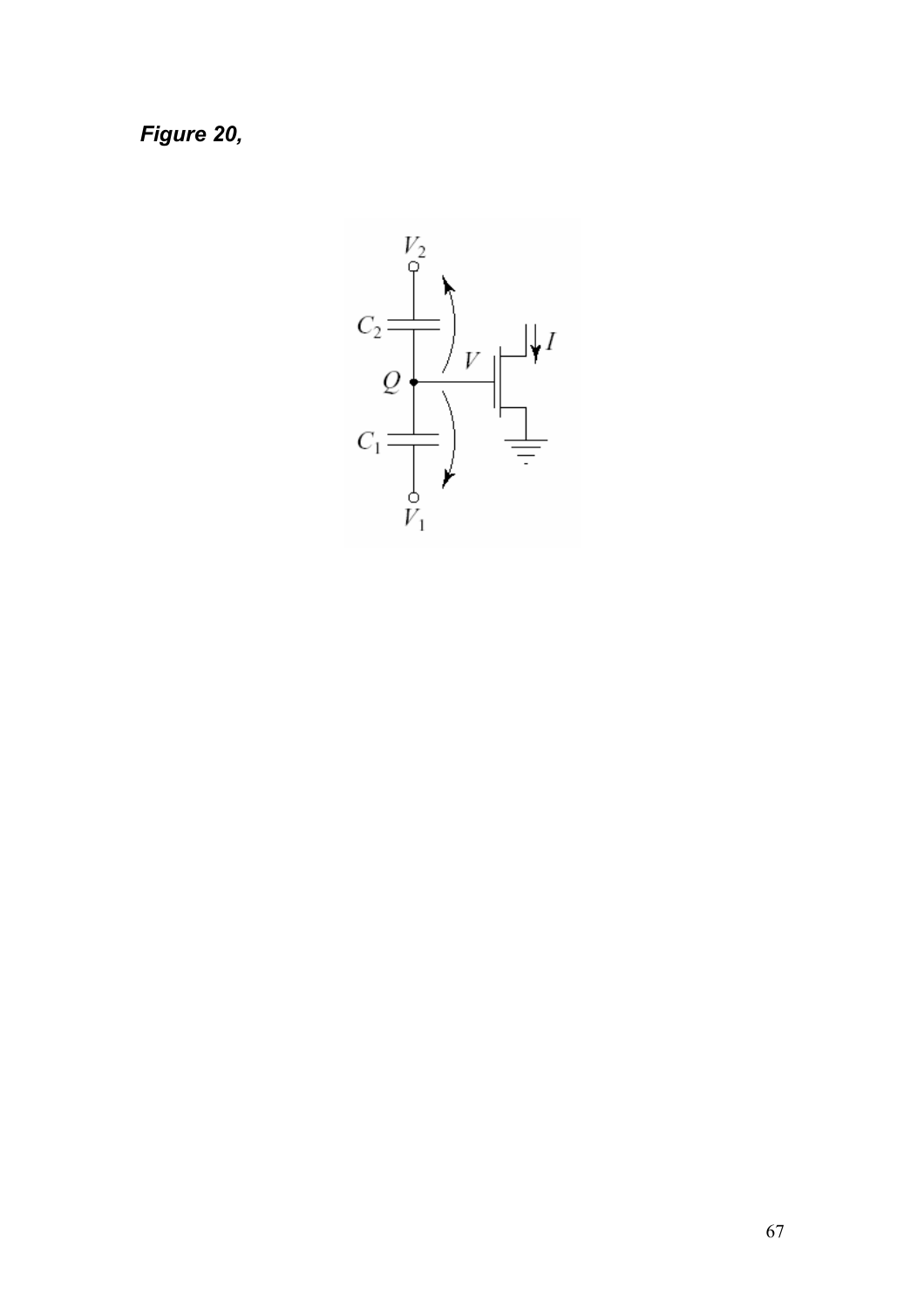## *Figure 21,*

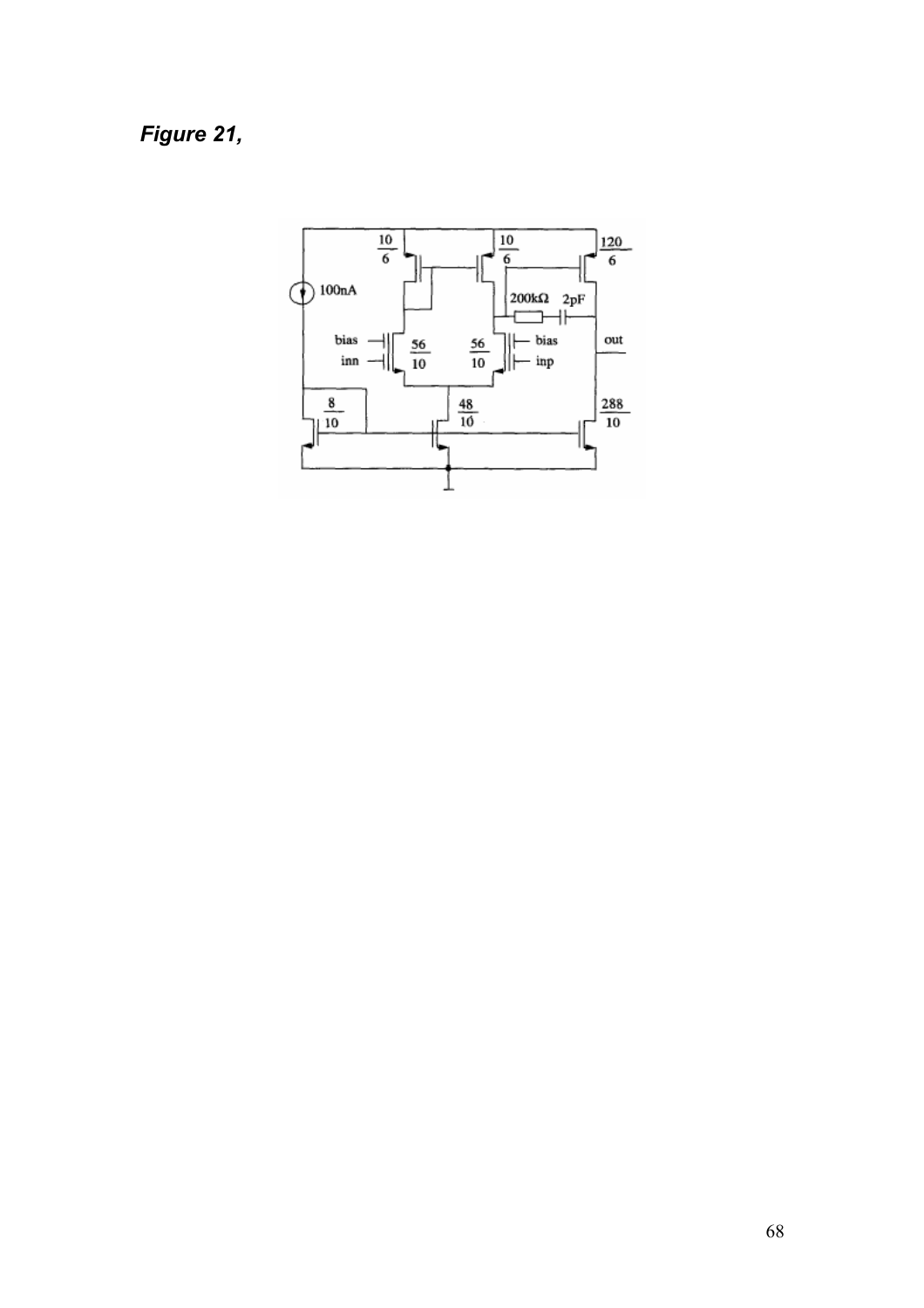# *Figure 22,*

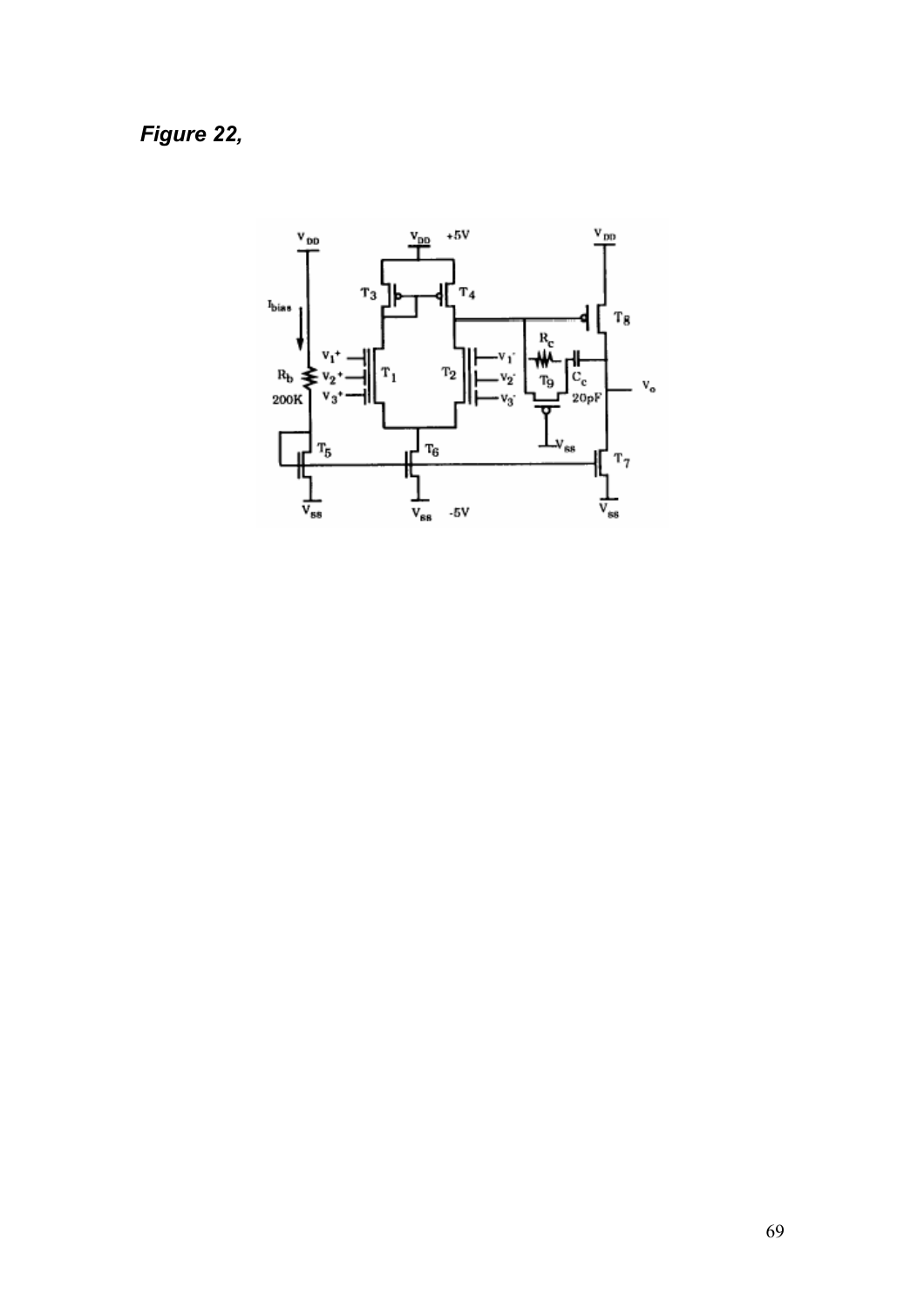Figure 23,

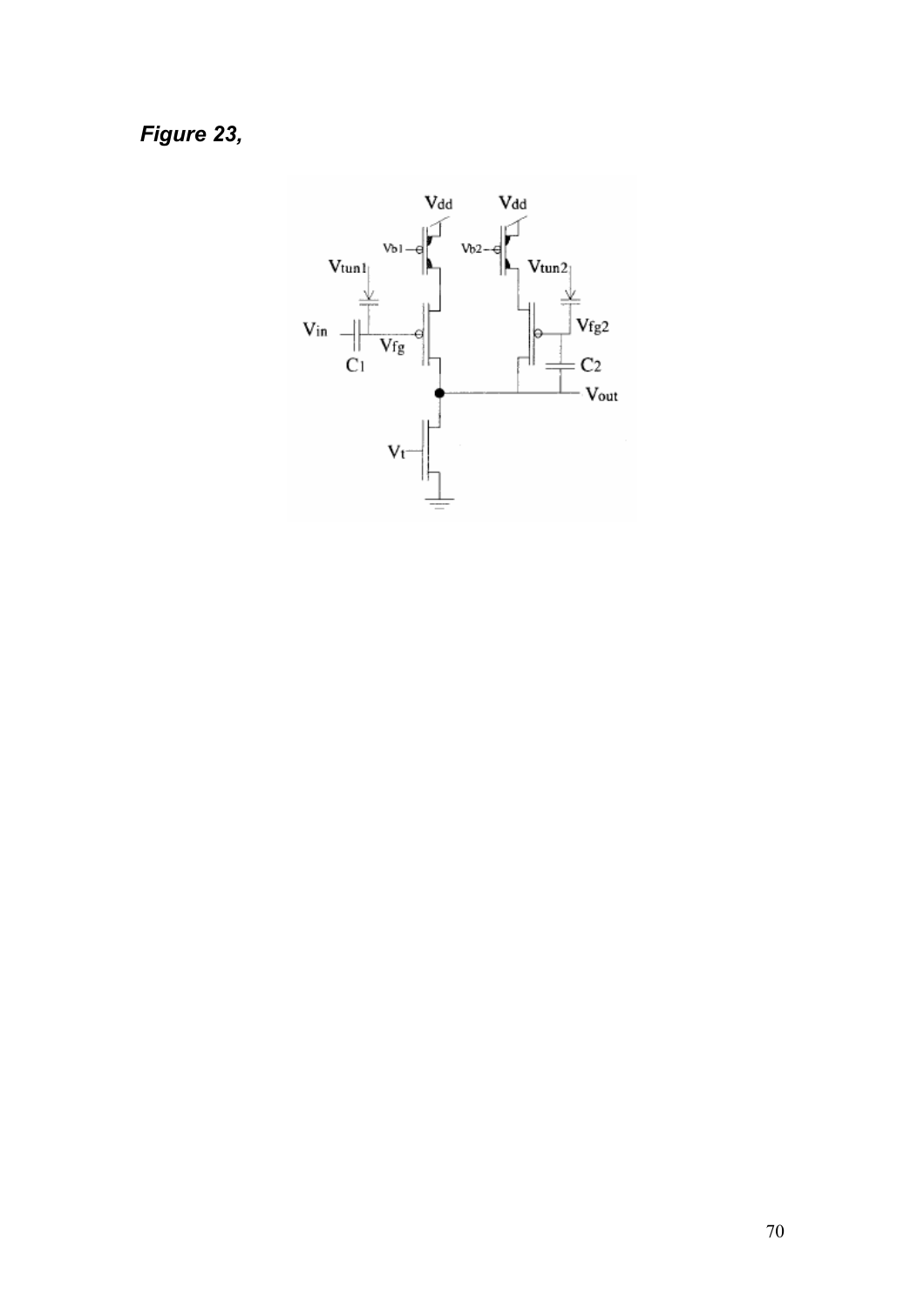# Figure 24,

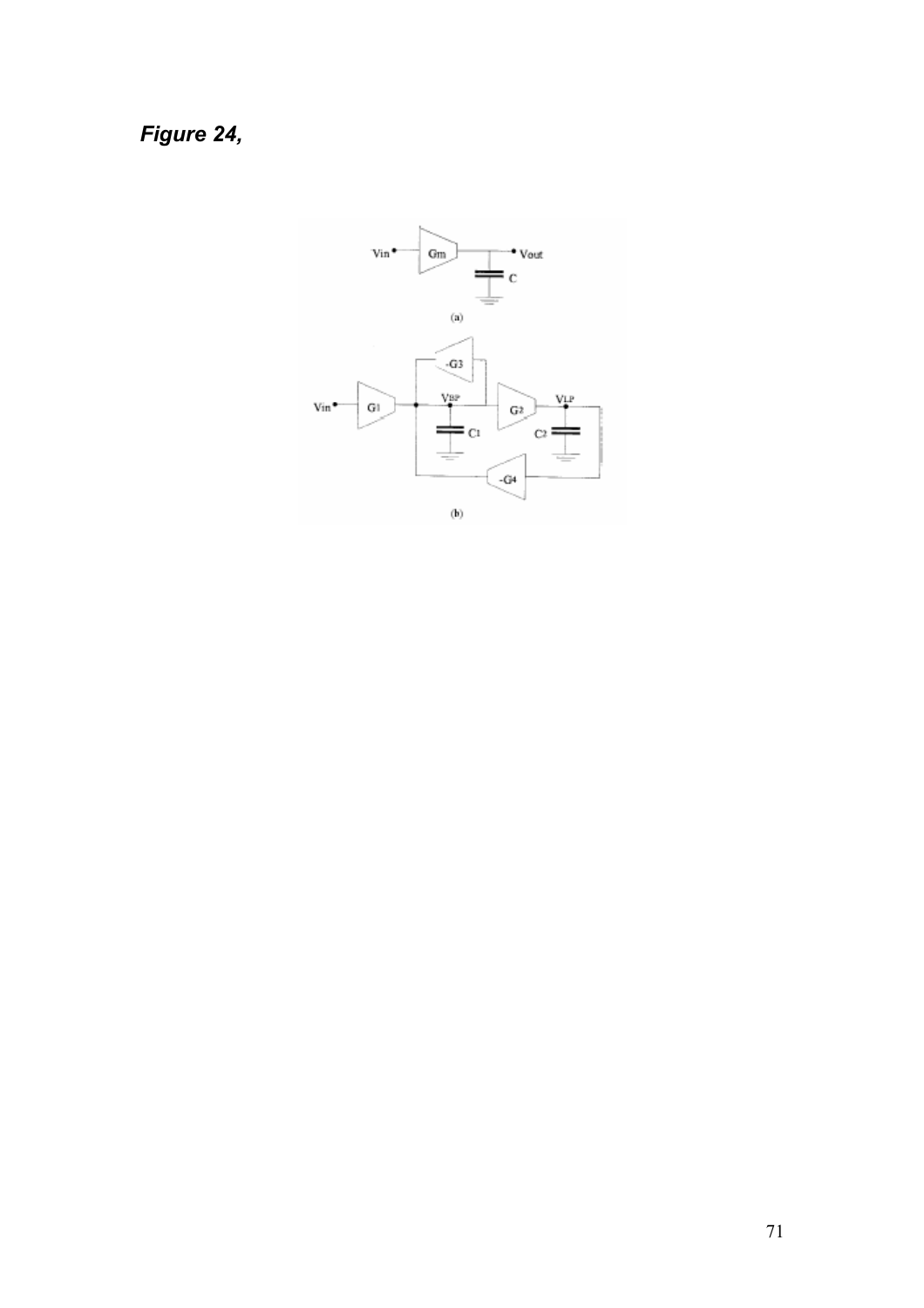*Figures 25,* 

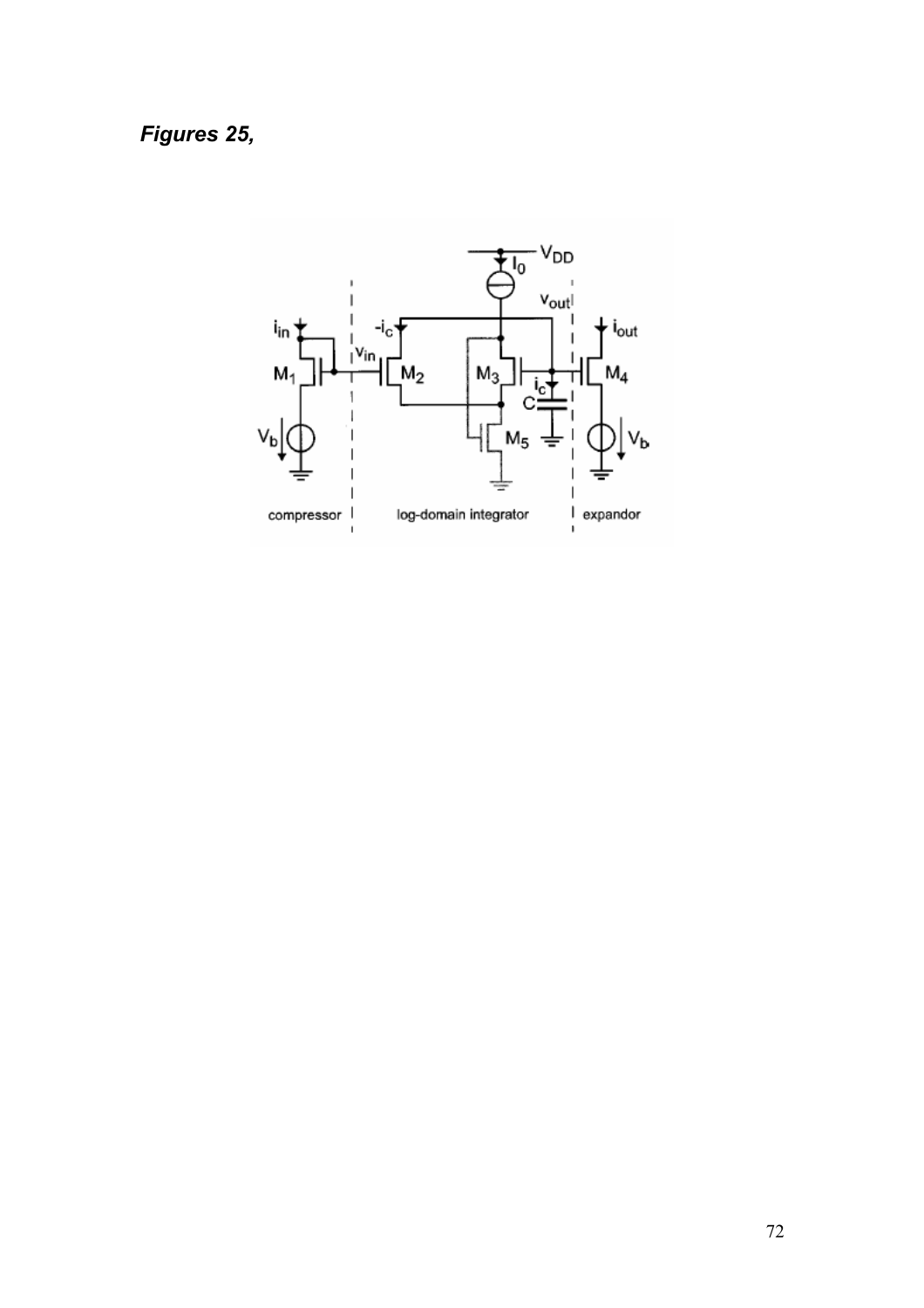Figure 26,